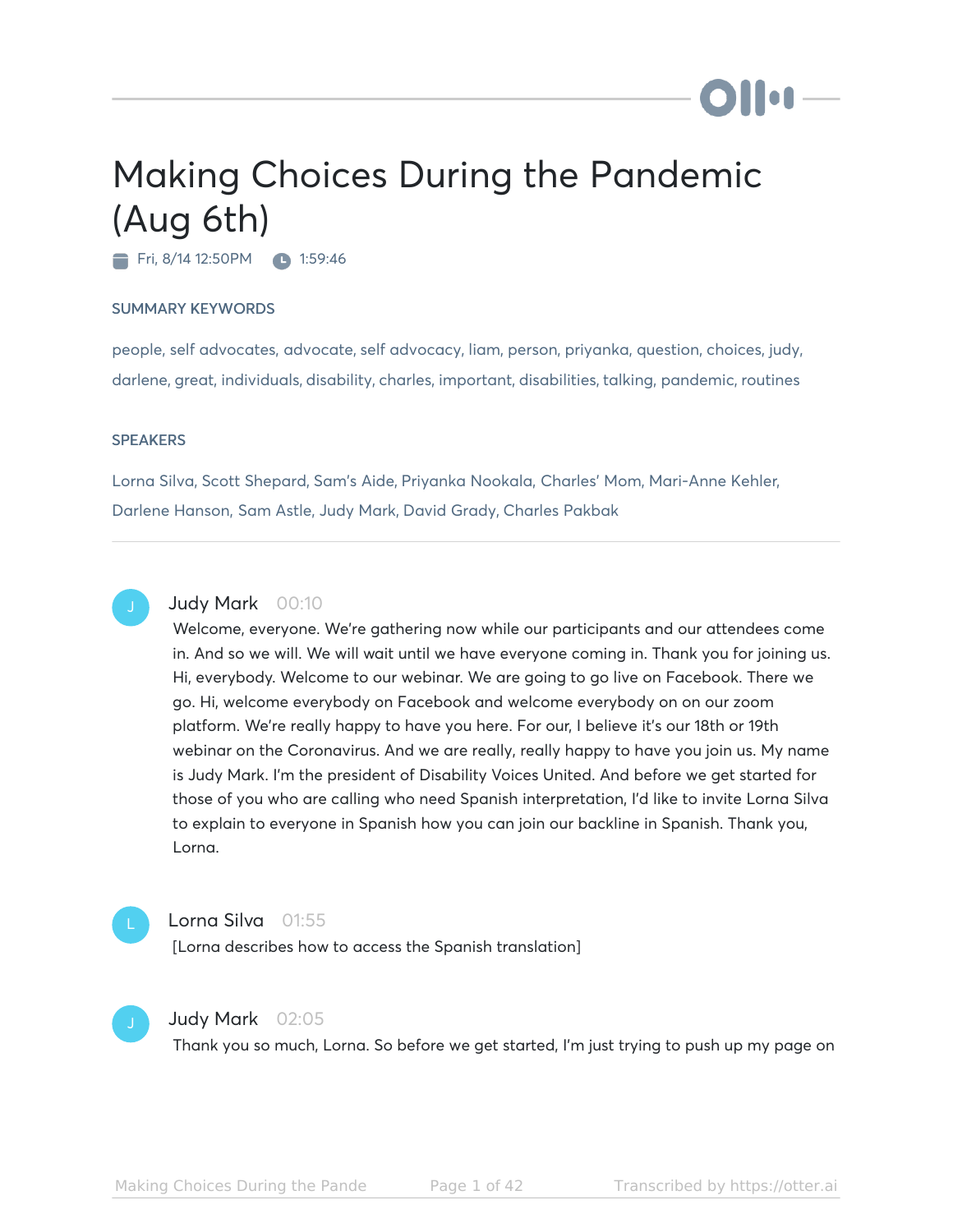on Facebook. Before we get started, I just want to tell everybody that we have, for those of you who would like to see our previous 18 webinars on Coronavirus, you can find that on our on our website which is DisabilityVoicesunited.org. And right at the top it talks about our Coronavirus work. We have a Coronavirus Resources website as well that has updated information on on how to first of all, it has all of our webinars and has all the handouts and PowerPoints and presentations from our speakers. But it also has our health passport, our our tip sheet if you are Going to the hospital or to a doctor on how to treat patients with disabilities. It has ideas for education ideas for how to keep your anxiety low. So, you know, I really encourage you to look at our website and to gain those resources in that way. I also wanted to mention that this will be our last Coronavirus webinar for the time being. We feel that we have tackled a lot of issues, from emergency preparedness to employment to special education to anxiety, this is another we've done several about anxiety, to mental health issues to to we've had we've had a number of people who've had coronavirus on. So right so starting next week we're taking the week off but starting the week after next Disability Voices United is pivoting yet again. This time we're going to be focusing on the election in November. And we're going to be running a series of webinars and meetings and providing information to folks who are who are interested in the election. We're doing it in a non partisan way and in a coalition with other organizations, such as regional center service providers, mostly self advocacy and parent led organizations to ensure that our community has registered to vote, has filled out the census forms, understands the issues that are on our ballot come November and are sending in those mail in ballots. As opposed to showing up in person which I think is going to be a little scary this year. But but we are going to be informing our community and so we are really hoping that you'll join us. If you are watching and you are not on our mailing list. You can join our mailing list by Going to tinyURL.com/joinDVUmail. It's also in the chat. I also want to set a few ground rules on how you can ask questions to our fabulous panelists, we are having a, the way we do our webinars is that you should be asking your questions at the panels through our Q&A, which you can find at the bottom of your screen. Also, I will be monitoring our Facebook page. So if any of you who are watching on Facebook Live, want to ask a question through Facebook, I'll monitor that as well. The chat we generally use for any questions you might have that are technical in nature and our, Ed Hirtzel our program assistant will answer those questions. Or if you just like to share information with others, that's another way to do it. It's to say, I found this great resource and you can put it on the chat. So thank you so much for joining us and we're now going to get started. So this webinar is called making choices during the pandemic, increasing self advocacy to reduce anxiety and other issues. The reason that we wanted to do this webinar is because we have just heard from a lot of individuals and families that this is, that this coronavirus, like for all for everyone has been very anxiety producing. It had, all of our routines have changed. All the places that we know and love and want to go to, many of them have been closed, and that it's been really hard for us to kind of hold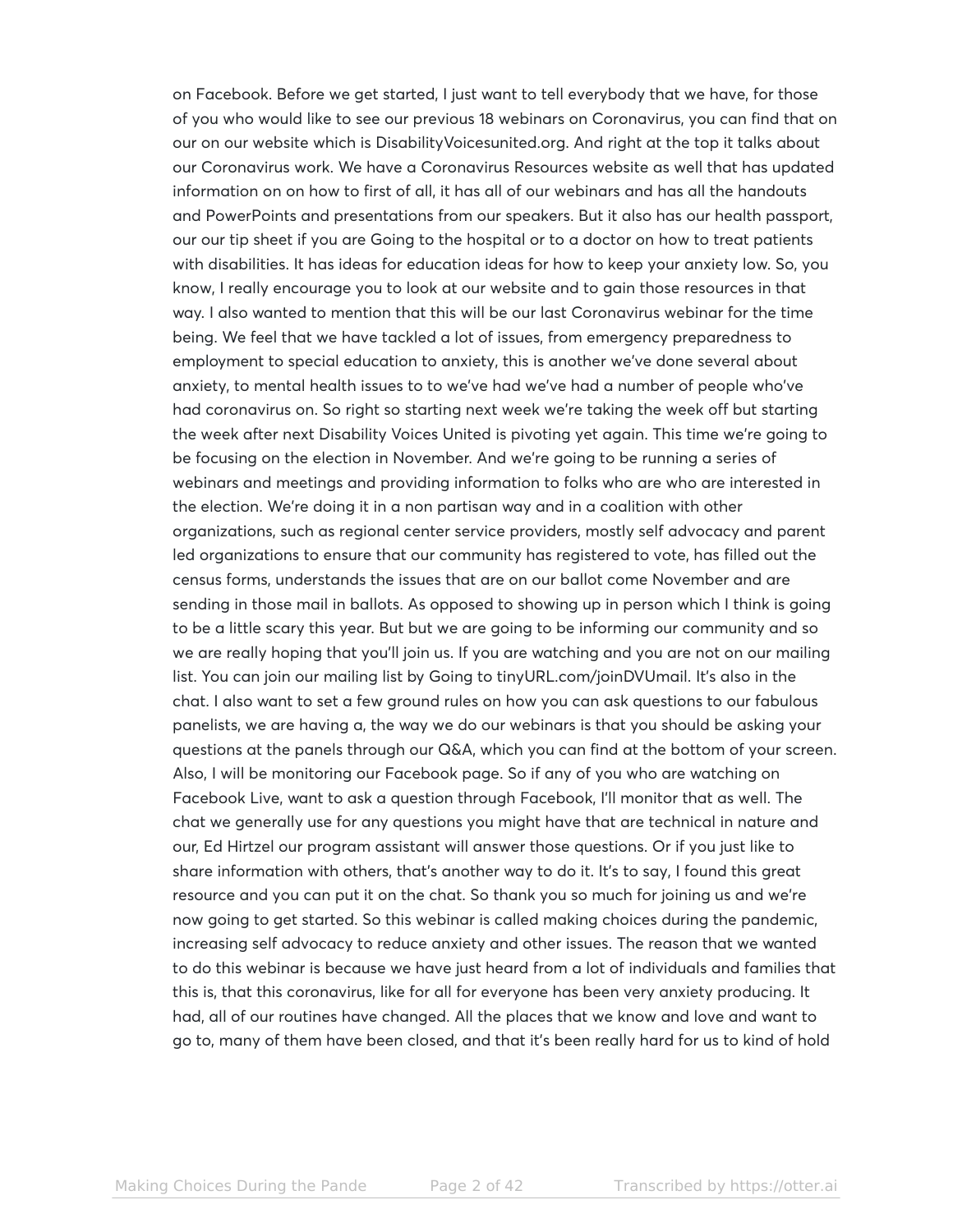it together sometimes. And we didn't want to focus this webinar in a negative way and say how do we reduce behaviors and how do we eliminate them and replace them. We're, that is not the context in which we're talking. We're talking about empowerment, we're talking about the ability to increase people's self advocacy skills in order to reduce to reduce any kind of anxiety and depression that that that can lead to some of these unfortunate incidents. So our first speaker is just an amazing human being who has worked in this field for ever. And he, and he's going to really start us off by a PowerPoint, a really great PowerPoint presentation that is talking extensively about what this all means and how we can really improve self advocacy during this time. So I now like to introduce Scott Shepard who's the Director of Avenues Supported Living. Thanks, Scott.

#### Scott Shepard 07:34

Great, thanks a lot, Judy. All right. Start my 10 minutes here, okay. Okay, so hopefully everybody can can see the PowerPoint. And again, this'll, I think it'll be downloaded or uploaded onto the website as well. And so, one of the things I get asked a lot of times a lot of the time especially by a lot of our folks that that might be on the spectrum, etc is like when is COVID going to end? And my wife, Laurie, her favorite responses, you know, it's just like a chicken pox, it's going to be here forever. So we really need to, you know, help people sort of understand how are we going to cope with it, not, it not that it's ever going to be over really. And then we're going to have a lot of things a lot of guidelines that I think we're all pretty sure that we're going to need to follow for years to come. So anyhow, I want to just talk about again, increasing self advocacy and choice and how that that can be really helpful for people especially if they experience frustration or, or any, any anxiety around what's going on, which again, most people are, I've got a picture of a good friend Aaron, who's in the self determination program, which is really exciting, he's finally going to get his budget redone, but he's flying the kite in the bottom left. We just had a zoom birthday meeting because he just turned 30 today, but we had family from out of state on and so There are some good things going on about some of the ways that we can connect. And then Sharon's in the bottom right. Again, it's really important even though Sharon's in her in her 70s, we're finding that people that are older are actually having a little bit more of a difficult time staying shuttered in, they need to be out they need to be engaged safely and responsibly in some routines that are that are important to them and comfortable to them. And that's something that I'm going to talk a little bit about today about how can we empower people to reengage in essential and meaningful routines. So again, as we've seen, some people have actually responded well to changes in their essential routines. And again, we're what I'm calling we used to call essential work. We think really, that that all work and routines that are important to people are essential to them. And that's something we try to get across to everyone there's routines are labeled by us. They're not necessarily, I don't think they should be labeled by other entities about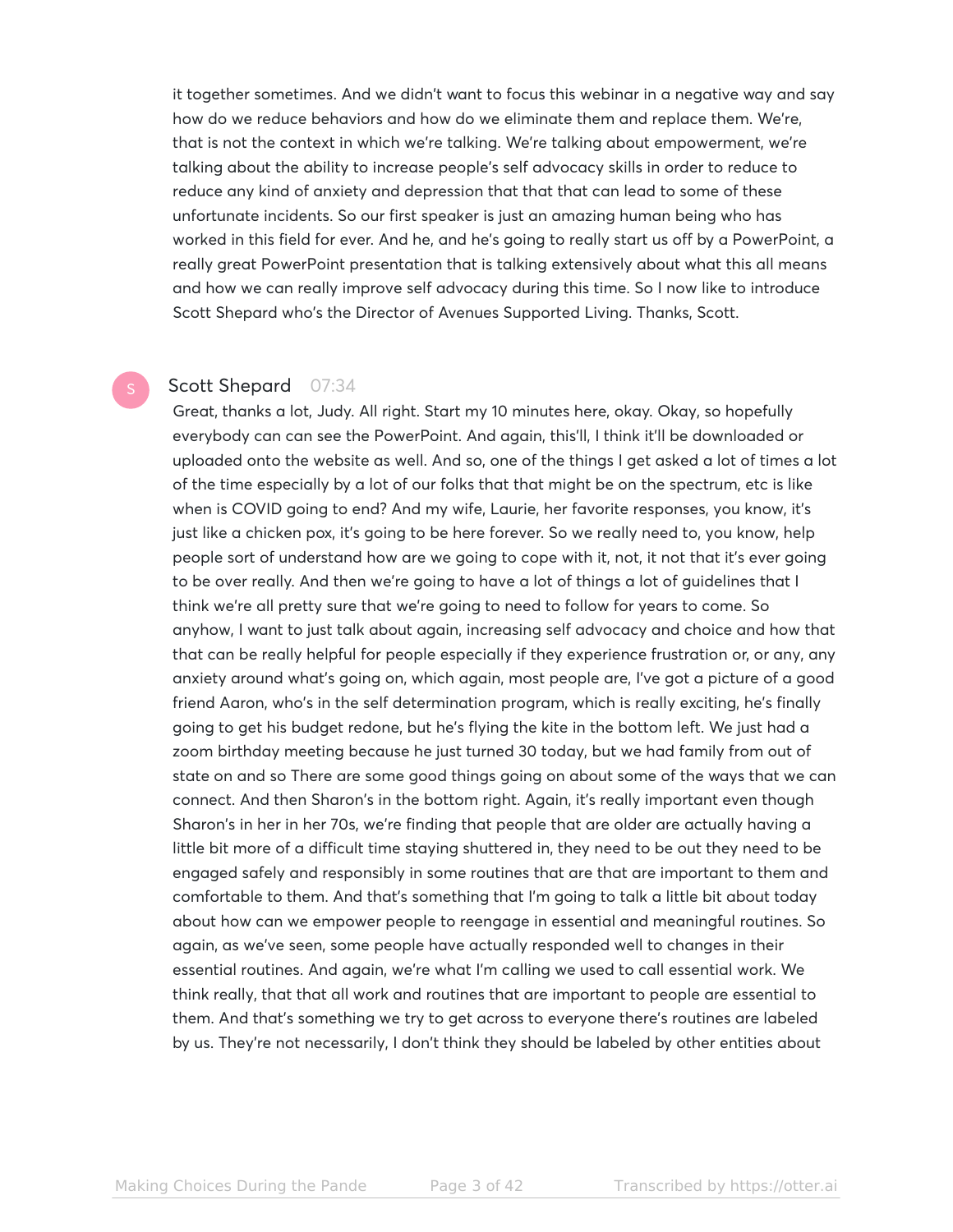what's what's essential and what's non essential. As we all know, we have family members and other people we support who a lot of routines are very essential for, regardless of what other people would think. And again, some people are happier with less demands on their time, which means we're going to be a little more challenged, as we put more demands on them coming out of some of the restrictions related to COVID. And some people are thriving using technology, those that have the technology available. However many other people are understandably frustrated by the changes and restrictions in their essential routines. And that includes employment and volunteering as as folks get to be adults. And one of the things that that we've seen, it's been really interesting is that people who have been able to keep their essential jobs, as essential workers have really coped the best. Although we've had some initial coaching challenges around the COVID safety guidelines, you know, everybody's got to wear a mask at first and social distancing, safety rules, things like that. In the long run, people are actually coping really well that have been able to continue those those essential jobs. David, who I support on the left, has worked at a supermarket for the last 13 years. And some of the things that we had to help him cope with that were really challenging at first was that he liked to get to work early, never, never to work late, always gets to work early, and he would hang out at Starbucks, Starbucks or the McDonald's before work. Because we sort of coached him it's not okay to hang out at Ralph's. Everybody might think you're working and then your co workers might get frustrated if you want to talk to them while you're not working. So we have him hang out at Starbucks or McDonald's but once COVID hit one of the first restrictions was people couldn't hang out in lobbies, so you can't dine in, you can't hang out anymore. And that was that was very challenging for Dave. And so we now drive him to work instead of taking the bus that was another issue, but we drive to work, so he only gets to work 10 minutes early. Otherwise, he'll want to be there an hour early. And then that led to a lot of anxiety that led him clocking out those first couple of weeks. One of the other challenges we had is that his job coaching had to change because the supported employment agency stopped providing direct supports. And that meant that David was going to lose his job if he did not have some sort of support. So we do supported living services we just jumped in and and we provided the coaching that he needs, with all the COVID changes and things like that. And now things are things are actually going really well. Some places unfortunately, not adult services for people with disabilities, but some places for example, like Target and supermarkets have actually given bonuses to their staff that worked through COVID and have taken on some some extra risks of being in public and and that's been really exciting. for them.

#### Judy Mark 13:00

Hey, Scott, I'm sorry that you need to interrupt. Could you press play on your slideshow so that people see the whole screen because they're seeing a layout version of it.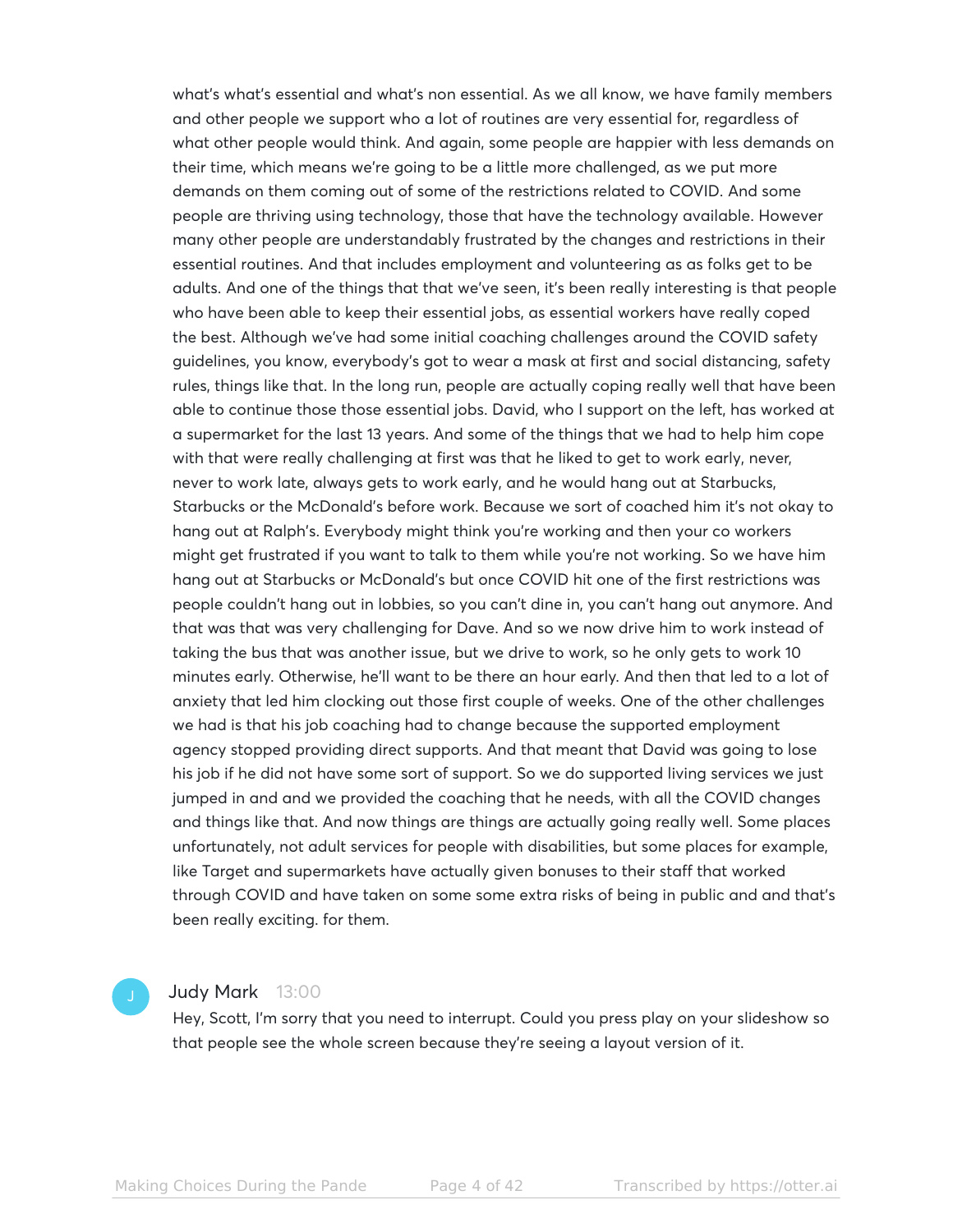



Judy Mark 13:12 Hopefully that will work.



Scott Shepard 13:14 better?



#### Judy Mark 13:16

I haven't started yet. It looks the same to me. Alright keep going. We'll figure it out. Oh, press now you'll need to share screen again.



# Scott Shepard 13:28 Yeah, okay. All right.



### Judy Mark 13:32

We were just missing part of your slides because of that. You saw on the right, the slide layout piece. See it see the whole Yeah,



#### Scott Shepard 13:44

I push play it, but it didn't do anything. You can't see it different now?



#### Judy Mark 13:48

I get it. Okay. I would just Yeah. All right. Let's keep going.



#### Scott Shepard 13:53

All right. Well, okay, shoot. All right. Hopefully you can see some of that but all right. So again, The key thing is we've seen that work continues to be essential for people, especially people with disabilities that they've been able to continue a lot of those routines. And we've just coached them around how to do things safely and responsibly.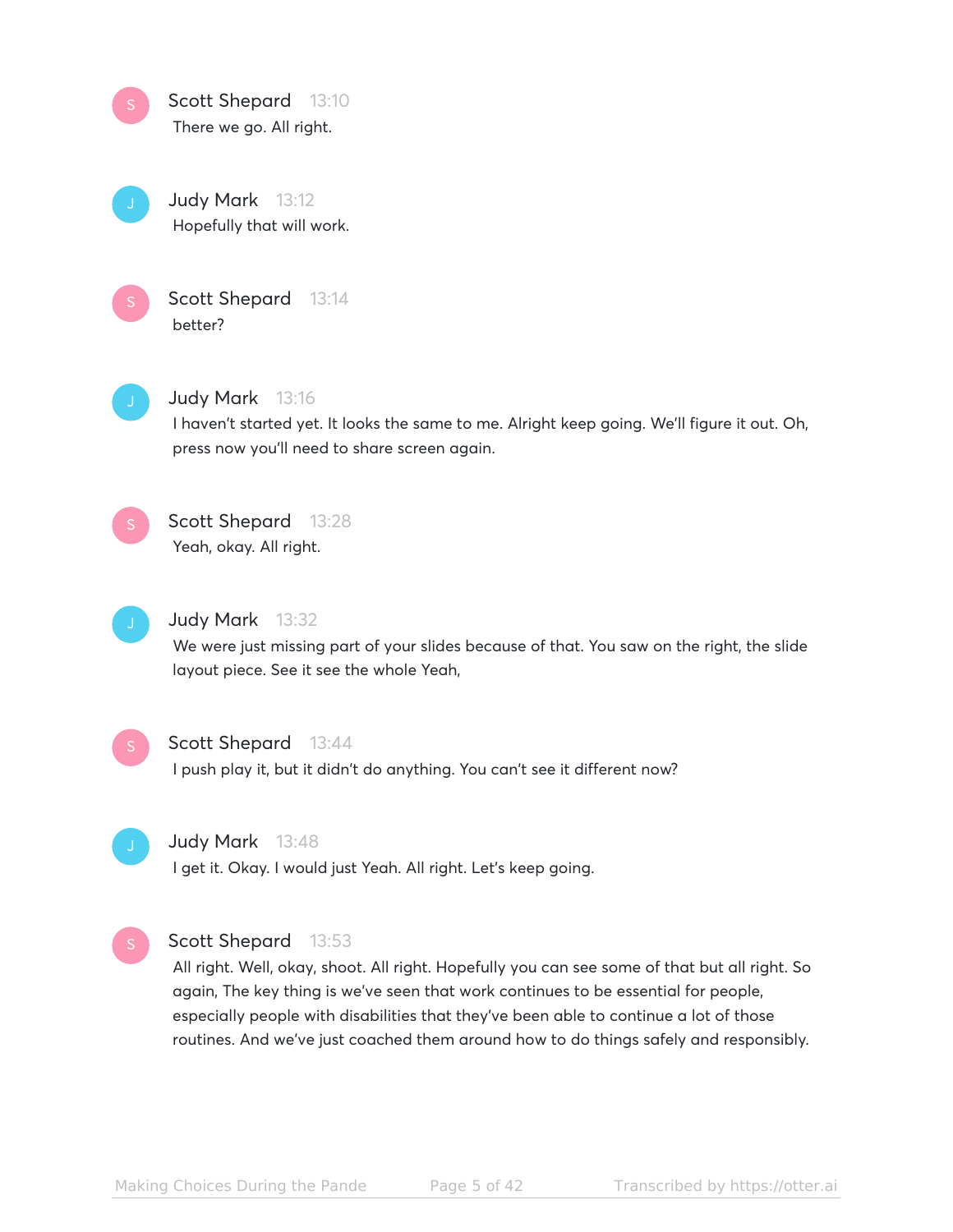And, and actually, they're safer and more responsible than many of the other folks out there. Because from the very beginning, we've coached around mask usage and things like that. So this has been really exciting for a small portion of our people that we support that are able to continue to work. Person Centered supports one person, it's time if you're not sure what Person Centered supports are, instead of supporting people sort of in groups or looking at group situations, as we support people one person at a time that makes it easier to teach and promote self advocacy and choice making. It's also easier to listen to one person at a time. COVID has many, in many situations for services to become more person centered as opposed to segregated large groups. Which a lot of times our funding source has sort of led us to do. But we're fortunate in supported living and in in self determination and independent living, things like that. Most services are pretty individualized and can be Person Centered a lot easier, more easily. And that's made it a lot easier for us, certainly. And one of the things I think we need to think about moving forward is is that as services get back to more in person for a lot of those services that have gone remote, we have to think about how can we make sure that they're person centered and maybe not congregate and maybe not group things? So all right, well, self advocacy really starts with recognizing that our choices are empowering. Choice making skills are the key to empowering people. There's no quick fixes. There's no one size fits all answers. Each person. Each team and family have different needs. And different levels of comfortability. So people have sort of wanted to move forward and re engage in routines at different speeds. And that's okay. But that's what Person Centered is all about. There's some families that have a high concern over the health issues of either themselves or their family members, and they haven't wanted to move forward as quickly. That's okay. Other people have said, Wow, I need to get out, I need to do something and we say, Great, let's figure out how to do these things safely and responsibly, so that you can engage in routines and and that are meaningful to you and do some things in the community safely and responsibly. So each team is different. We just make sure that we're following our local county guidelines, the state guidelines, what the governor's saying, everybody else is saying, because the key again, is safely and responsibly. Okay. So our question has become though how can how do we and how can we re engage people in their essential routines that they need and enjoy? Okay? So one of the first things if people are even if people are sheltering at home and they're not getting out yet, okay Same thing with families. It's really important right now as we help prepare for moving forward is to make sure that people have the basics make sure people are practicing social distancing safe and responsible behavior both at home and in the community. As we engage, engage in essential and meaningful Home and Community routines, we have to learn how to follow these COVID safe guidelines. And initially for us that was helping people to identify facial coverings that they tolerate with sensory needs and various things like that. Whether it's cloth whether it's something that's a more of a pull up, or whether it's the the blue kind of masks that a lot of people wear, a lot of folks are into the Dan in the middle has a spider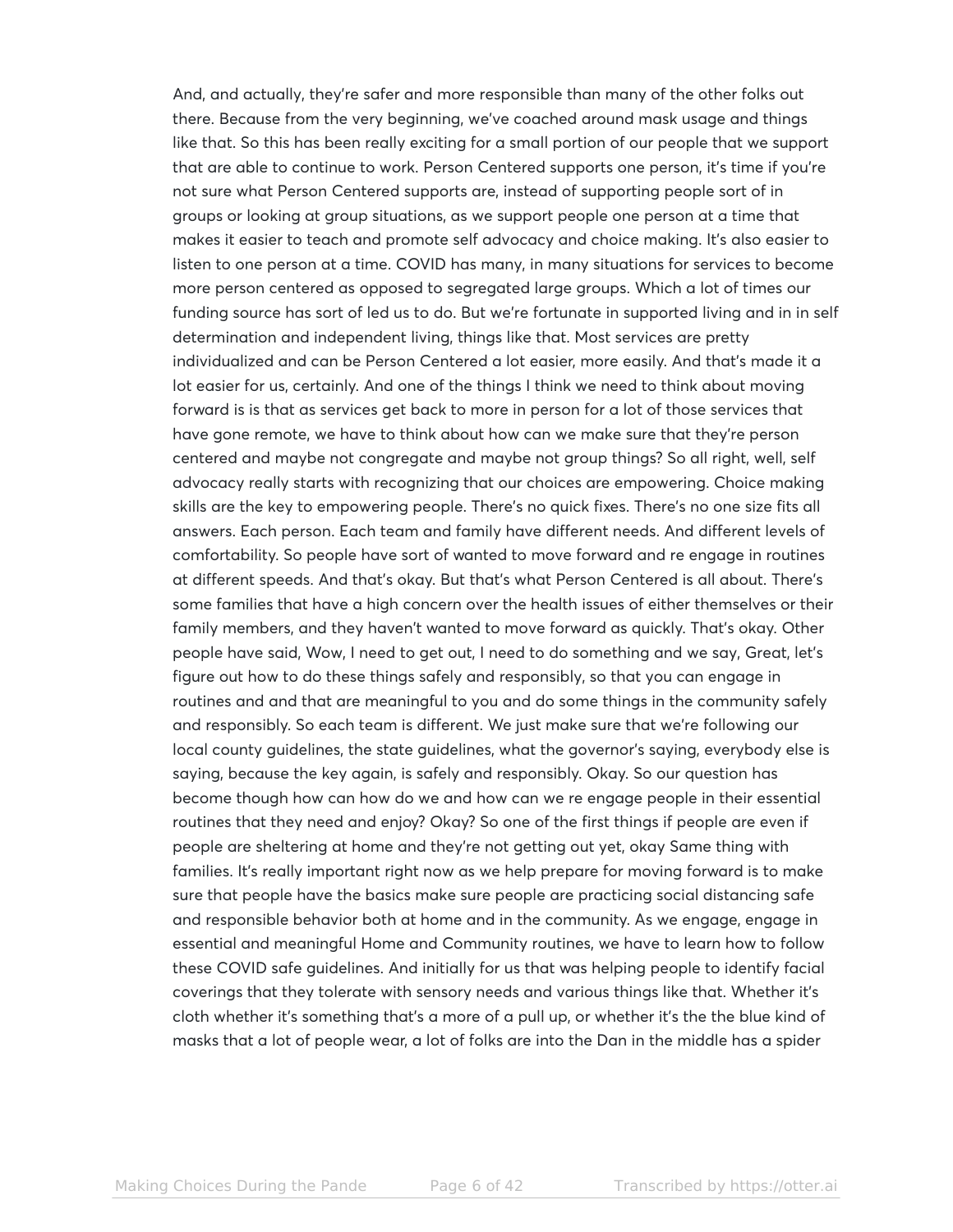man mask on he can actually pull it all the way over his head with an opening if he wants we try to get him not to because he looks like gangster so he gets a you know gets you know that part he's got another one that's Batman and we have a lot of people that have more personalized masks now and that makes it a little bit more fun when you have to wear em. Okay. We're also making sure that people are comfortable. Everybody in every household has one of those scanning infrared thermometers. So we teach people that it's their responsibility when you have family members come over when you have friends, guests, the first thing you do is you're gonna you're gonna zap them and they're gonna zap you to make sure everybody's okay. Okay, and if it comes out green, that means it's okay. You can actually see the temperature on there. And if it comes out red you ask them please step outside even if it's one of their support staff and say, you know, we'll, we need to call and get somebody to come in and replace them but we don't want that person in the same household sharing the same space that's that's coming in with a high temperature. And then the social distancing on the right even on community walks, it's good thing to practice, because as people reengage in their essential routines they need to be able to follow safe guidelines. Okay, so again, everybody's seen all this stuff, this stuff shouldn't be new. But it's important that we help people get over a lot of those fears and anxieties by practicing, actually practicing. Here's what it means we got to stand on those little red stickers in the grocery store in the bank and other places like that. We had for people first start going out into grocery stores and situations that they were most comfortable with, their favorite places. And we say let's go take a look at it and see what what has changed. We can't eat in anymore. We have to eat out unless there's an outdoor dining area. So how do we prepare people for that? For some situations, for example, we had a what we what we've been doing a lot is having what we call Person Centered zoom meetings, just one person and then their family and team. And we've sort of talked about what are they doing now? are they following guidelines or you know, what kind of things do we need to work on but then also giving some choice and saying from that person's perspective, however they communicate it, what do they want to do? What are some things that they really miss? And how can we make a plan for how we can assist people to re engage in some of these routines safely and responsibly. With Lou Jean, it was pretty easy. She says, I really miss going to the beach. But I'm told that since I'm in my late 70s, say I can't go anywhere. And it's like, well, if this is something that's really important to you and your quality of life, let's figure out how to do it. Okay, we look it up and it's still okay to go on the boardwalk. It's still okay, you got to wear a mask, you got to do social distancing. And the next week, great, boom, she's out doing it. So, again, safely and responsibly is really important because we have to make sure that that people have that dignity of risk, not that they're not following guidelines, but that they can still have a quality of life that makes life worth living. And that means things to look forward to, things we can put on the calendar. Maybe we can't go to the movie theater now, but Let's let's check in a month. And we want to be among the first people on that list and we want to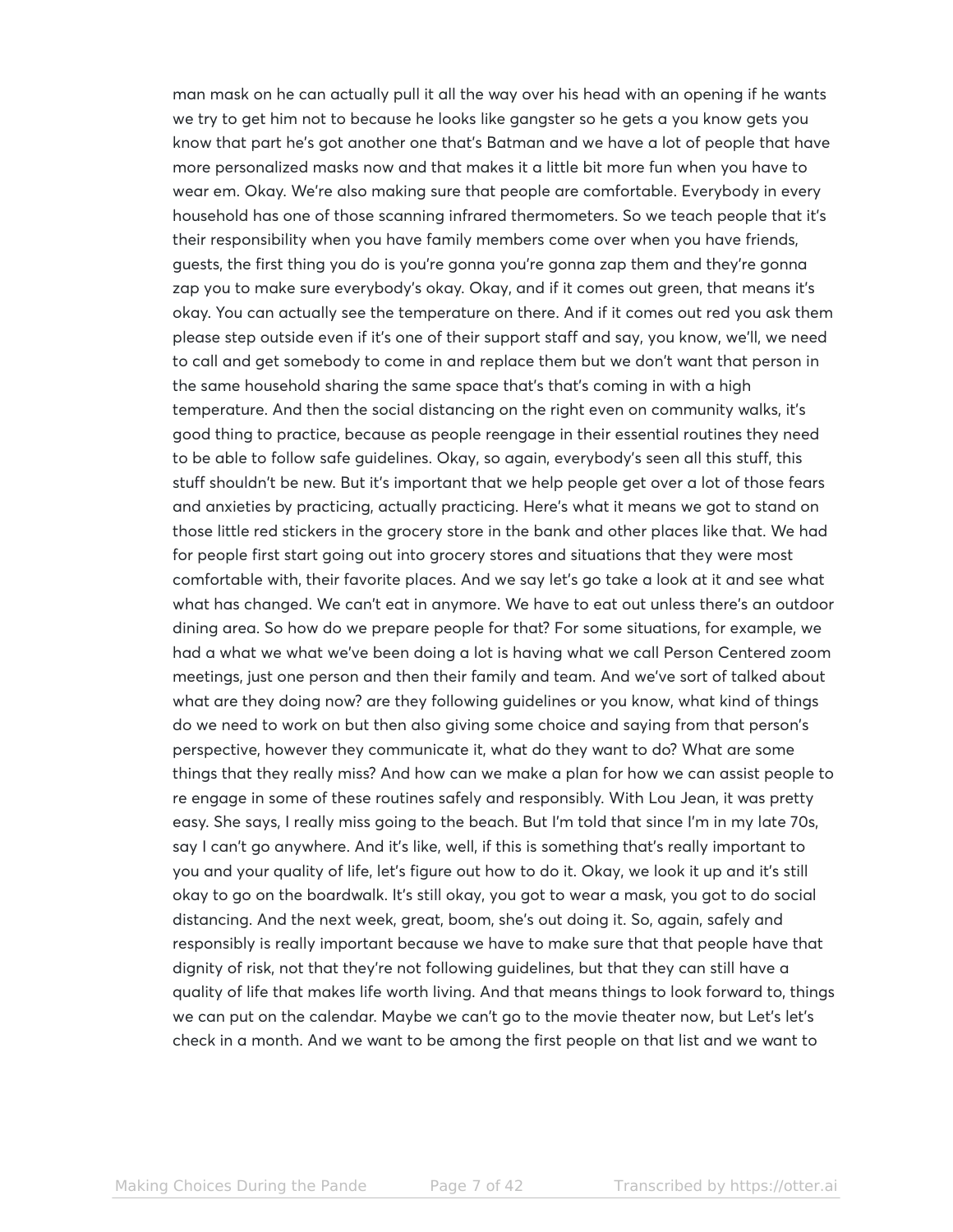find out if and when the movie theaters open again, what are the guidelines going to be? Okay? Because we there's going to be guidelines in each of those places. So, anyhow, the at the, at these zoom meetings, we try to focus on again, what's important to that person and whether they can share with us their team member their family, and we say great, how can we help them to achieve some of their, their dreams, some of the things they want to do, in spite of the covid. We want to help people to find their passion and channel that into meaningful projects or activities when faced with COVID restrictions. When when they've restricted other routines that have been essential to them. If people don't have replacement routines or things that they're doing that are meaningful to them, they are going to get depressed, they're going to get lonely, they're going to get they're gonna get frustrated, they're going to be lashing out at people. Whether It's behaviorally or verbally or what you know, with or without disability. It's really important that that people find some new hobbies activities that they can engage in and have fun. So, one of the thing that my wife Laurie shared is that while we, while we all spend more time completing chores at home, because we have a lot more time at home, it seems Let's be sure that we also look at Hobby development, interpersonal relationships, religious practices, political involvement and other ways to be more engaged. Okay, it's a good opportunity to help people figure out new essential routines. Also projects are important. This is Buddy Whitehorse. He used to work at the Japanese gardens but they are still closed down so he had does not have a job there anymore doing maintenance on their grounds that allow people to visit but due to covid that's still restricted. So it's been important for him to have other meaningful projects. He loves, you know, paintings so he's scraping some some wood and doing, he's going to put the primer on and repaint that he loves having projects, gardening, things that he gets to do with his hand, it's important that everybody have an opportunity to do things. We can't wait this thing out, we have to be engaged. So how do we help people to be engaged? This is Sharon, she feels safer at home. And one of the new meaningful essential routines that she's engaged in is is writing thank you letters to first responders. And that's something that she does, she writes a few every day, and that's been important to her. And then uh, just to finish up with Melanie. Again, in order to recognize that our choices are empowering, they actually have to be empowering. If our requests and choices aren't acknowledged and nothing changes. Then we learn the methods we're using to express our choices are ineffective for change. So that leads to people us and the people we support resorting to other methods, oftentimes behaviors to express their preferences. And one of the things, Melanie has really been trying to work on a diet and she's actually figured it out during COVID. Along with her roommate, she focused on her weight during quarantines. She's lost actually over 26 pounds. Now she's up to 30. And she's doing a keto diet and planning things out. And that makes her more motivated to exercise, but she's really able to see the results. And that's something that's really empowered her and her choice making to really sort of make sense. So, finishing off something that Jose Perez taught me, who I supported for years is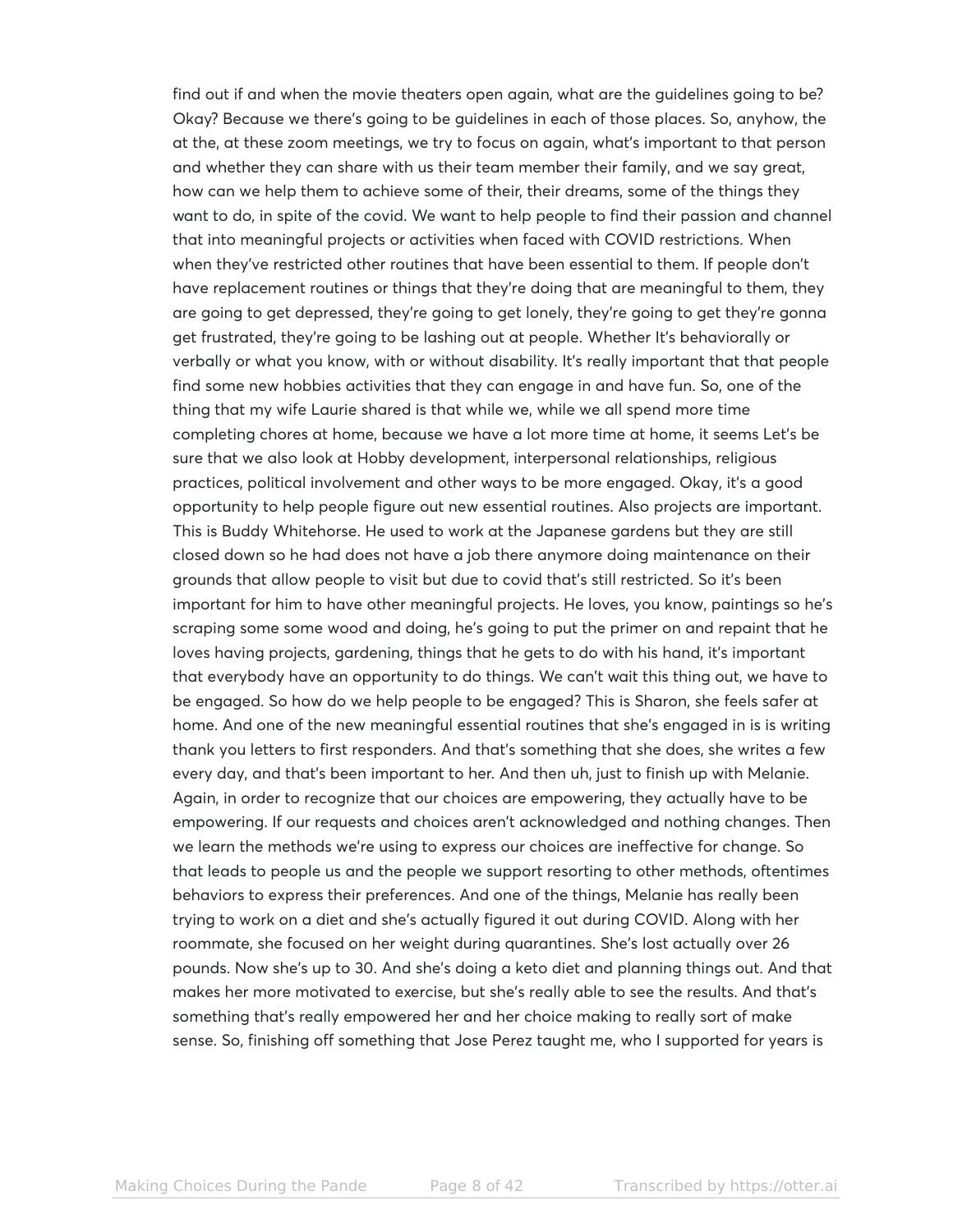that we always need to have something on the calendar to look forward to. Judy had shared earlier, she just was able to go on a COVID vacation and it was wonderful. We shouldn't stop planning things just because of COVID. We need to have things on the calendar that we look forward to. Okay, whether it's a safe and responsible eat out, zoom with family and friends, a vacation Otherwise we are going to feel sad and depressed. But we've we've got to help people get back engaged again in a safe and responsible manner. So hopefully that started off what everybody else is going to go into.

#### Judy Mark 25:12

That was wonderful. Thank you so much, Scott. And I know a lot of people ask if we will be able to make your PowerPoint available and it will be on our Coronavirus website by tomorrow. So you will have that our next presenters, there's two folks who are going to present next, David Grady is from the State Council on Developmental Disabilities, regional manager of the Central Coast, as well as Priyanka Nookala, who is a self advocate who has been working with David on doing presentations around self advocacy. So I want to thank you both for presenting today and go, go right ahead.

D

David Grady 25:55 Right, can you hear me?

Judy Mark 25:57 Yes, perfectly

D

#### David Grady 25:58

Great, let me move this, [unintelligble]. And does it look like a full size show?

Sam Astle 26:09 it looks good. S

D

#### David Grady 26:11

Great. Okay, move this back. Thank you for that earlier presentation. I know we are busy so I want to get right to it. This is a although it's difficult time for our daily lives, it's, there are opportunities and it's a great time for education, a great time to meet with other self advocates and build the cohort and a great time to branch out. So today, Priyanka and I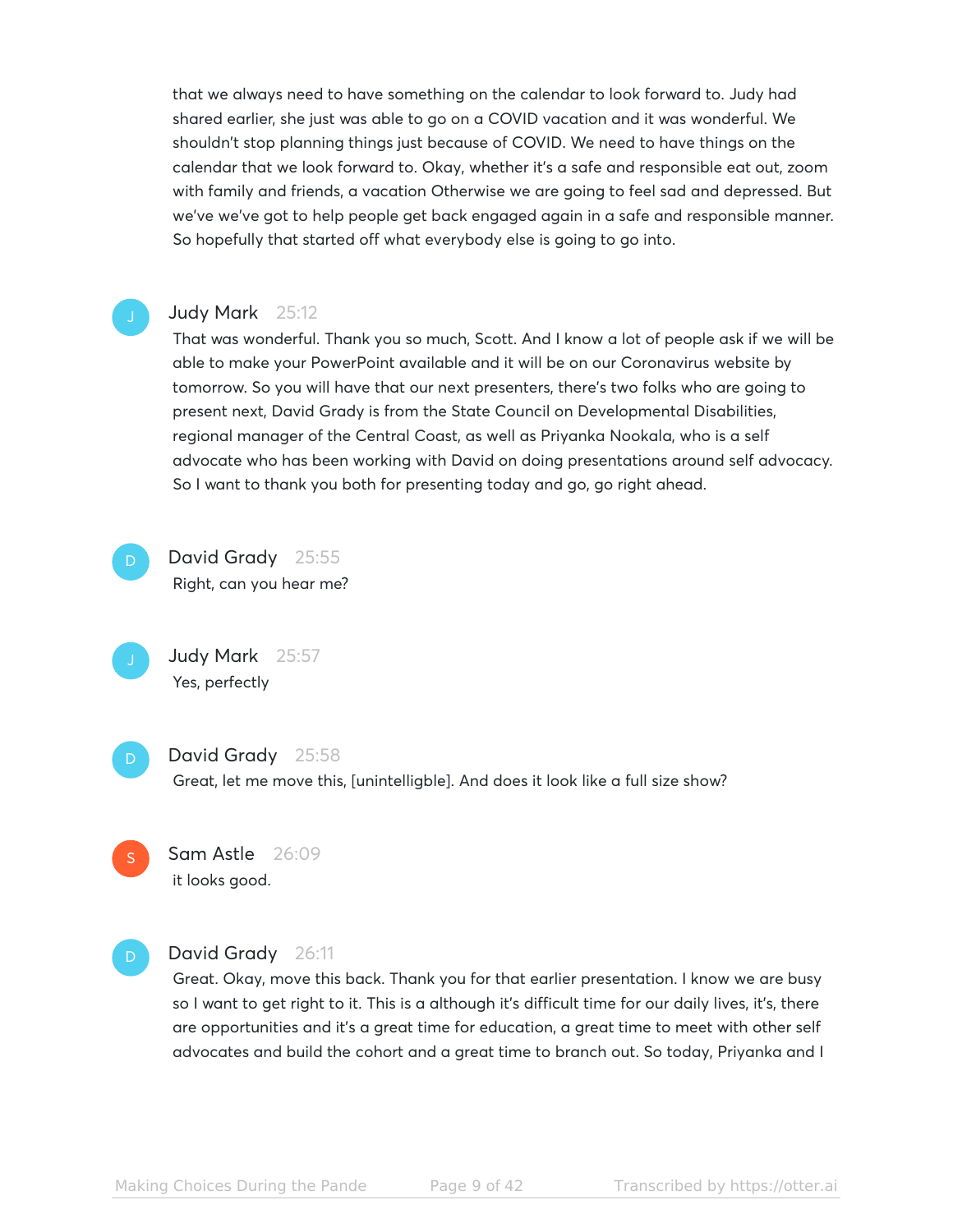are going to talk about how to focus in on the need for self advocates to gain some leadership skills. So I've been active in advocacy and quality assurance for most of my career. I've been able to visit dozens of care homes and day programs. And when talking to the folks at those programs and asking about self advocacy, I find that most advocates who meet in mostly these advocates meet in the home among themselves, they rarely Connect outside of their siloed service. Sometimes you'll see advocates on boards of directors but oftentimes I find they seem to be quiet and unsure of the issues on the that are being discussed at board meetings, unsure of what questions to ask or positions to take often just voting in the affirmative when emotion is made. An example is a group of self advocates have been very active in the Ventura region documenting some sidewalk repair needs in their in their in their near their day program. But they sent the complaints to the wrong department at City Hall and without that awareness, they weren't sure on how to follow up and so for several months into years, none of those complaints were ever acted on. So this is kind of some of the average observations I've made. Priyanka, why don't you share some of your obstacles that you've encountered as a self advocate?

#### Priyanka Nookala 28:15

Some of the obstacles that I've generally encountered, I would place them in two different types of obstacles. One would be attitudinal barriers where people's perceptions come in the way so a step to self advocacy is looking at working towards changing those perceptions. And that is a long process. But nonetheless, I think it is one of the one of the major issues that need to be worked on in terms of being able to navigate the obstacles that self advocates may be confronted with.

#### David Grady 28:56

Okay. Thank you. So as I said earlier, with, during this time of COVID, there are opportunities. And zoom has allowed us to make connections outside of our traditional boundaries. How has zoom affected your ability to be a stronger self advocate?

#### Priyanka Nookala 29:18

For me, it's been helpful because I've been able to attend more events, more activities, be more engaged, and also meet with self advocates, and individuals who might even be from different time zones, different areas. That would not have been possible if the meetings were structured in person. However, I do recognize that for some individuals, it may be difficult for the different methods of communication to be accounted for. So that's something that I try to be I try to be mindful of and think about as I attend these meetings.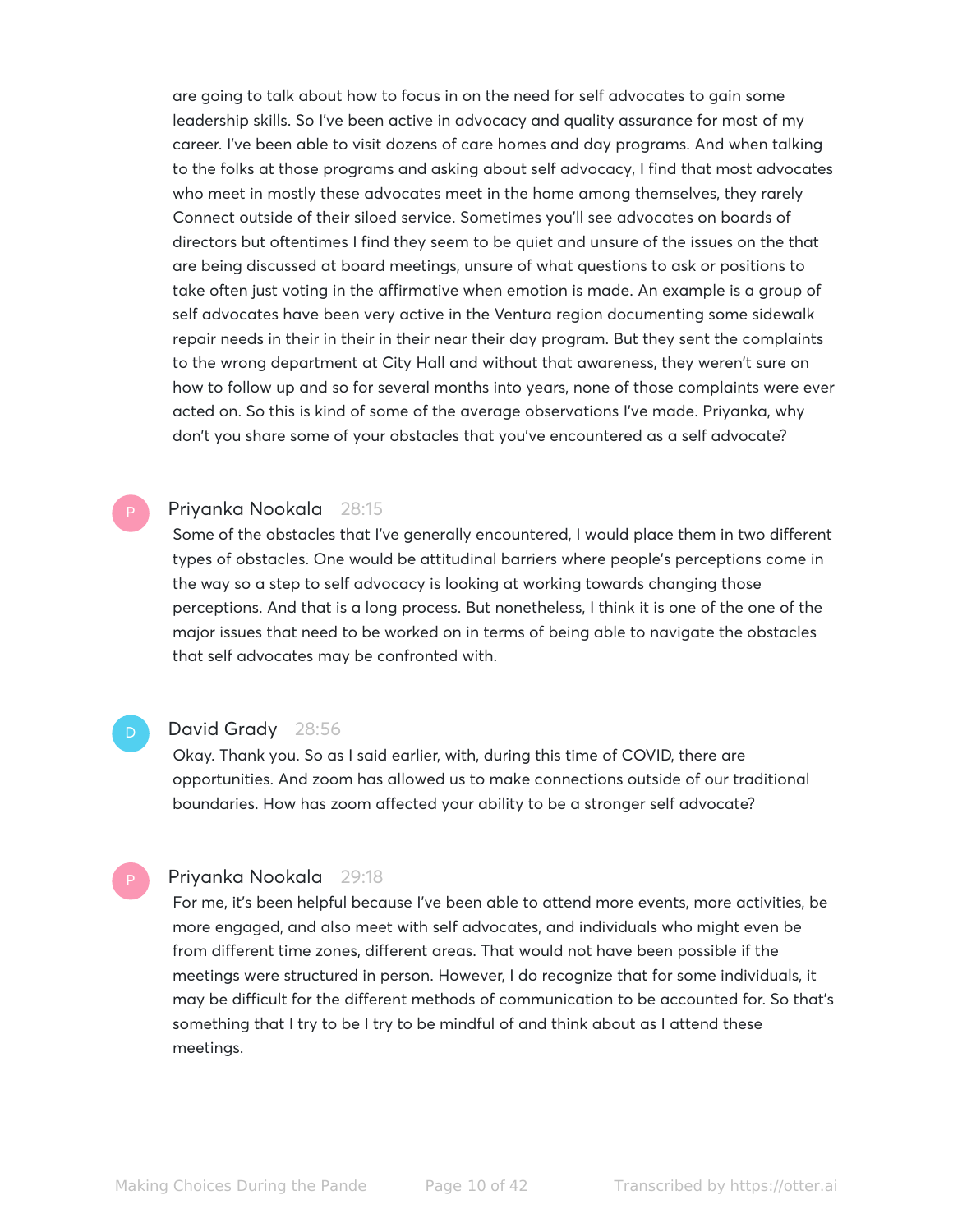#### David Grady 30:06

So it's a, it's helpful, but there are technical and communication needs that are kind of ongoing that we always have to address, thanks Priyanka. So it's natural for human beings to advocate for themselves. In our system, and in our developmental service system, it's endemic. All of our arrangement of services is through individual planning processes, IPPs and IEPs. The skill is from going from personal and self advo, or personal advocacy to the much more complicated community advocacy. And when shifting to community needs there'll be counterpoints, and counter arguments from those that we are trying to advocate to, that oftentimes our self advocates aren't familiar with, and are uncertain about how to respond to. And because despite the fact that these are self advocates with disabilities, those who have counterpoints might often employ typical strategy to silence self advocates, and Priyanka, have you, what are some of the pushbacks you've encountered as a self advocate? How have you dealt with being dealing with authority figures who have counterpoints or counter arguments to your needs?

#### Priyanka Nookala 31:27

Right. A lot of times from my personal experience, I've seen questions brought up about funding. I've seen questions brought up about, well, if, if you have a certain goal, oh, Priyanka, they would say to me, sometimes they would point to my age as the goal not being age appropriate, for instance, but sometimes some of the services and supports that an individual might need, like myself, for instance, starting those, starting to work towards those goals and those skills early on can be very helpful. But if, if the pushback is that oh well the age is not correct for the person to begin working towards the goal, then sometimes that is that is one of the major types of pushbacks that you might see or at least I have in my experience.

- David Grady 32:28 Yeah, D
- Priyanka Nookala 32:29 Another one,
- David Grady 32:30 go ahead. D

Making Choices During the Pande Page 11 of 42 Transcribed by https://otter.ai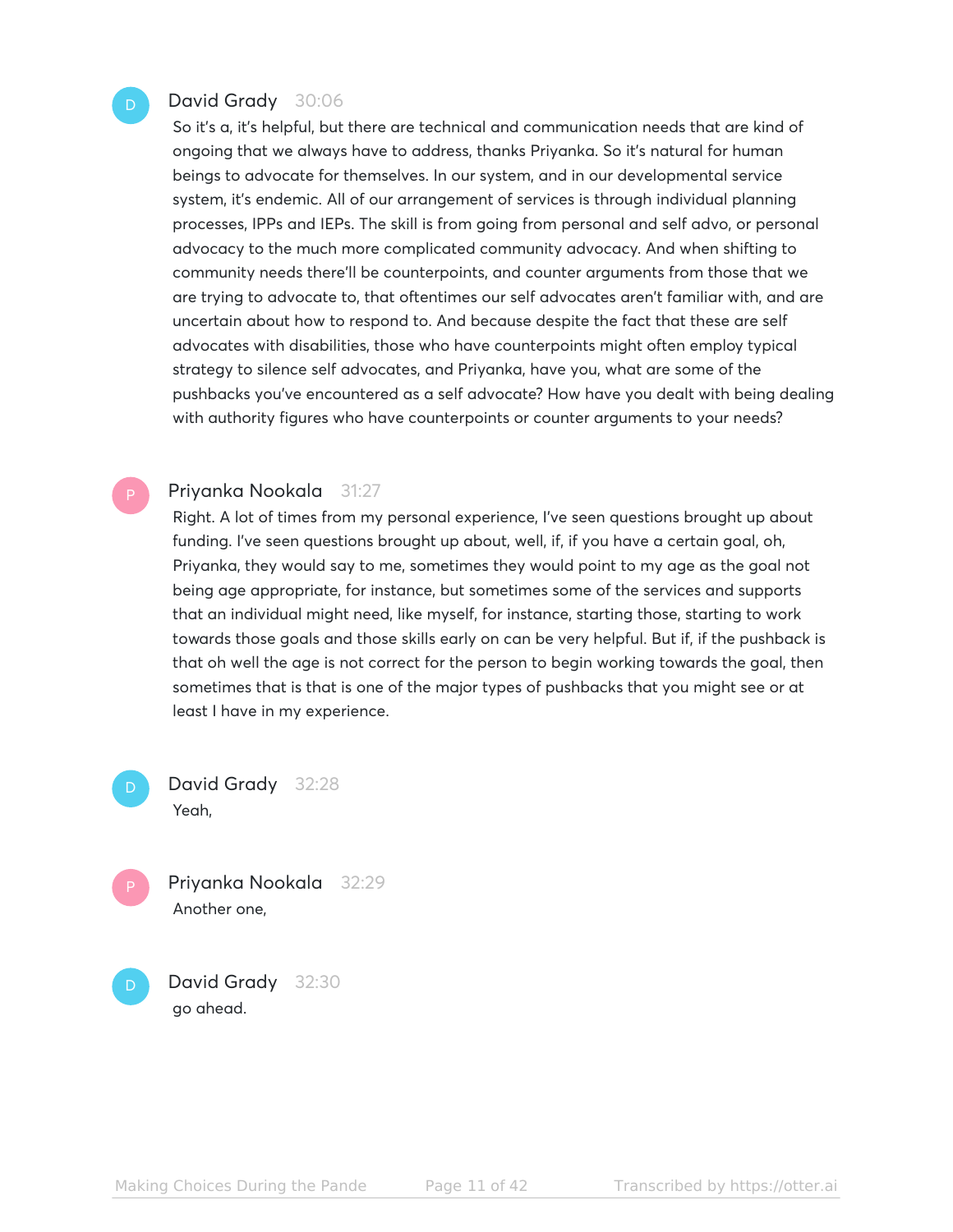#### Priyanka Nookala 32:32

Another one just relates to, because I am a person with a physical disability, sometimes the perception is that physical appearance or say, the use of certain devices the use of certain technology. Sometimes, people may form a false idea between okay if the person uses this technology Or their wheelchair is this size, that must mean that we can draw some sort of a conclusion about their ability to advocate for themselves their ability to exercise choice, and our our obligation to listen to the ideas being expressed by the self advocate.

#### David Grady 33:22

Yeah, it kind of brings up kind of one of the original points to me that it's oftentimes very subtle. One of my biggest frustrations is that passive resistive approach that authority figures might say that we'll look into it and get back to you in the future and then you never it's never gotten back to. So this needs to shift from individual advocacy to community advocacy requires the acquisition of skills. It requires instruction that includes the discovery of the issue the causes for the issue, developmental, because our developmental service system is so overly complicated and bureaucratic. The learning curve that we encounter the issues, the learning curve is often very steep. But it goes beyond just learning the issues. There's the need to improve our soft skills to motivate and influence others. This is public speaking, or message crafting and those sorts of things. And no matter what, if you're involved in self advocacy, fortunately or unfortunately, to change issues, requires changing policies and to change policies require attending committee meetings. So the basics of committee operations is needed. Robert's Rules of Order, for example, and how to speak up, how to show up and then how to speak up. And of course, no sad self advocate can work alone. And there's always a need to identify other cohorts, other members of your cohort to find support and to receive facilitation and So, Priyanka, when you as a self advocate, what are some of the issues that are you're passionate about? What is it that you've taken on as an issue of advocacy?

#### Priyanka Nookala 35:10

I'm passionate about issues related to education and help, you know. So that both in terms of the access and opportunity as well as addressing the disparities that occur in those areas, and that could be for individuals with and without disabilities, because I feel that a lot of the areas that self advocates work on part of improving self advocacy skills is being able to recognize how even for a single individual, we have multiple identities that we navigate, so to be able to understand how all those different pieces of our own lives intersect and then also hear other people's experiences to understand how we can find common ground and work with other individuals and work from a framework where it's

D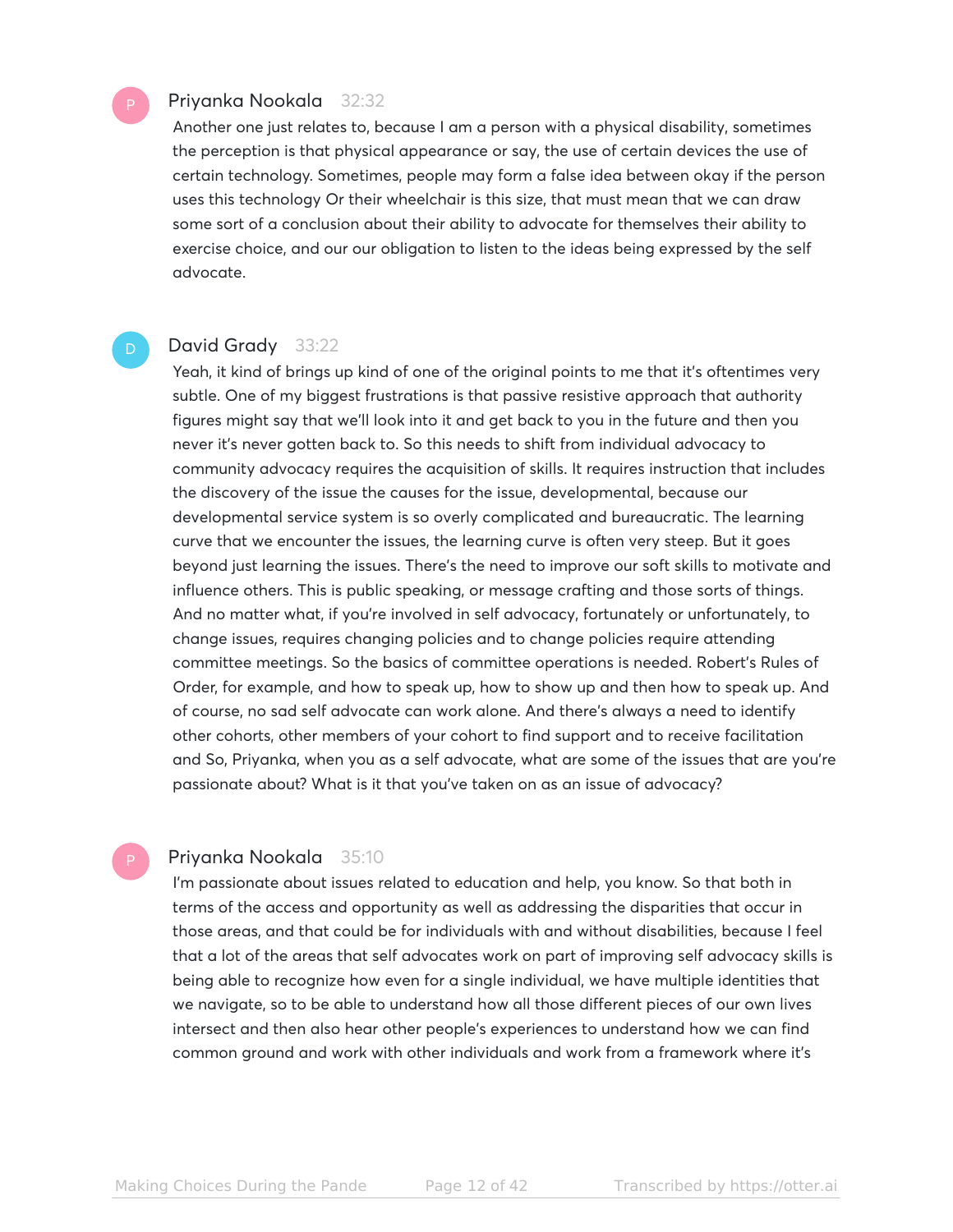about transforming outcome for everyone. It matters for everyone, including people with disabilities.

#### David Grady 36:13 D

Great. Yeah. So not only is it the issue but also you seem to enjoy the the negotiation in the working together. That's a big part of it, too. I appreciate it. I hear that. In response to this need for education and for training and for building just the basic skills of self advocacy, Priyanka and I put together along with a few other advocates, a leadership workshop, and this leadership workshop included a program that covered five weeks of training with the intention of with at the end of the training, the intention was that each participant in the program created an advocacy action plan and the focus was on what what the person wanted to advocate on, how they plan to do that, and how much time they needed, and the supports they would put together. Some of the advocacy action plans could include joining the board of directors, or helping with fundraising, or building community awareness. Or speaking with legislators and other policy. We sent out an invitation that can be found at this link. And the invitation included this, these zoom meetings held over over five weeks. And then, so key aspects of putting this leadership series together included recruiting members, and we opened it up to not only self advocates, community and family advocates with the same expectations that they participate at the same level that self advocates, self advocates do. The training didn't end at just those five workshops. We did What we do now is we're following up with one on one interviews and helping each advocate draft their advocacy action plan. That's part two. And then Part Three is ongoing monthly advocate meetings. Now these advocate meetings are designed to, not necessarily to move forward. well, along with moving forward on advocacy issues. Other parts of these advocacy meetings are making sure that people are moving forward on their advocacy plan. And the committee itself or the community of self advocates are the ones who are encouraging folks to move forward on their advocacy action plan. So the primary message for me and Priyanka today to give to you is that we can never have too many self advocates. But in our developmental service system it truly isn't happening naturally. There's a need for leadership training and ongoing support. And what is required is our current group of self advocates need to coordinate and educate future self advocates by sharing this model with everyone. It will be a helpful guide for you during this time of COVID to maybe branch or branch outward and forward to maybe working with others to help build leadership skills, and Priyanka In conclusion, can you just share with us some of the benefits you had with participating in our leadership group?

Priyanka Nookala 39:18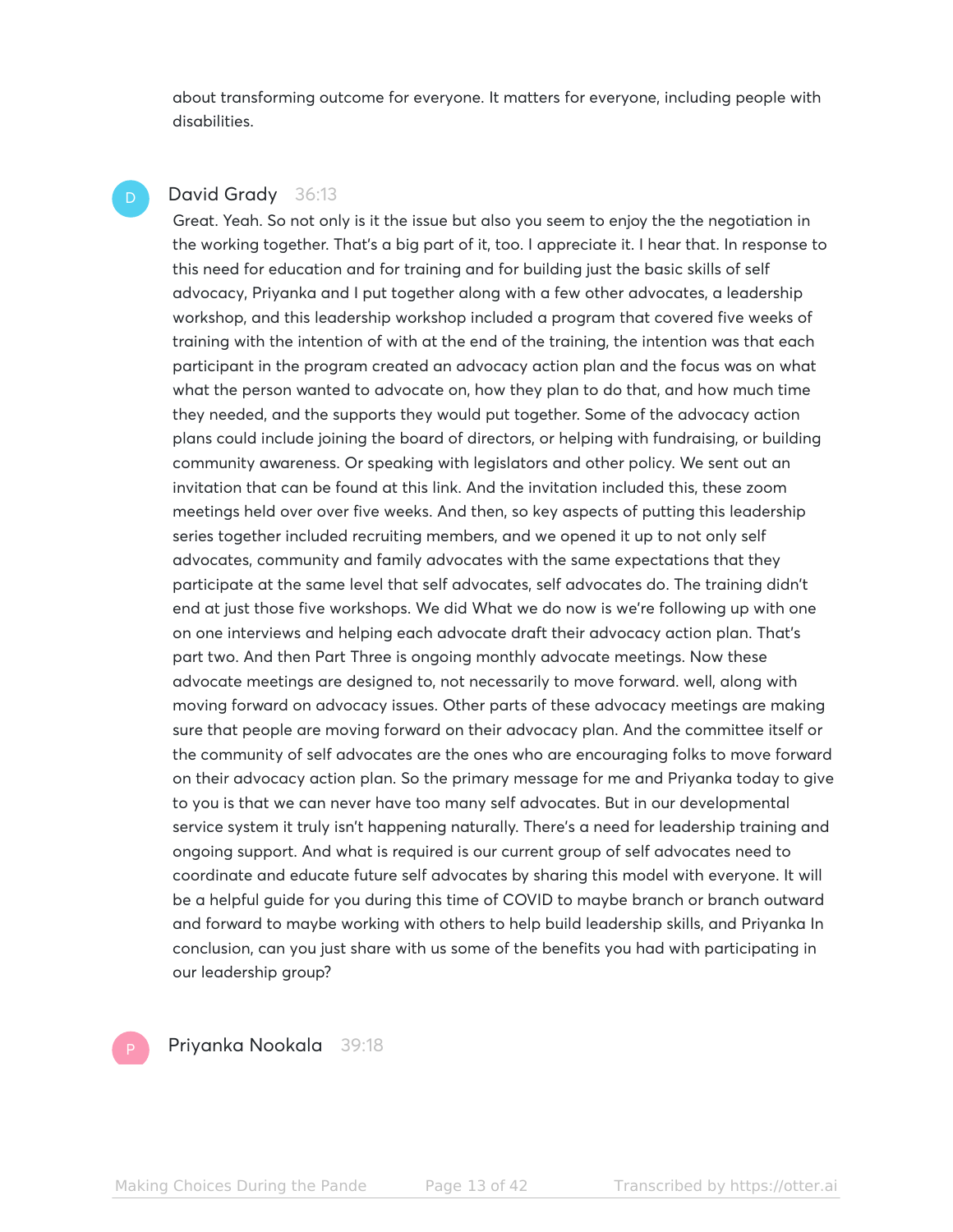Sure, the thing that I enjoyed most was hearing other people's stories and perspectives. And it can often be challenging or difficult for the person to describe issues that are personal to their lives or experiences that are both good and bad that they, how that helped you during advocacy workshop is, I think, being able to reflect that back onto ourselves and understand that we have some common fears and interests and hopes. There was also that aspect, but also being able to place all of the items that we're working on as advocates in a larger, you know, larger context and working on those issues as a process, understanding that it's not one solution, one answer. And maybe those those resolutions are not going to be soon or even in years or even in some of our lifetimes, but to be able to slowly work on those areas, and persist through that and be motivated to help each other.

### D

David Grady 40:37

Yeah, that developing of a cohort. Thank you Priyanka. And thank you, Judy.



#### Judy Mark 40:44

Thank you so much.That was amazing. Priyanka, you were incredible. We're so happy to get to know you and hope to work with you again in the future.



#### David Grady 40:54

Definitely. She's got she's got an action plan that includes us.

 $\mathbb{C}^{\times}$ 

#### Judy Mark 40:58

Awesome. Yay. So I would like to introduce our next panelist. Our next panelist is Charles Pakbak who is a self advocate. And we are so so happy to have you join us and I know that I've asked you to present and answer a whole bunch of questions, and we're going to let you take it away. Go ahead, Charles.

#### Charles Pakbak 41:24

My name is Charles. I am 15 years old and going into 10th grade. I want to thank you for including me today. I go to school at Excelsior Academy. It has been the best because it's helped bring more people into my life. At school friends walked up to me and talked. I liked finding news about them. The time spent there was much fun. Distance Learning has been challenging. Having mom and sister around is like an adventure day after day. Sometimes makes hometime really too much. However, my schoolwork has not changed.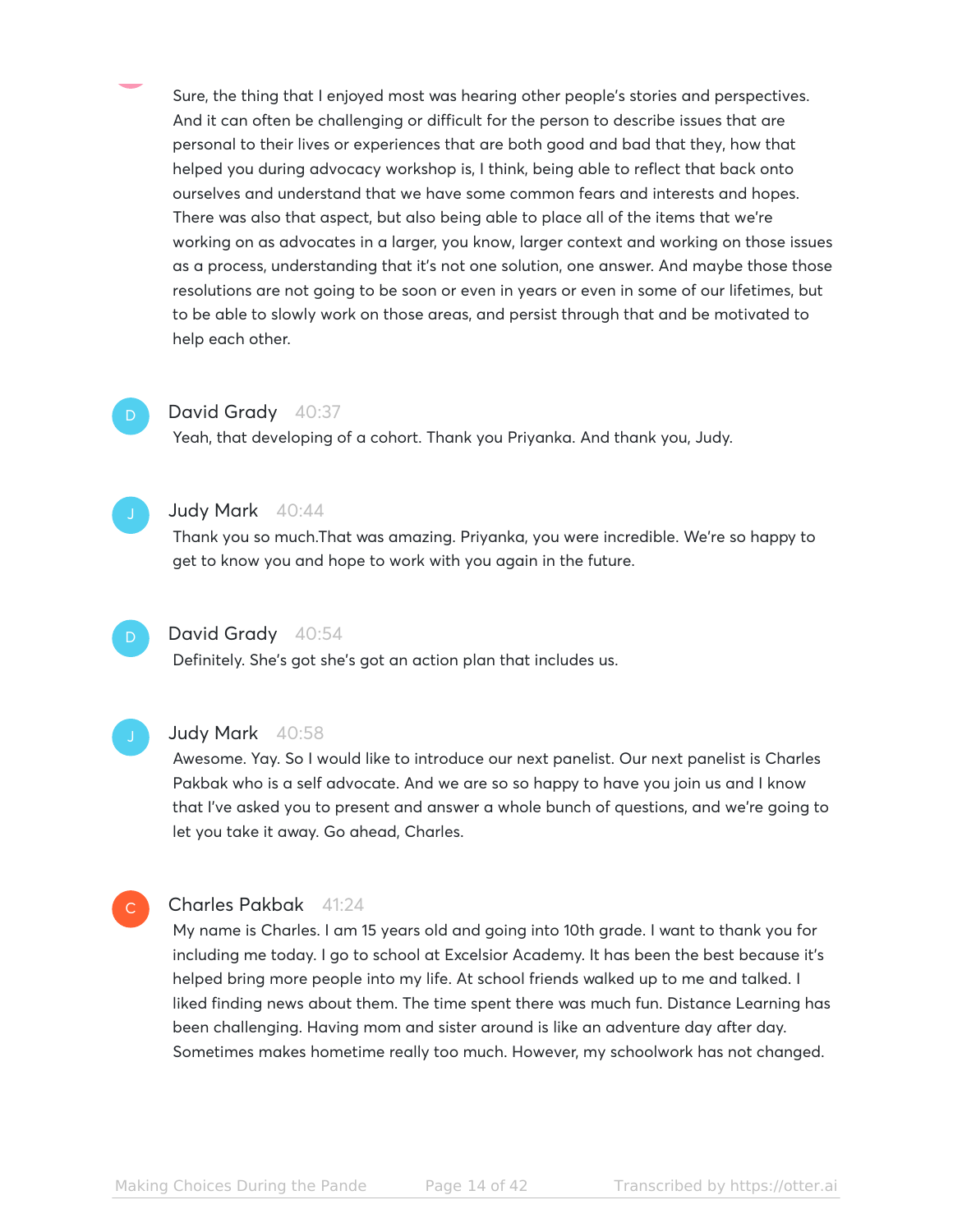We did a lot of work. I mean a lot. We finished the book Lord of the Flies, an interesting book for these times. But also I could make more comments with cabinet and just be more involved. Some teachers made all the students type their answers and that was great. Above all getting very bored being home not much contact with friends, because I cannot just call them. It is not just not going to school, but also not being able to have activities with them. We used to have four or five of us get together and go on hikes or play miniature golf and all of those activities are not happening either. Because it is not just us getting together but if parents can bring us together, I was asked to speak about advocating for myself. But it is hard to advocate when no one says what options are available for 15 year old minimally verbal person.

#### Judy Mark 43:19

Charles is are you Thank you, Charles. That was great. That was very, that was a really important point to make that it's hard to advocate for yourself when there are minimal choices for you. And really appreciate that point. And I'm going to move on to our next speaker who could probably address that. And that is Darlene Hansen, who is a longtime speech and language therapist working with so many people in the community for many decades to give, to help them create their own self advocates voice. And Darlene is now working with Disability Voices United and I'm so thrilled to say that. She is direct, codirecting a project for us called the Supported Decision Making California Advocacy Project which you will hear more about in the future as we move towards it. So I'm going to now introduce you, Darlene. And if you could press play on your slides so we can see just the slides that would be great. Oh, and you are muted Darlene too.

#### Darlene Hanson 44:24

hang on one second. Let me start over then. One second.

Judy Mark 44:27

Yeah I know sometimes when you go into zoom,



Darlene Hanson 44:29 I know it doesn't work.



D.

Judy Mark 44:30

before you go into zoom sometimes and show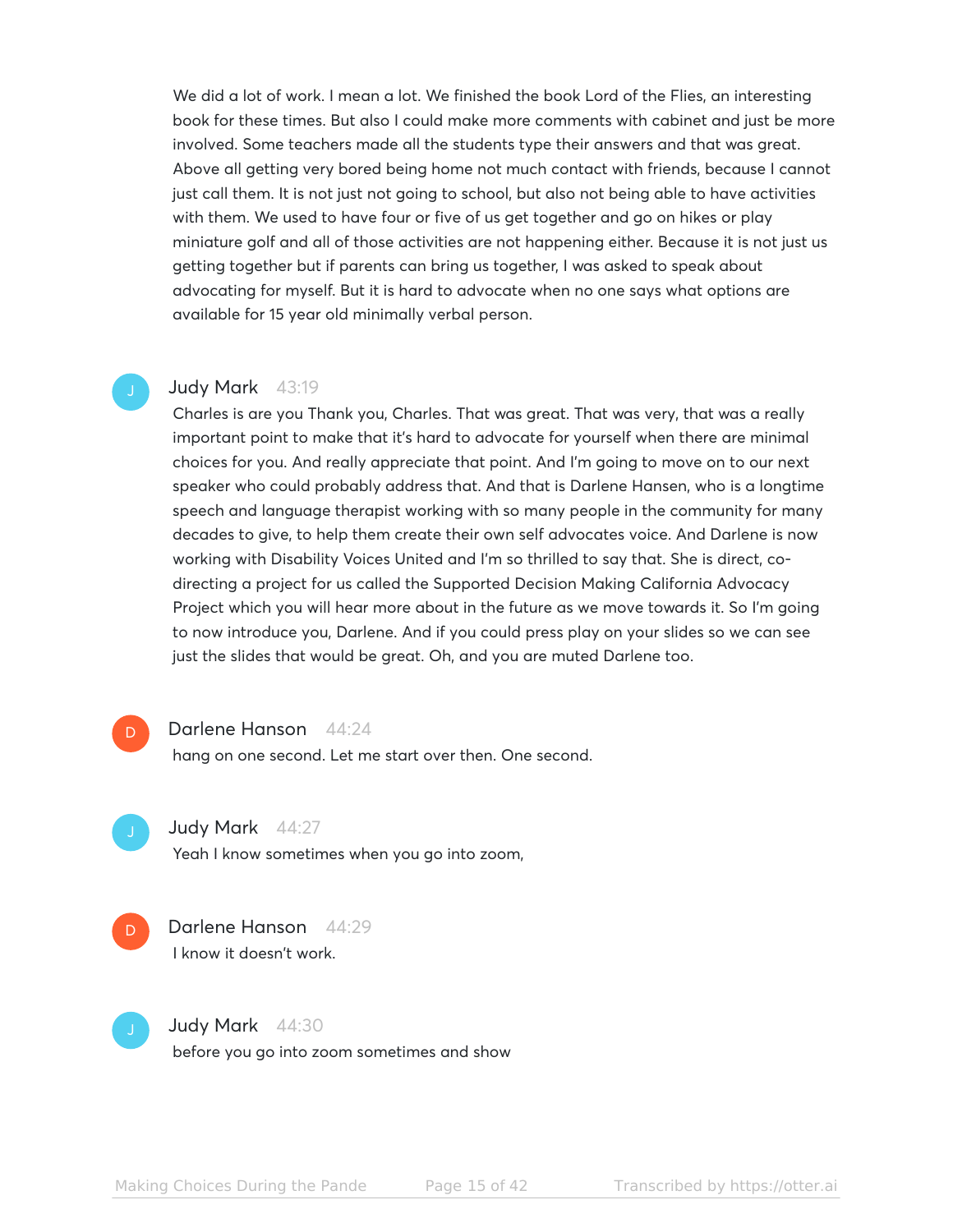

#### Darlene Hanson 44:33

I'm sorry, guys. It's coming. Alright. And then I'm going to go to play from start. Yes?

S

Sam Astle 44:45 Yes, that would be good.



## Darlene Hanson 44:48

I have to talk myself through this.



#### Judy Mark 44:49

Thanks, everybody. And just to remind you, if you have any questions, you can put it in the q&a. And don't raise your hand because I will not be calling on you. But go ahead and put your questions in the q&a, and we will get your questions asked during that time. And I see Otto Sinc shout out from San Diego. Hi, Otto. Thanks for joining us participants in the many people who are on Facebook with us too Hello Facebook. Is it working Darlene?



#### Darlene Hanson 45:26

Oh I thought it was but then I wasn't. So Hang on. Hang on. Sorry. Sorry. Sorry.



Darlene Hanson 45:34 I will do this. D



Darlene Hanson 45:42 Is it right? D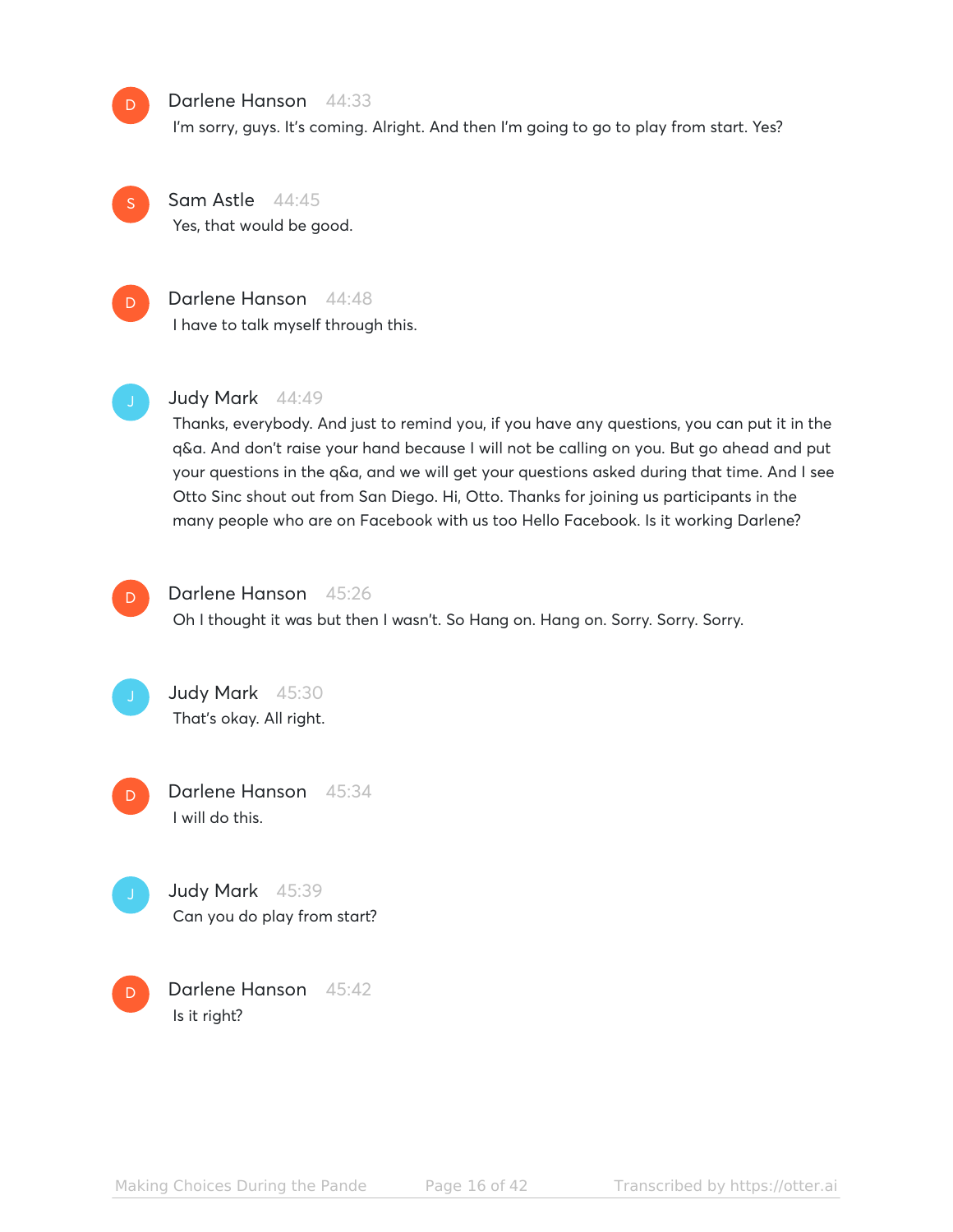Judy Mark 45:43 No, no, it's click on play from start.



Darlene Hanson 45:48 Well, I thought I did.



Judy Mark 45:51

Now we're seeing everything on your screen. I



#### Darlene Hanson 45:53

know that I'm saying play from start. Why is it not listening to me? Sorry. Hang on one more second. Guys, I'm saying play from start right there.



#### Judy Mark 46:04

You were having the same issues that David had. No, it wasn't David David did it right. Yeah. David, if you have advice, I say,



### Darlene Hanson 46:14

and this doesn't happen, right.



### David Grady 46:16

It's time to knock on you need to. You need to stop share and reshare as a slideshow, from the from the slideshow just reshare it from the slideshow.



#### Judy Mark 46:31 starter slideshow.



David Grady 46:33 Okay, have a go now go to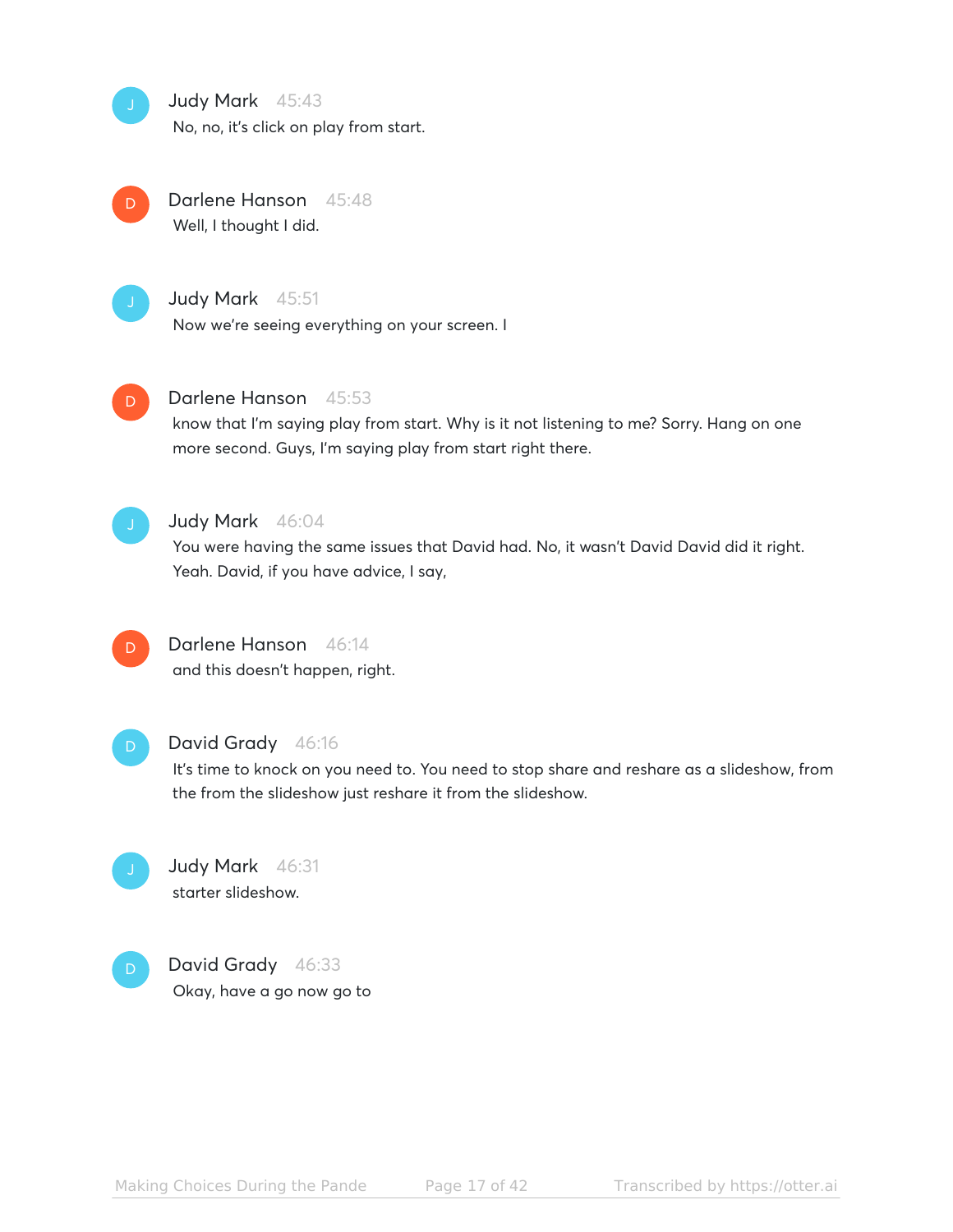Darlene Hanson 46:35 bear with me.

Judy Mark 46:36 It worked wonders



D

#### Darlene Hanson 46:38

I don't see what you're seeing. But if you're seeing it right,

D

Judy Mark 46:42 We are seeing it right.

#### Darlene Hanson 46:44

Okay, cool. Hi. I'm Darlene and I want to thank Charles for joining in with us as somebody who uses AAC that's kind of my area of expertise and so you brought up some of the points I'm going to touch on here, Charles. And what I wanted to share today was thinking about the power in communication and building self advocacy because not everybody's an adult, or a young adult or even a teenager. And yet self advocacy doesn't just happen because you have your 18th birthday. And if you're specifically an AAC user, augmented communication, or someone who has limited communication skills in the first place, a lot of times we don't create that culture of communication. And so I wanted to talk about what kind of things we can do to support that as we move forward for individuals. So what am I hearing from people given this shutdown? As you mentioned, Charles, people are restless, people are bored. People are sad, people are frustrated. But then as we've been talking, it's been a time to change things up too. And so some of the things that have happened because technology is kind of I think, in some ways, neutralized situations, like you mentioned, Charles that you can chat, everybody's supposed to chat now. And you do that most easily in the chat features of the zoom meetings. So the the technology has almost neutralized things for some of the AAC users. And that's been kind of nice. The other thing, I think that's been, from my observations and opportunity for growth, not to say it's not been a struggle, but an opportunity for growth is that now the people who are closest to you, as the individual with the communication difference, are really getting to fine tune their communication partner skills, because they're spending so much time with you one on one. So that's been I think, a really Great thing for everybody that's involved, the families, the care providers and the person who does the speaking or the non speaking. So how is self advocacy important to people who do not use speech? It's the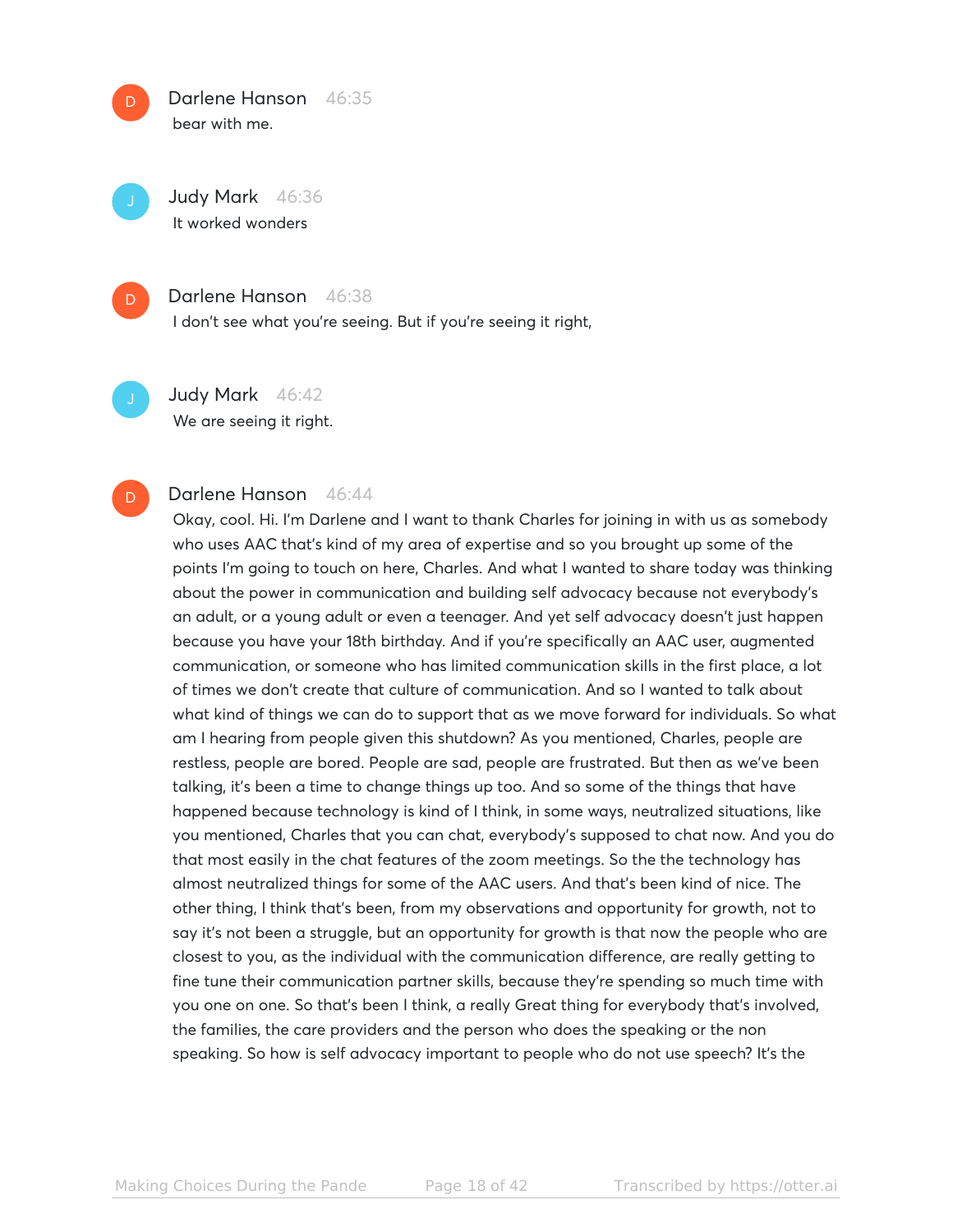same as it is for people who are speaking, for speaking persons. Self Advocacy is important. I'm going to, when you don't have speech though you're going to have no other option, but to use your nonverbal communication. And so if we don't create options for the limited or non speaking individuals to really fully express themselves, and to advocate for themselves, then we're going to end up with behaviors. We know that because, and I don't like I mean, I'm writing down behaviors, but I don't like the idea of behaviors really, because it's not, I don't see it as a behavior. I see it as you don't have another option you're just trying to express yourself. Um, but if I say behaviors, you know what I'm talking about. So that's why I put that word in there. So how do we build some of these self advocacy skills for for either young people or for older people who just haven't had that opportunity in the past? You can, you could and you should start building self advocacy when you start learning to communicate. I mean, that's what speaking people do. Speaking children are learning the power of No, the power of Yes, the power of wants. And not just in the sense that they make those requests, but also that they are learning what they can do for them. So what can we do to help build those self advocacy skills? We need to change our ways a little bit as the communication partner. So some of the suggestions that we give people would be things like don't rush everything. Allow some time to respond, allow some time for the person to process what is being asked of them or being proposed as an option. Not not just quick, fast, what's your answer, but let them give them that time to think about what has been said or presented their way. You want to teach yes and no, but I am not talking about yes and no in terms of is this a car? That's not what I'm talking about. Talk about yes, no, in real life. Okay. So for example, I do this a lot, where if, if you give a person Yes/No as a choice or if I'm looking at empowering communication, are you ready or you're not ready to interact with us right now? Either way, if the person says yes, which is often the case, because they're kind of prompted, they're kind of the it's not really identified for them as far as what's the difference between yes and no in their educational experience most of the time. They'll say yes. And then they'll kick you, for example, well, that's the time to step back and say, hang on that I think you mean no. And really teach that. No, that would be a no, that wouldn't be a yes. That we really do want to know. It's a real question. So you're teaching it in real life. And I don't think when when we problem solve these scenarios that come up on a daily basis, that we're really doing it any different than we do for a speaking child, okay, or speaking person who's having difficulty answering yes or no question. If they're confusing us, we say so. So teach us No in real life ways, don't teach it in just real kind of ways and it'll work it will make more sense to the person and you will get more self advocacy from it. Another thing would be choice Making Of course, we always have the choices available, but make them real choices and make the, this is one that often comes up, we oftentimes don't want to give the choice that we don't want to hear the answer to. So if your person really, really, really loves to sit on the couch and use their iPad to watch their videos, don't leave that out of the choices. Now, they may or may not be a good choice for the moment because you're all trying to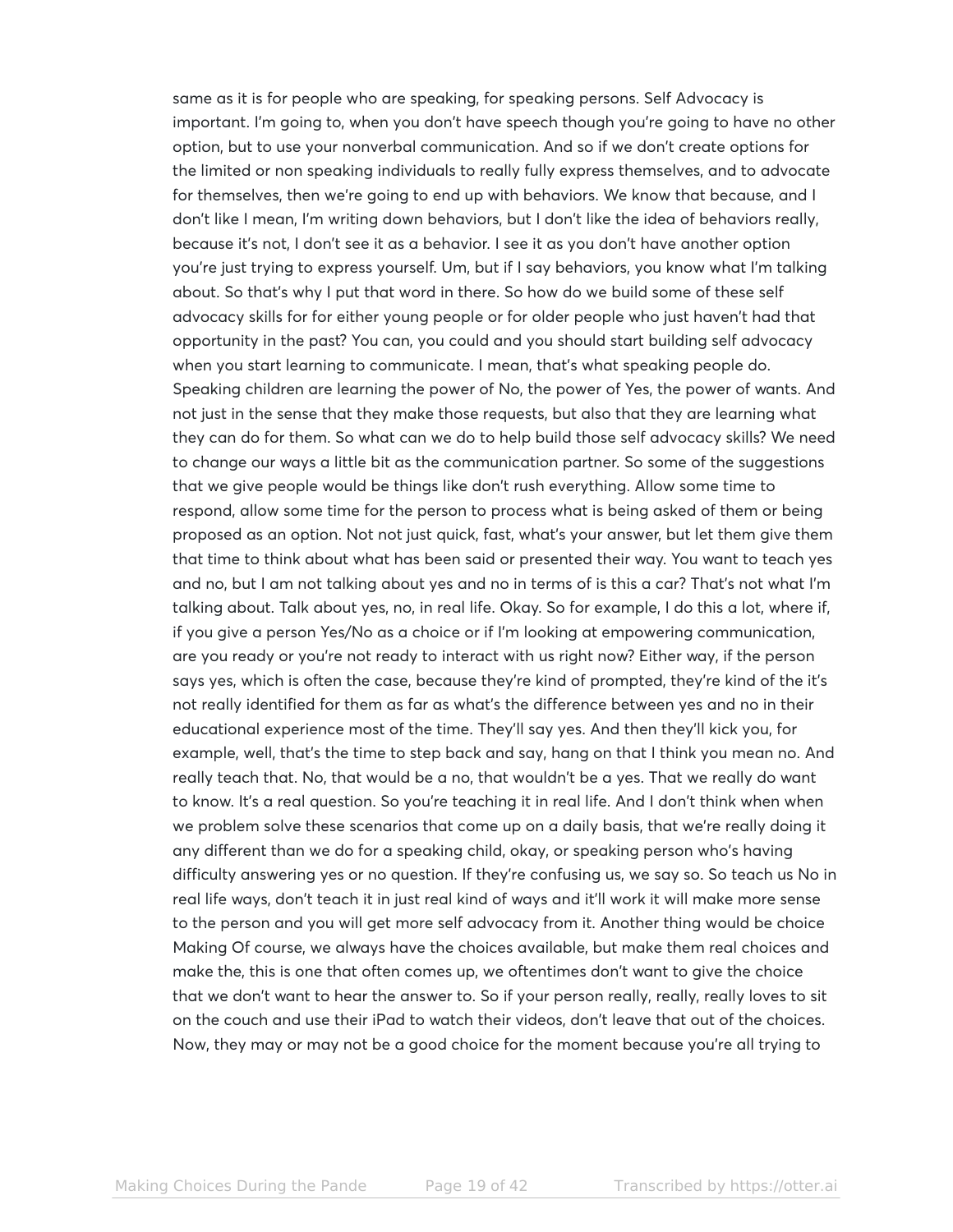get out of the house to go, you know, to have a walk in the park or whatever. But it doesn't don't not leave them in the choices because it's going to be in their head and they need to advocate that No, I really do want to watch this video right now. And you can come back and you can say I understand that. Okay. So giving the choices but making again, real choices are a good self advocacy tool. I like to remind people not to ask so many questions, and instead use the phrase Tell me about, tell me what you think. So what's your opinion, those kinds of things, but I put it in the context of "Tell me about". When you start asking questions, you can lead a person down a path, that might not be the right option. And I'm going to talk about how to set up situations so that you can get an answer for a Tell me about, but get used to the fact that, don't ask so many questions, throw it back to the person to tell you what they're thinking. And you'll get bits and pieces of more quality information that way. Give information, a lot of times we just approach people, especially people who are using AAC with a bunch of questions, and we don't actually set it up as a context first. So that's not cheating. Set it up as a context. Gosh, you know, we've been thinking about we think it's about time we put a family weekend away on the calendar. It's not going to be for a month right now. But let's start looking at places to go. Some of us are thinking the mountains but then there's the beach. We really like that, don't we? And then maybe we want to go to the desert, you know, whatever your family's into. And so throw out all of the ideas and say so I'm wondering which one do you think would be fun? What would be your choice? So give that background information that's very different than just going. So where do you want to go on vacation? Okay? again, giving, ooh I got that in there twice. Sorry about that, time to respond. Um, provide the feedback, okay. If they say go to the desert, but they're the only person who wanted to go to the desert, then provide feedback. Oh, you want to go to the desert but, you know, the other four of us. Nobody wanted to go to the desert. So maybe we'll do that next time. Don't just walk away from the scenario. Because when you just walk away and kind of end the conversation for the person without any feedback. It's not it's not teaching or creating that culture of self advocacy. It's, it's it's kind of like Like not acknowledging that they had something to say. So provide the feedback and keep that conversation going as you would for speaking people. And then provide an opportunity to make the wrong choice and provide feedback. Sometimes your persons aren't going to make good choices. And that that's what we all do. So but provide that feedback. That's how people learn to self advocate. That's how speaking people learn to self advocate. And that's how non speaking people can learn how to self advocate as well. So when does this start? It doesn't happen overnight. Okay, you have to strive to create a culture of self advocacy, self advocacy within your daily lives. All right? So just every once in a while asking that question or asking for that input isn't really as powerful as including the person in the conversation, including the person in The discussion even or in the research part, so that they can be informed and a part of the conversation on a daily basis. So what should a what should your AAC include? Because I'm talking about people who have limited to no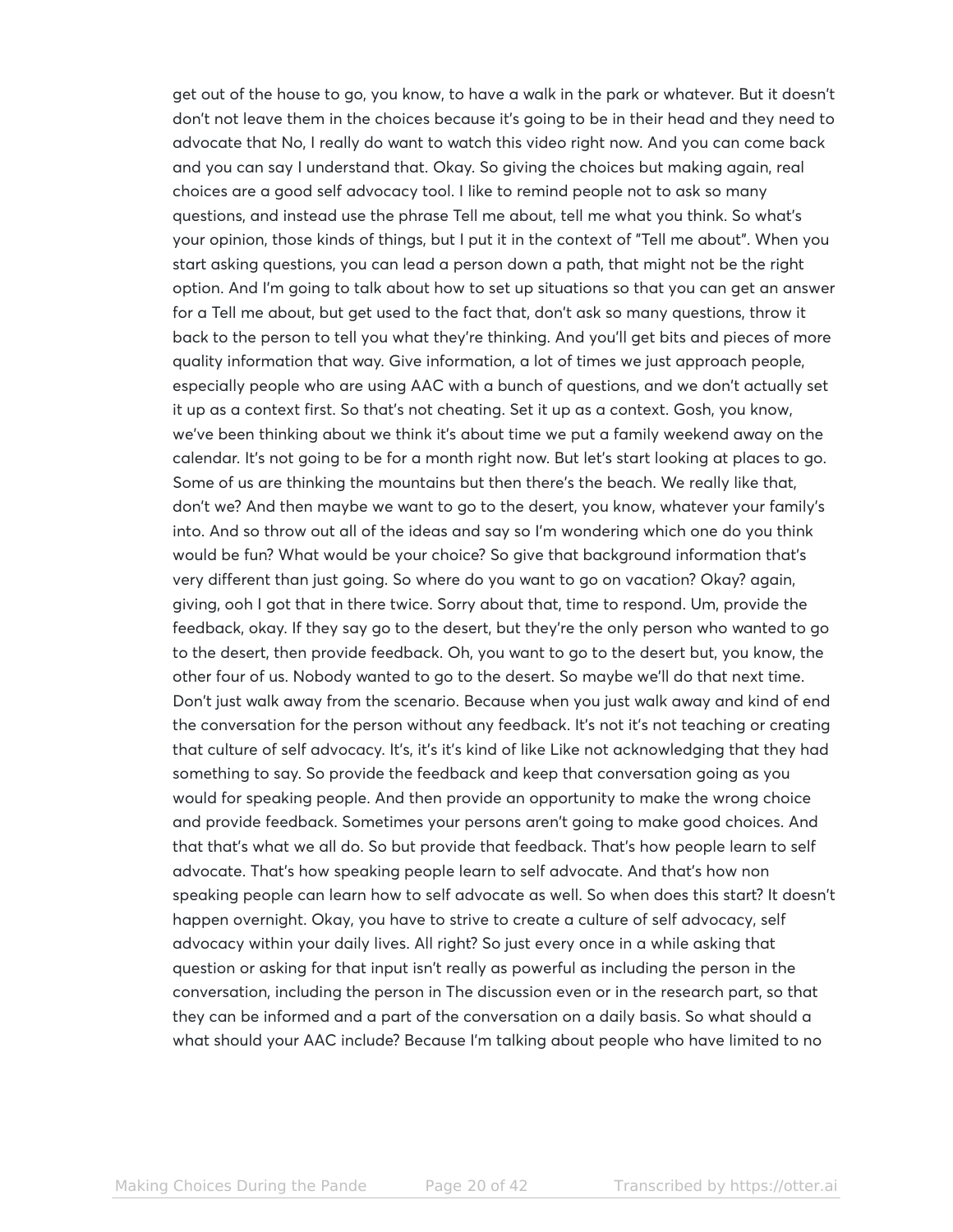speaking skills, right? You for sure why have yes to know on your choices? You want to have the choices, okay? You want to have the ability to make comments like, I think that's a great idea. You suck. I would never want to do that. No, I really want to go there. Or however the context goes for your family. You want to have questions, you got to have an opportunity to agree to disagree. And you want to put that kind of information on the communication boards. Don't sell your people short, even if they're using line drawings or photos, you can create Aa symbol that means the kinds of things that would be appropriate for the age and the conversation that you're having as a family member as a family unit rather. I tell people think of it as your opportunity to be like a screenwriter, you know, you're gonna think, Okay, what would I be saying if I was in this scenario, and then look at your displays and see if it's available. Now, sometimes you're going to bring it all the way down to two choices, or four choices, but make them important choices that allow the conversation to keep going. As a side note there, I love dry erase boards, because you can just draw out what you're talking about. Put some boundaries around it and the person can make a choice. Okay, so just including people will help with that empowerment. So what some of the things we've been having to support is anxiety. You got to in order to support someone's anxiety, you have to know your own stress. You have to acknowledge their stress, okay? If you're stressed, there's a good chance the person can be stressed for the same reason you're all living together, right? You're going to support their anxiety by providing the information, provide opportunities to engage in the conversation. And remember, your children, whether they be young or adults are listening. And if you think they don't understand, that can actually make things more difficult because that leads to confusion. So imagine if you're watching the news, or you have the news on in your home, and, and if I'm confused about what's being heard, and I only hear bits and pieces, I'm going to create some kind of other story in my head. Okay? And if we don't engage with individuals about what's going on in their environment, they're going to become stressed about that. So again, it doesn't have to be a fancy conversation, but have a conversation using whatever kind of symbol systems they can, that will help bring down everybody's anxiety. by everybody, I mean, the person in the family, people. support sadness. We're all sad. We're all bored. We're all tired. We're all wondering when will this end? And so we need to acknowledge that we need to honor it. And then we can go and talk about things like the other presenters have been talking about opportunities for some novel fun, you know, it's going to be in a different fashion, but it can be still fun. Remember that we have our own personal definitions of fun. So what's fun for you may not be fun for that person. So be a good listener. And sometimes you just have to sit and be, we're not all always happy, and that's okay. And I think we have to tell that to our persons too. Okay. Especially as a parent, you always want to fix things for your kid. But sometimes you can't and sometimes you just have to embrace the fact that this really sucks. So that's how that's supporting someone who's sad. You want to support boredom, we all can get bored even when doing things we like, after four months of the same. So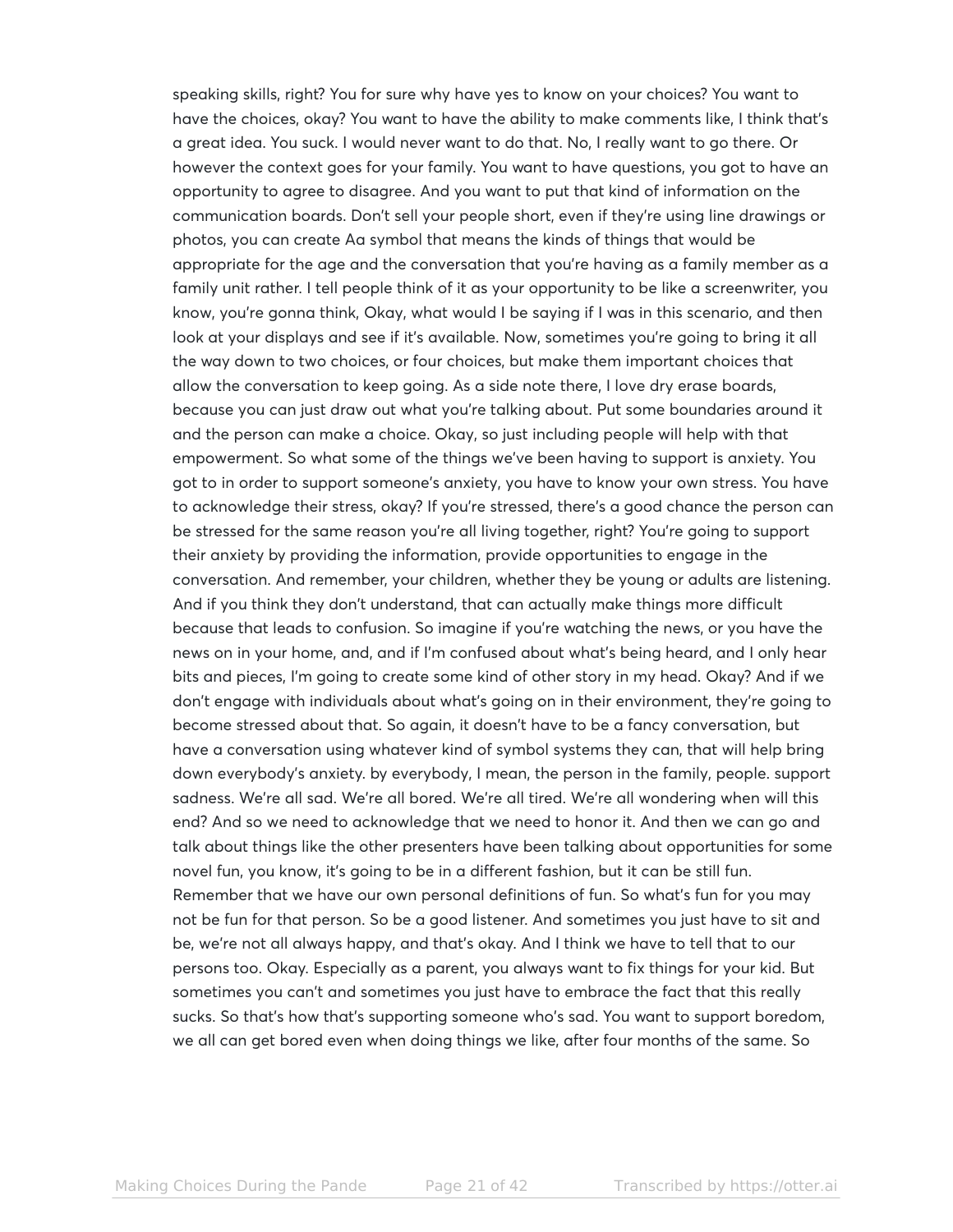even though I like sitting on my iPad, doing my videos, I may be getting bored with this. Okay? So use some baby steps because sometimes those are like home sacred territories that people don't want us to to mess with. So use some baby steps to provide some new opportunities. And for that, I would say using schedules. Just a little side note as a schedule. I don't think of a schedule as always the same thing. I think of a schedule as a place to get information about my day. I can change up what the information is, but I know I will always go to my calendar to find my day. It's not always the same. So sometimes we get confused, I think and think that people have to do everything exactly the same. And I know there are people who like things to be exactly the same. I'm not saying that's not happening. But if you use a schedule, sometimes you can get used to the fact that Oh, at 10 o'clock today that we have to change that up. At school people have been doing that. There's assemblies and things like that. So, use those kinds of schedules for that. And know that your child may have difficulty switching activities. Because initiation might be hard, so provide some support, they might not want to be doing the same thing every day. Okay? Again, these are all just ideas, baby steps may or may not work for you. But these are the kind of things I kind of throw through my head when I'm working with different teams on teaching communication so that we can get out of some scenarios that we're in. Finally take care of you. Remember, we're all in the same boat. So support yourself as well do something to feel a bit better about your day or week. And even these small opportunities, enjoy and embrace them, as they say, put your oxygen mask on first because we have to be good we have to be in good space in order to help people in a good way. And that is the end. So I'm doing this.

### Judy Mark 1:03:17

Thank you so much, Darlene. That was amazing. I'm getting really great feedback on Facebook from people on this. So, once again, we will let everybody get have everybody will be able to see these presentations on our Coronavirus website at DisabilityVoicesUnited.org/CV for Coronavirus. Our next presenter is Samuel Astle. Samuel is joining us as a self advocate and he's got a really very effective screen you've got going on there. I like it. It's way fancier than the one I have. So Thank you for joining us, Samuel.

Sam Astle 1:04:03 With pleasure.

S

D

#### Darlene Hanson 1:04:14

Do you, you know, have something prepared ahead of time?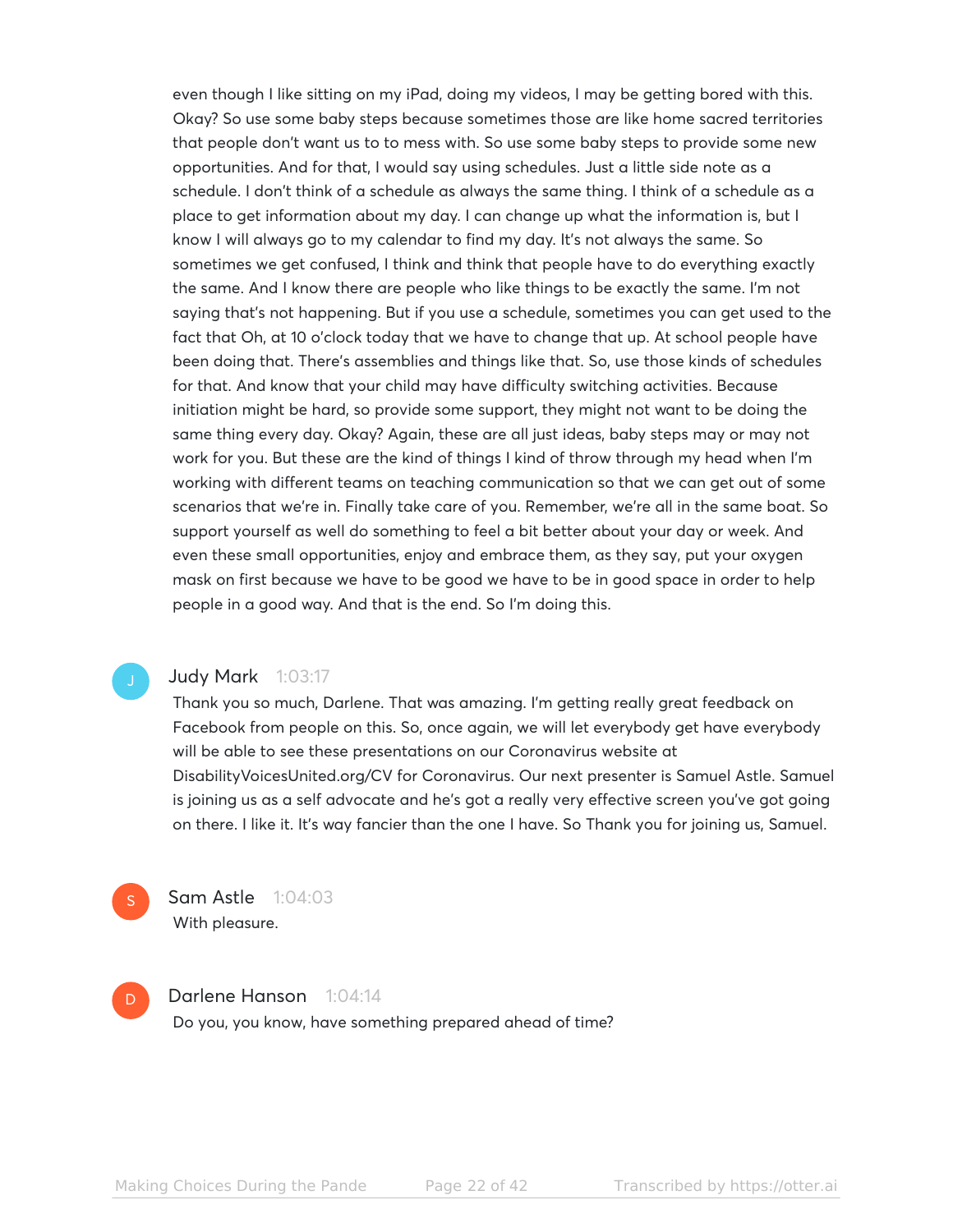Sam's Aide 1:04:16

He does sorry, we weren't sure if



#### Darlene Hanson 1:04:19

you go ahead, go ahead with it, Samuel. Thanks.



#### Sam Astle 1:04:24

Uh, well, home is so far the only place that was opened during the lockdown four months ago. Or should I say five? Also, I don't see my friends that often. Well, and yeah, I was doing chores such as taking out the trash cleaning dishes and vacuuming the floor.



#### **Sam's Aide** 1:04:53

Do you manage frustration alright?



#### Sam Astle 1:05:00

I also make YouTube videos and see my friends on zoom. And I've been asking my mother for favors. She teaches me how to make spaghetti. I'm speaking up the same as before March, I've always been pretty outspoken. While on zoom, I will say: I need help! I miss seeing my friends in person, and even though distance learning is necessary to keep COVID-19 cases down. I really want to see my friends back at school. Any questions?



#### Judy Mark 1:06:06

That was great Samuel. Darlene, did you want to ask any questions of Samuel, I know that you had given him a bunch of prompting questions. So



#### Darlene Hanson 1:06:15

yeah, hi, Samuel. So what I wanted to know from you was, how do you, do you feel? You said you spoke up all the time for yourself. And how do you kind of manage that when, with getting your other people to listen to you? How do you get people to listen to you? What do you need from us?



Sam Astle 1:06:36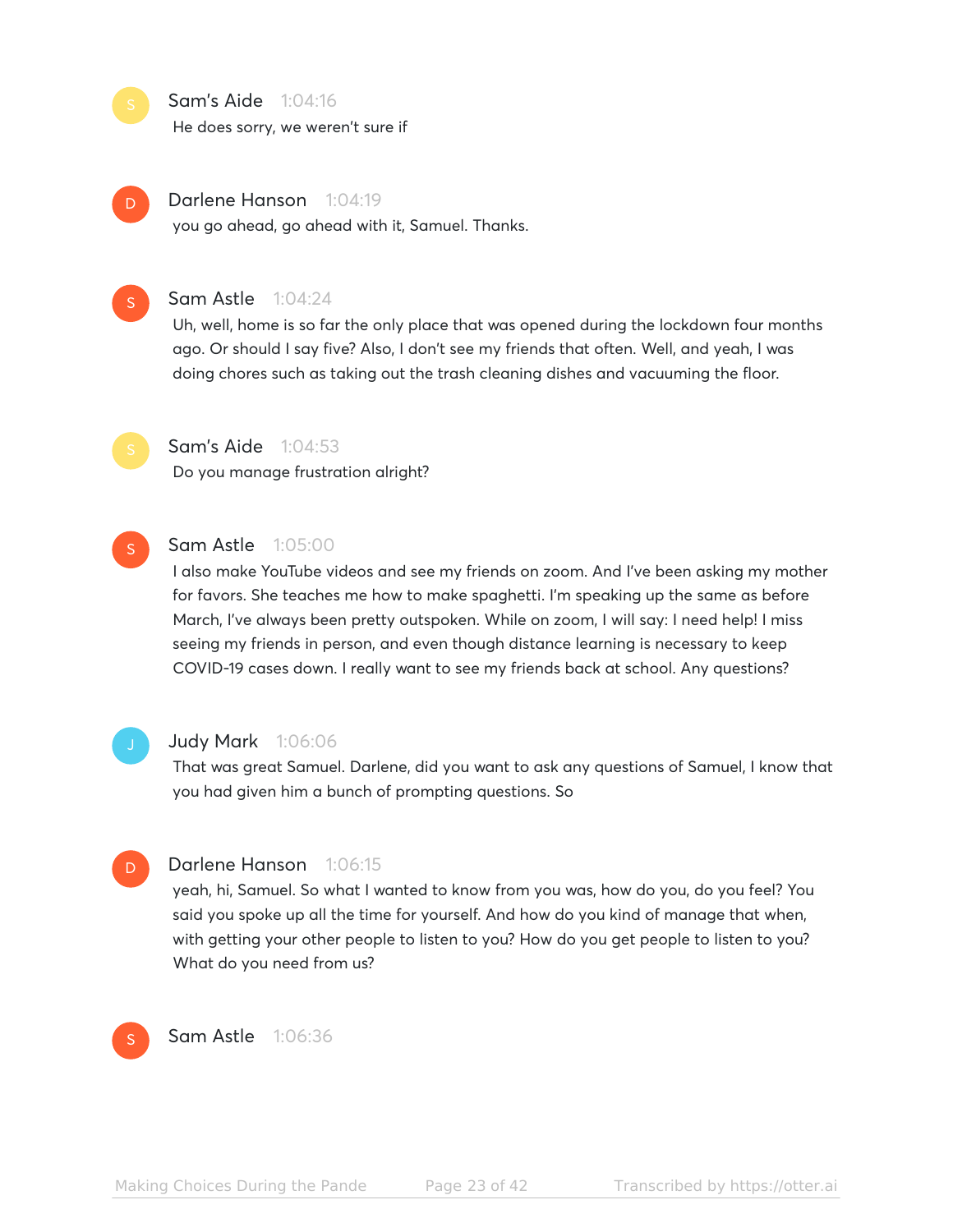you don't talk while others are talking.



Darlene Hanson 1:06:41

That's a good point. Are there ways, are there things that we need

### **Sam Astle** 1:06:45

That's a rule that I've learned in school.



#### Darlene Hanson 1:06:48

Perfect. How about what do you need from us in order for you to feel heard?Can you think of anything that we can do that makes you feel heard?



D

# Sam Astle 1:07:01

You, you say my name, and I'll come.





#### Darlene Hanson 1:07:11

Perfect. Have you had any examples where you really had to speak up because it just needed to change during this covid time?



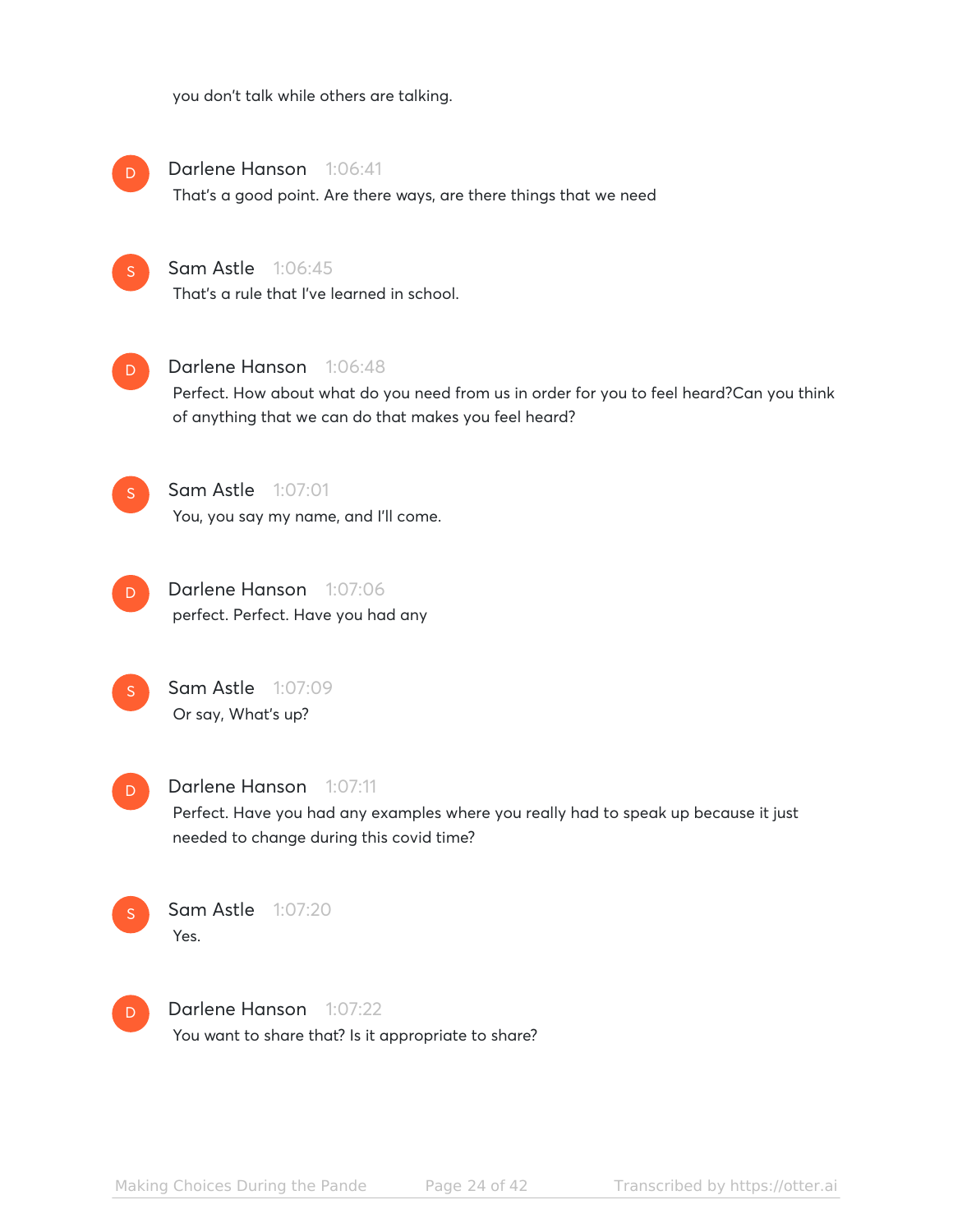Sam Astle 1:07:25

I'm too lazy to share it.



S

#### Darlene Hanson 1:07:27

Okay. All right, thanks. Is there anything else you want to say before we move on to the next speaker?

- Sam Astle 1:07:51 Also, I'm smart at writing stuff. S
- Darlene Hanson 1:07:55 That's a good way to advocate too, perfect. D

#### Judy Mark 1:08:00

Thank you, Samuel. That was really wonderful. We so appreciate you joining us today. As always, we want to be led by our self advocates and use the advice that you provide us. And you were outstanding. I now want to introduce our final presenter who is amazing. This is Mari-Anne Kehler, who is a parent and the Vice President of Autism Society of Los Angeles, and has been like a role model for me on how she empowers her son to make choices from the youngest age and we use a lot of advice from her for my own son. So go ahead, Mari-Anne.

M

#### Mari-Anne Kehler 1:08:38

Thanks so much. And I learned a lot that the best part of going last is I was jotting down a bunch of notes as I was listening to everyone and and thank you for that. As Judy said, Vice President of the Autism Society of Los Angeles board of directors. Thanks to Judy who She and I have been longtime partners in crime for all kinds of different things and and I think her group activities with DVU and all the things that you guys have been doing around self determination and other ways that we want to advocate for individuals with disabilities is one of the most important things that we have going on. There are too few organizations where I think that we put the self advocate at the center and at the core of the mission. So with Autism Society of LA what's been so exciting is that it's mission critical for us to advance self determination and a person centered life plan for individuals with disabilities. I too am a disabled adult, I have a lifelong hearing impairment. I typically read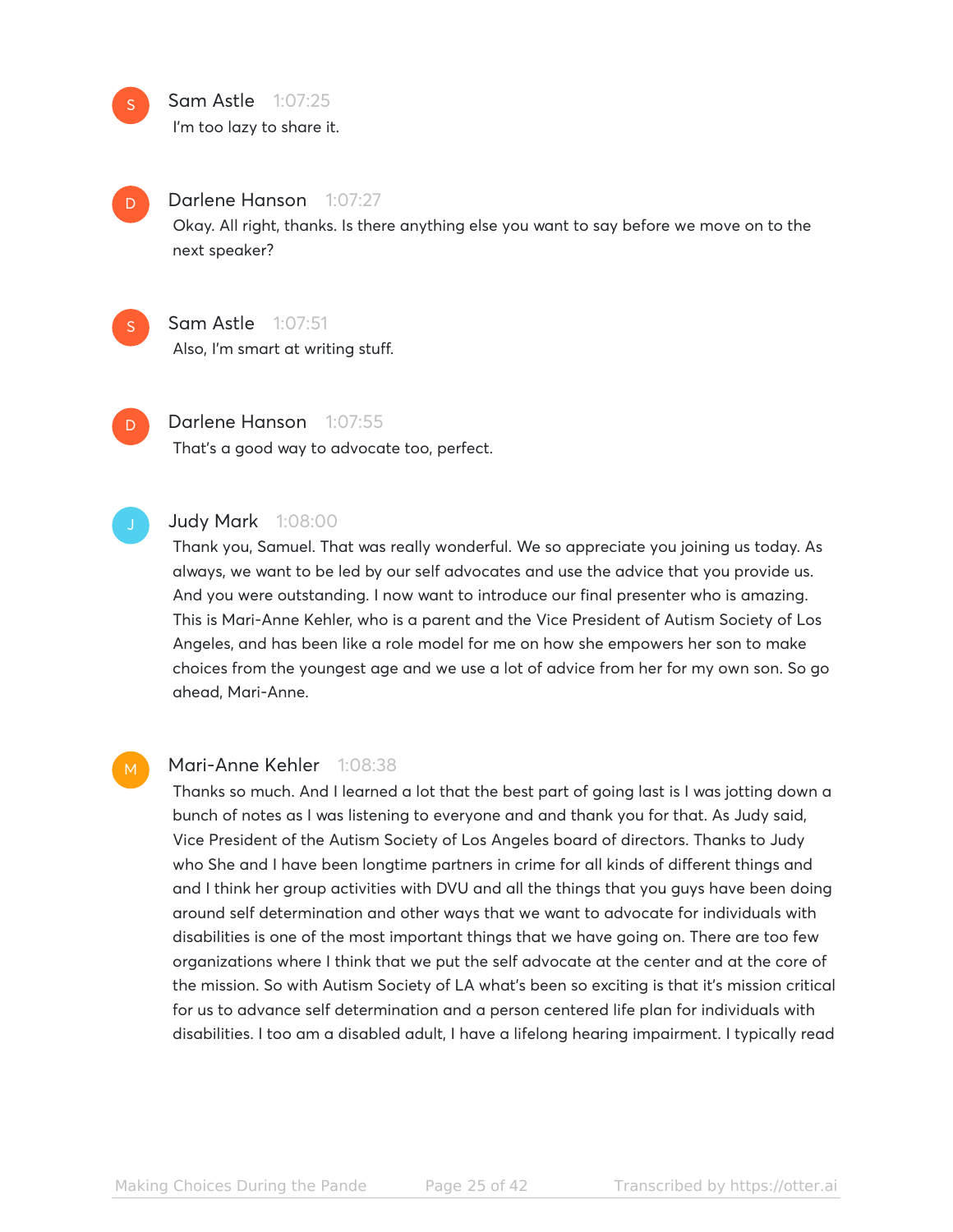lips for most of my life, so the mask wearing has been a little bit challenging for me and a lot of the communication has been hampered. So I very much relate to a lot of the ways that those of us that have a variety of different disabilities are challenged during this time. And I also have a chronic illness. So I share that because a lot of the physical distancing that needs to occur has been particularly impactful for us as a family and caused us to have to make certain kinds of decisions. But I think I'm here because Judy wanted a point of view on self advocacy in terms of what loved ones can do to make sure that individuals with disabilities are given the chance to self advocate. And I feel like it's important for me to say here that I'm not speaking on behalf of my son because he may have disagreement with some of the things that I'm going to share with you rightfully so he's got a, Liam disagrees with us a lot and my husband and I look at each other and say that's the outcome of raising a self advocate. he disagrees with us a lot. So we have no one to blame but ourselves for the disagreements that we have. So what I'm sharing I had about Liam I have his permission to share it, I would not share anything about him that I did not have permission to share. That's the very big point of encouraging self advocacy. But I'm sharing a point of view of my role. And and what I think is that my role not unlike my professional life, I my title in my my workaday life is Chief Strategy Officer. And I consider myself an advocate and an ally for those who have what I'll term as less power in the workplace. So just like other diversity, Equity and Inclusion issues, those who have less power in the world need allies like those of us who can to make sure that their voices are being heard. And that's a lot of what we heard on this webinar so far. I consider self advocacy to be a civil rights issue. I think that, in my experience, once you've kind of moved the veil away, and you recognize how individuals with disabilities are not allowed to self advocate, you can't help seeing all of the micro aggressions that are in you know, inflicted upon them on a daily basis, sometimes big and sometimes small. And what I have observed is that oftentimes, family members or staff members will say, Oh, you know, we're having a great day and then this behavior came out of nowhere. I don't know where it came from. But if we rolled the video tape back and we saw all the micro aggressions of ways that people's power was being taken away from them, we would see where the explosion came from. And it's kind of like a volcano where the tension is is building up, and eventually it erupts. So when we say so and so has a behavior, I actually, we don't allow that terminology in our family. Because guess what, we're all having behaviors constantly. That's what we're doing when we're acting, we're behaving. And so I think it's a derogatory term that is condescending to someone who's basically doing something that you don't like. And the very act that someone is not allowed to do what they like is counter to self advocacy. So how do we fix that? I loved what Darlene said, and she said, You know, it's not like you you get the right to vote at 18 plus your self advocacy card, right? It's like, hopefully from birth, if we're doing it right for typical kids and anyone who has a disability, we're empowering those in our world to be the best they can be. That's basically all self advocacy means. So, um, when I hear loved ones say, Well, my child, you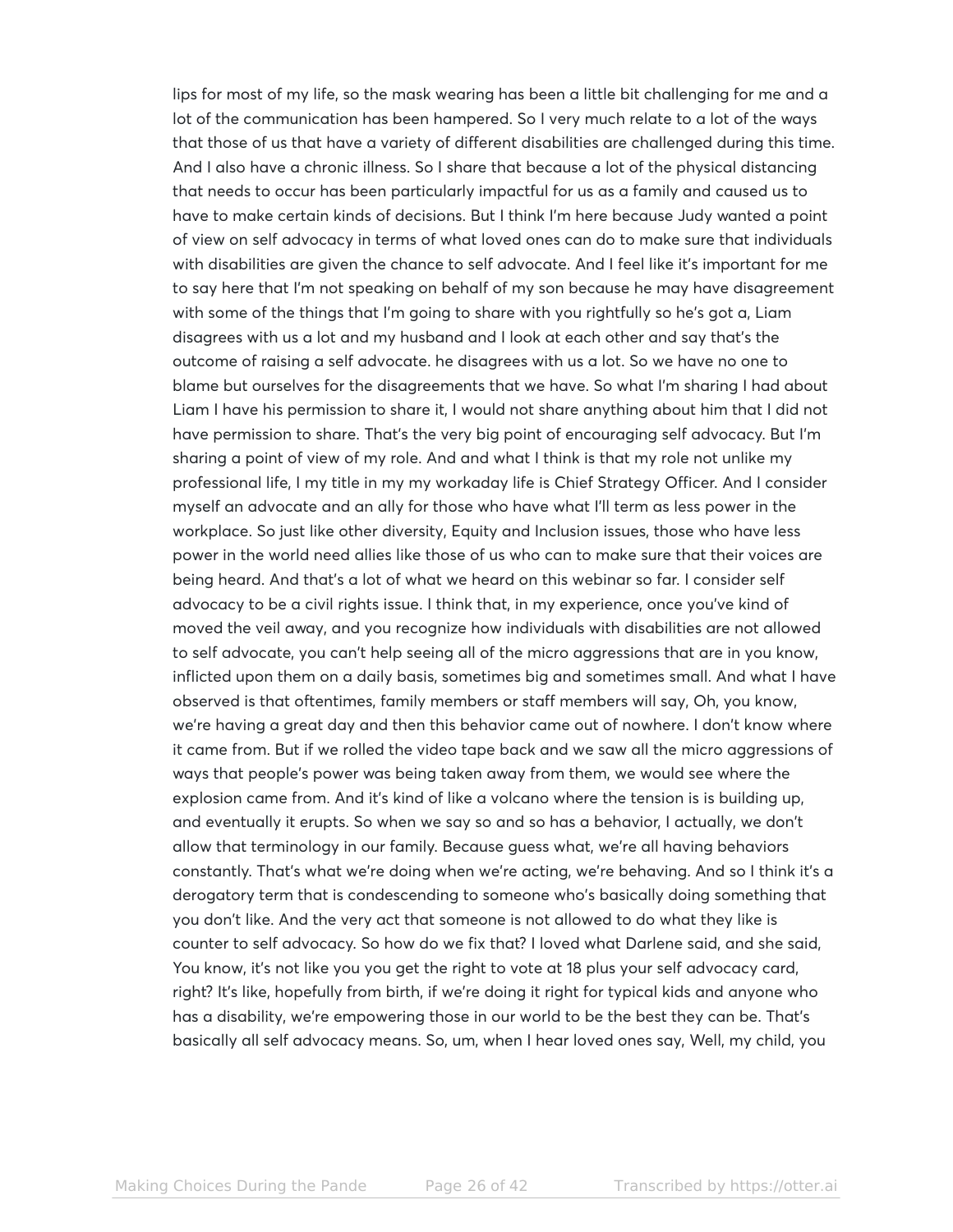could say that about your son or daughter, but my loved one is too disabled to be a self advocate. What I actually hear is I haven't established ways to facilitate that to flourish. So I have to take responsibility for how I can be an ally and an advocate to make sure that those around me who happened to have a disability or happen to have a gender difference or happen to have a you know, an ethnic background, that they have systemically been disempowered, that I have to figure out how I can give them that power, verbal or non verbal, physical disability or not doesn't matter. We're all having opinions, we're all having preferences. And, and self advocacy means that I have a right to express that. And I have a I have a right as a citizen, just like any other citizen, not more than the next citizen, but not less than the next citizen to have that preference provided to me. So Judy had asked, you know, what are what are some of the ways that when when Liam was young, that that we, you know, started that self advocacy journey, and that was Liam was diagnosed 22 years ago. And so I can say that my husband and I made a lot of mistakes and it you know, If we could go back we there were some very specific things that we would do differently. But we did the best we could with what we knew at the time, we got smarter, I would say as a family, but we also got smarter as a disability community. And we continue to do so in terms of, of how the civil rights of individuals are being supported. But we did Luckily, a few things right. And I'll share with you what our opinion is on a few things that we did, right. One was my husband right when Liam was diagnosed, set of family rule that no one was allowed to talk in front of Liam, about Liam without engaging Liam. So if Liam was in the room, no one got to talk about him as if he were invisible from age 2 when he was diagnosed, because there were a lot of doctor's visits and he was go into the speech and, you know, speech in this in that. So there were lots of times when there would be feedback. How did Liam do in speech? Well, he Okay, well let Liam's here. Let's get let's have a group conversation. Liam, how did you do? what, we go to a restaurant. What would Liam like? Well, I don't know. I'm not a mind reader, actually, Liam, what would you like to eat at the diner, you tell, and, and indicate and advocate and say, this may take a little longer because we're a little slow at making decisions. So if you could bear with us, or if you want to step away and come back in a few minutes, because it takes us longer to make some decisions. So how can I advocate and facilitate so that the individual with the disability is allowed the dignity of being a self advocate, and sometimes our own embarrassment, you know, if of a social or public situation causes us to disempower that individual, but I had a really great learning, which was, my elderly mom lived with us for a while. And what I discovered is that people cut her as an elderly woman a lot more slack for being slow in the community and doing certain things where it, the same, the same generosity of spirit was not always offered to Liam where we were supposed to kind of disempower him and kind of answer for him. So I thought, well, if they could be kind to my mom, they can be kind to Liam. So let's, you know, let's make this just a general family role that this is, you know, we're going to even the playing field here. The other thing and Priyanka mentioned this, which I love, which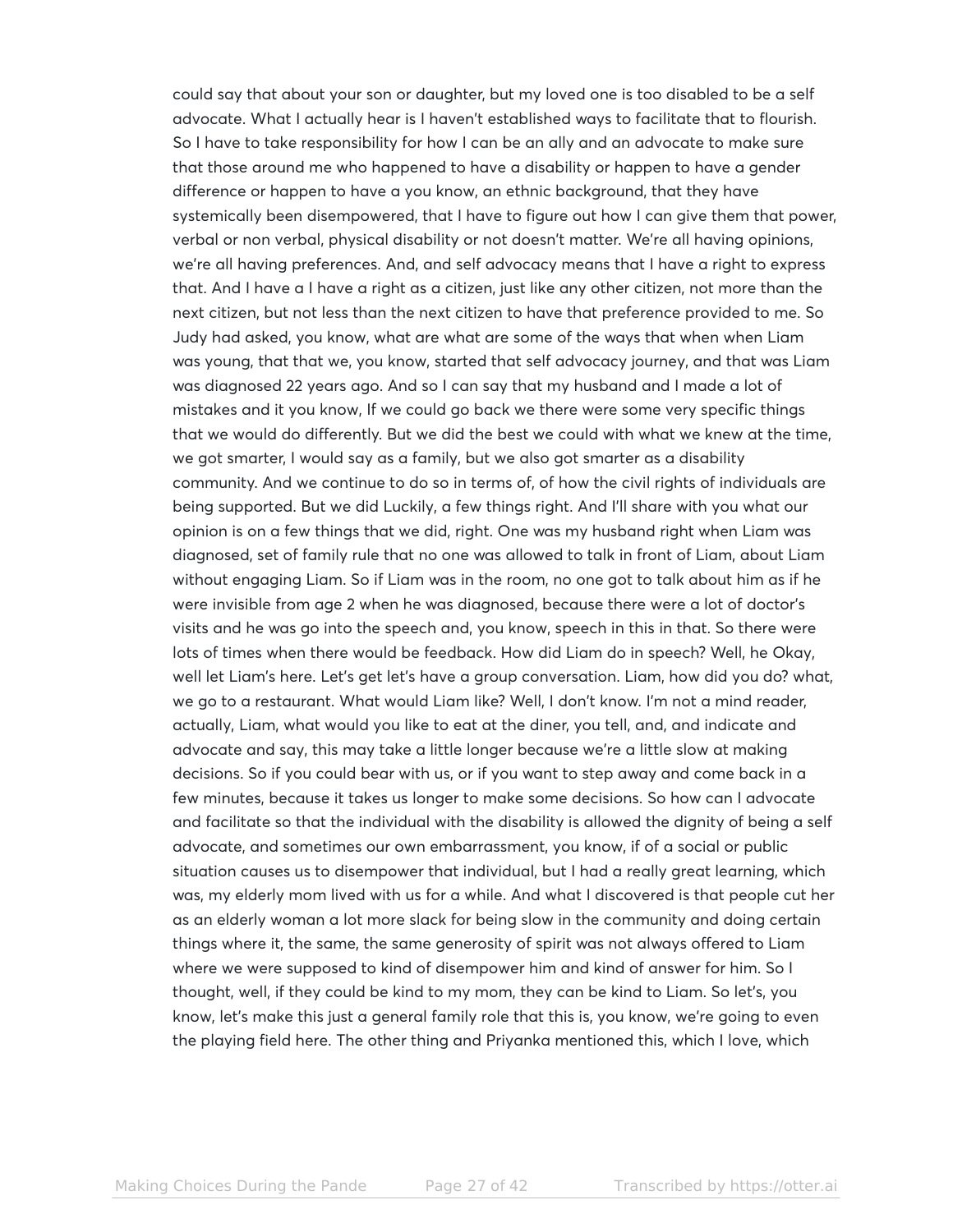was, how do we give choices that are real? And I think Darlene said this too. So sometimes what folks do and I think we do this as parents, if you have typical kids, you may do this as well, giving fake choices. So we'll say things like, are you ready to go to bed, which is really code for I want you to go to bed now. So if you say are you ready to go to bed and someone says no, guess what? That wasn't a choice. If you're not if you're not willing to let them stay up, so don't confuse someone by giving a fake choice. If it's a real choice, make it real. Or if you want, if you actually want a tricky parenting way, you could say, do you want to go to bed in 10 minutes or 45 minutes, it's still a choice. But you're giving some range there that can feel empowering. And the other thing is that we found that practicing choices and I think Darlene said this as well, practicing choices from a very early age. So even the most simple things like we would go drive into the store with Liam. And Liam, from almost birth has just had this very beautiful innate sense of direction. He could tell you how to get anywhere and he, he actually somehow he was born in New York, but we came here like he was one. So but somehow he knows north, south, east and west and he'll say turn West here and like no one on the planet that was any of his, you know, service providers knew what West was or east, you know, they'd be like, is it left or right? You know. But at a very, very young age, we would say to him, we're going to the store. And he would say, turn left here, turn right here. And there, you know, there were probably many ways to get to the store. And it sounds silly and it doesn't sound like a big deal. But even those small ways of empowering him to make choices from a young age, reinforced to him that he has power in the world, it reinforced to him that his voice had meaning and that when he contributed that other people were going to respond to that. Should we have chicken or beef tonight? if you don't care, you know, I mean, if that's not a choice, if it's like, Hey, you know, we have to eat the beef before it goes bad or whatever it is, you know, but if there are choices, why not engage your loved ones in that choice making? The other thing that we found and Samuel touched on this which I loved is Liam is verbal and vocal, but he has some inconsistency in his communication skills. And we discovered that writing was a really powerful way for him to express choice and express his contribution to his world in a way that vocally was a little less he was a little less confident in. So Liam started writing a blog many years ago. And and we, after he was doing it for a while we we kind of thought that we advised his support staff to not we really wanted the blog to be written by Liam and not by them and they said, Oh, no, Liam is writing it. And it was so advanced communication wise in relation to his verbal skills that we didn't realize that he had such a beautiful gift in doing that. So my point in saying that is as Darlene said, discover the mode of communication it's going to be different for everyone. Some of us are good verbal communicators. Some of us are good writers. That's just human nature. Some of us, you know, are artists and we draw, we can make a picture that beautifully depicts how we're feeling better than speaking or anything else. So during the pandemic, Judy had said, you know, can you talk a little bit about during the pandemic, what has been challenging, I mentioned that physical distancing, we I actually can't. So Liam lives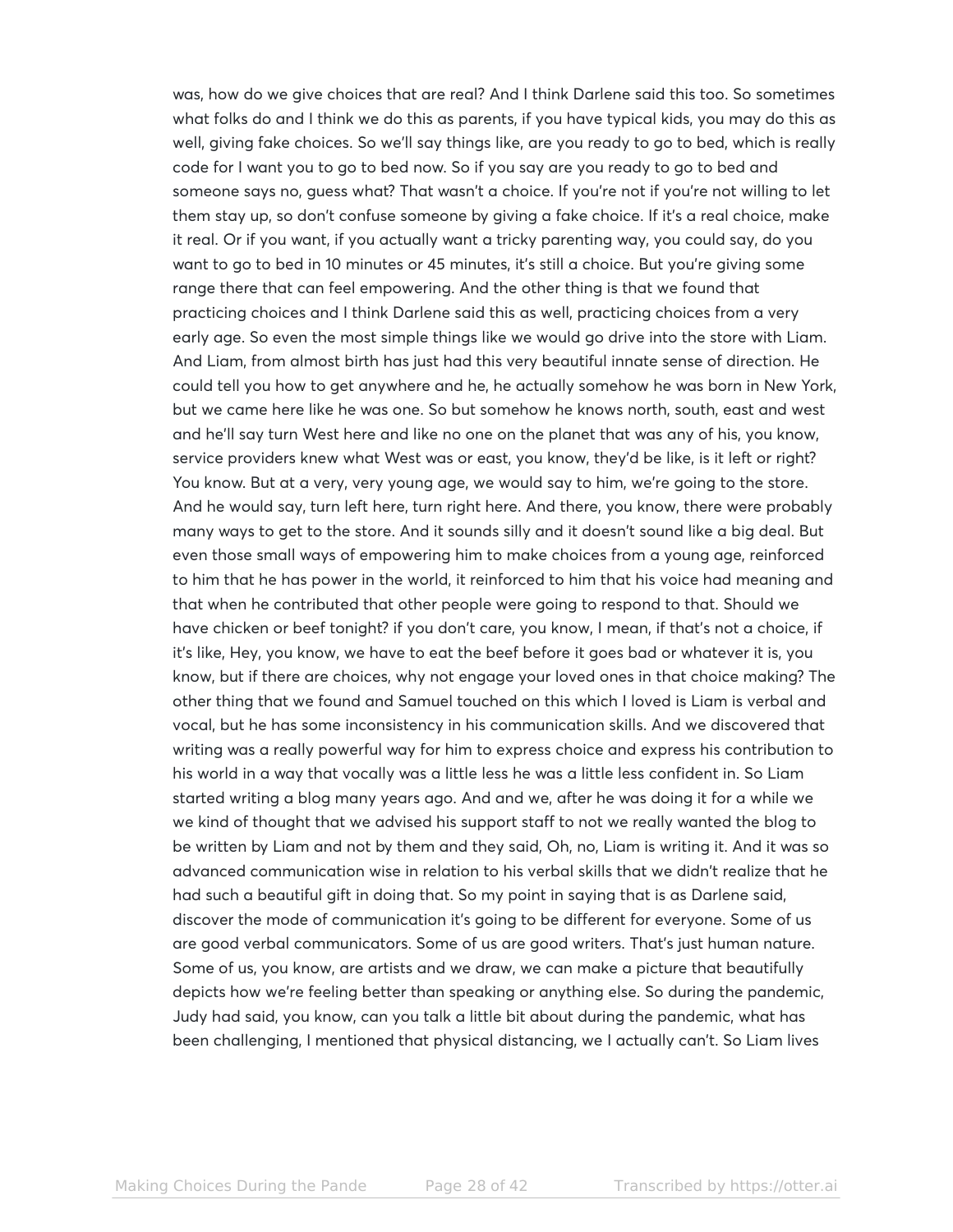independently, and has done so for four and a half years. And he lives with 24/7 supported living staff. He lives two blocks from us, so we're very physically close to one another, but he has his own home. And so the physical distance we can, we have to remain, maintain a safe distance from one another he and I, because he has staff so his bubble's a little bit different than my bubble. And so that's created some, some difficulties. But the main signal that Liam was really having difficulty in the pandemic was that he had taken early on to sleeping all day and being up all night, consistently. So he would go to sleep about 5:30 in the morning, sleep all day, get up just in time for dinner, and stay up all night. And so folks would say, well, that's a behavior, how do we fix this behavior? And so our biggest concern was, were there, what are the practical issues? Is he getting proper sleep? Is he able to eat properly? Because if you're up from dinner to breakfast, like that's just kind of a weird thing, right? And so like, are you getting proper meals? and fitness is a problem, you know, because three in the morning, what are you doing, you know, how you working out at three in the morning, whatever. So there were certain practical things that we had to consider. But what we came to realize is Liam was a little bit ahead of the curve. Because if you're like me, the rest of us have gotten into these really weird sleep patterns during the pandemic, he was just kind of ahead of the curve. So what we realized was, there was no legitimate reason, if that was how he was coping, and what we realized was it was a coping mechanism to be awake during the least sensory intensive time of the day, and to be awake during the Did I say that right? So to be awake when it was least active in the world, and to be asleep when it was most active. And so that allowed him to better regulate his sensory system during this time of enormous disruption. And that we wanted to honor that. And so another example of you know how something is actually a coping mechanism and not a behavior is his, his service provider, his support coach, had said mentioned that Liam wanted to take a shower, you know, in the middle of the night, and she had said, No, but you know, when you get up in the morning, you could take a shower, and we said, Why? And she said, Well, I don't know. So we're like, Well, you know, sometimes when someone has a disability, we want them to do something that is conforming to what we've, we think our job is to, is to have someone conform, as opposed to really thinking about, is this a problem or not? And if that thing is not a problem, who cares? I mean, frankly, you know, my husband might take a shower at one in the morning because he has insomnia and he you know, it helps him sleep better. And no one is preventing him from doing that. And so I think, for us to step back and say, why are we really trying to change An action and is it a behavior because it's inconvenient, which is not something that doesn't need to be considered. But is it something that we can negotiate? Is it something that we can work through in a meaningful way? and tied to that, I think that what we have found is that we were very concerned, we watched the news, we, we're tracking the fact that I think it was Samuel that corrected himself and said, Oh, my gosh, it's been five months, not four months, right? Like this thing is like this endless tunnel of when is the world going back to normal, right. So my husband and I were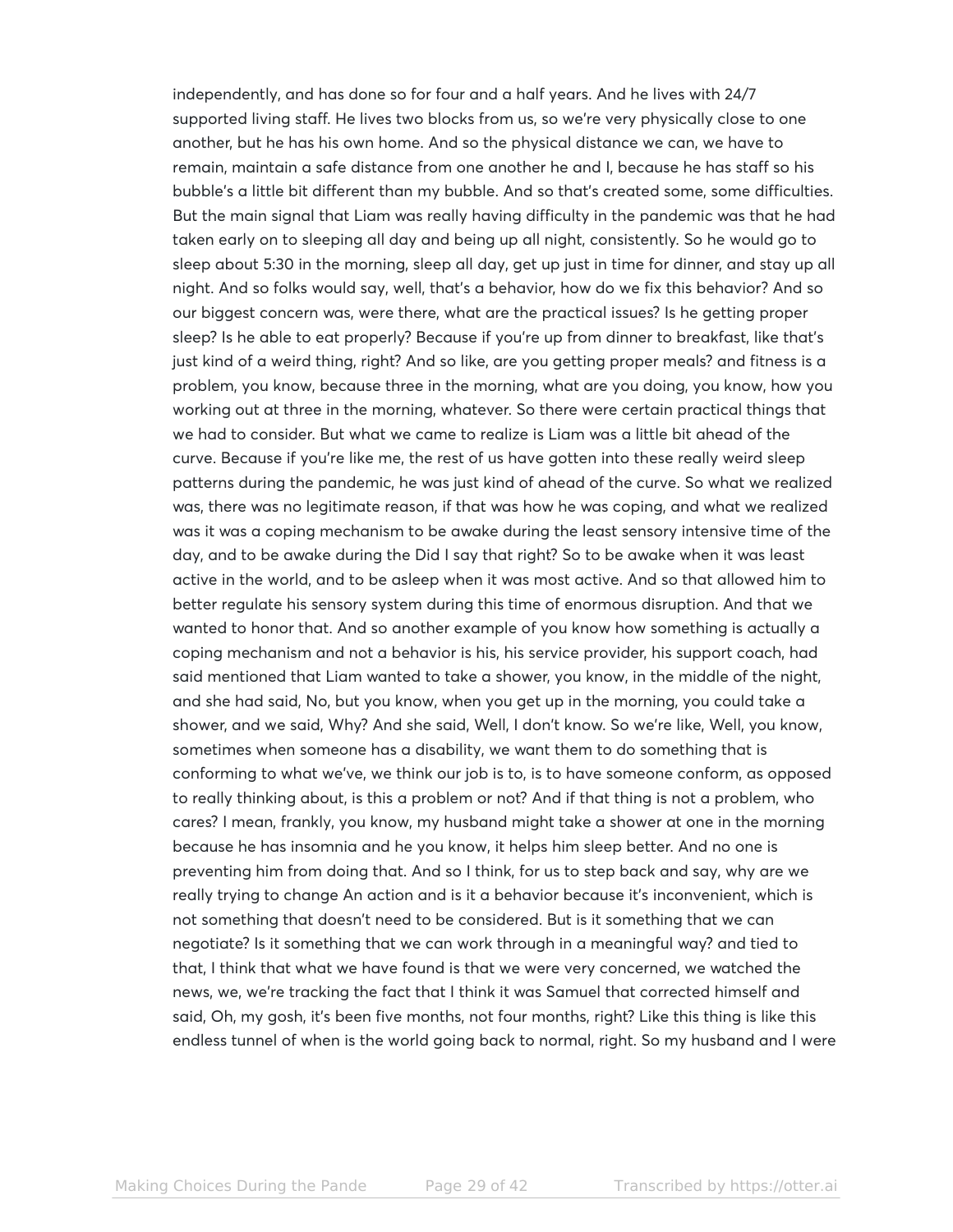having this conversation and I said, What must it feel like to Liam? If he doesn't, if he's not watching the news, and staying as closely tied to the facts of the pandemic as we are? How do we need to let him know it's not an endless tunnel? That this is not you know, that he can have some control. Because what we know, if you talk to people who are experts in trauma, this is a trauma that a lot of us will have imprinted on us. The best way to address trauma is to increase control, which is why Judy is is having this session today, the more we can increase an individuals control and self advocacy, the more we can lower PTSD or traumatic experience in relation to a difficult situation. So we realized that we needed to update Liam's knowledge, who what Darlene said give information, right? So what information did Liam potentially not have that we needed to give him so that he could have a framework and a context for what is going on here. Right? So we built a plain language booklet that laid out okay, it's been just like Samuel said, It's been four or five months. These are all the ways that our lives have changed. And these are some of the challenges. And then as Darlene said, honor the emotions of sadness, dread, frustration, boredom, whatever it is don't try to I heard someone call something What was it called jolly them along, you know when you give bad news and it's like just jolly them along, you know, just like well, it's if you think of you could do fitness you could go on a diet. Think of all the good things about, forget it, people. There's nothing good about this pandemic. You could jolly it along all you want. It stinks, right. So the booklet was in plain language to say to Liam, here's what's going on. We think it's going to be 2021 until this darn thing is turned around. It's the, we're looking for a vaccine. We have an election in November. You know, what are the things you can control and can't control. You can't control the virus, but you can control your health, you can control how you how you interact with friends, you can stay healthy. And so we put in the booklet all the things he can do, including vote in November. And then what will 2021 likely look like? 2021 will probably have a vaccine, we can potentially going back to a little bit of normalcy. So those are the things that I think, inject as much control as possible. Sharing bad news is scary. The intention is to protect someone that you feel like you don't want to give bad news too. But the actual outcome is that you're eliminating their ability to be self directed because you're not giving them information. And then finally, Judy had said, What about staff? And the final point that I would make on that is that it's, it's understood on Liam's team that he is The boss and that they are actually his staff members. They're, they don't, they don't report to the parents. I'm an advocate. I happen to be mom, but they support Liam. Liam is the boss. And therefore their role is not to be surrogate parents. Their role is to facilitate as advocates for him to be supported in the things that he can do. So Judy, that's, that's, that's it.

#### Judy Mark 1:30:26

That was amazing. That was such great advice. Everybody has given such incredible advice. People are saying they love your honesty, Mari-Anne, and everybody has been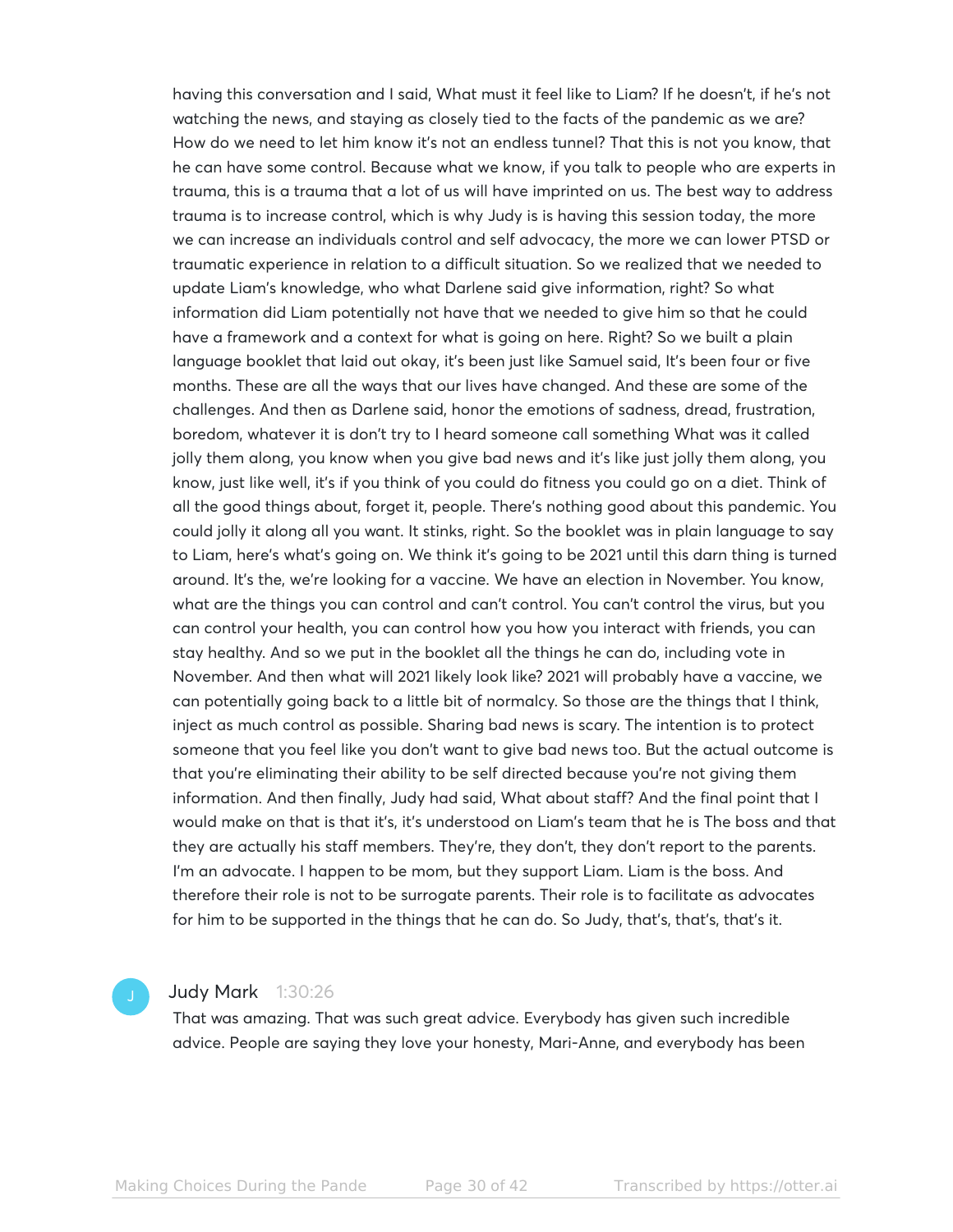great. And I want to get to some questions to everyone, for everyone. Um, one of our wonderful self advocate board members asked something in the chat that I want to make sure I get to before I get to the q&a. Um, Eden asks, even though we are far apart, how would you, How do you stay productive when you don't feel motivated? Because I have friends on Facebook that are beginning to feel not useful in their everyday lives. So I wanted to first ask that question to Priyanka to Charles, if you want to think about that, how do you stay productive and motivated during this really difficult time? And then we'll ask the other panelists to maybe give some suggestions as well. Priyanka, do you want to start?

#### Priyanka Nookala 1:31:25

One of the things I do for myself is have a schedule of each day's items but also, if I don't get to everything on the schedule, that's okay. If I did something that was not on the schedule that I still want to acknowledge myself for doing, put it on, put it on the schedule or imagine that in my mind that it was on the schedule so I can feel recognized myself for doing that accomplishment. Another thing is, for me, I find a lot of support in my family. So maybe at the end of the day, there's things that are unresolved in my mind, talk it out with the family members. Have virtual activities with friends, maybe once a week, if my schedule has availability to do that, and if they're available and just make it a purely fun activity, where there aren't any expectations other than fun.

D

#### Judy Mark 1:32:45

Great ideas, Priyanka, I believe that Charles is typing his answer, so why don't we ask Darlene, Mari-Anne, Scott, David, if you have any suggestions for remaining productive during this time and then we'll go back to Charles. David's saying no, I'm not productive at all.

#### David Grady 1:33:09

I just want to point out I think I read the question in the chat as well. And I kind of focus in on the motivational need.

**Judy Mark** 1:33:15 Yeah.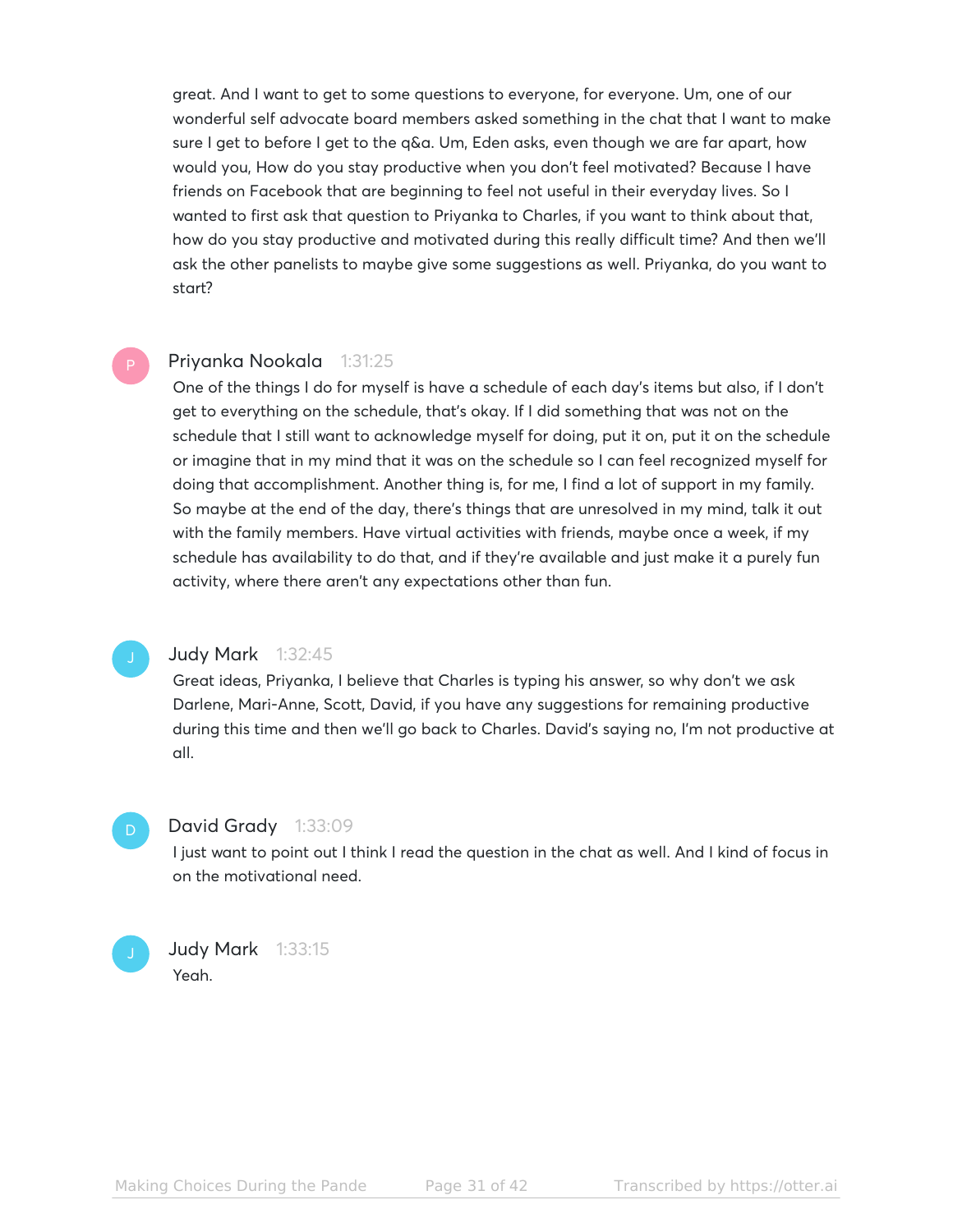#### David Grady 1:33:16

And just remember you, we have thoughts, we have feelings and we have behaviors. So if you don't feel motivated, and if you think you can't do it, you can just do it and eventually your thoughts and behaviors, your thoughts and feelings might come around to the fact that you're doing so I love a lot of the thoughts, a lot of suggestions that Scott made in his presentation and even if not feeling 100% willing or wanting to do it. Take advantage of Priyanka's idea about a schedule and then step by step do it even without wanting to

#### **Judy Mark** 1:33:52

Good idea. Mari-Anne, or Darlene?

#### Mari-Anne Kehler 1:33:55 M

so I was just gonna say like like Priyanka, I'm a very personally a very Schedule driven person. And I find that I can motivate myself by trying to create structure. Liam tends to be the same way, you know, like, give it a structure and then and then it goes from there. But I have to say at this point, I've, I've made my goals really modest. It's like I want to get through this pandemic, with really modest outcomes of health and happiness. And anything that has to happen between now and then, to achieve that, I think part of the the challenge comes when we think we're supposed to be doing more than we actually can during this time, because the stress comes from pretending that it's normal when it's not a normal time.

#### Judy Mark 1:34:43

Exactly. Charles Have you, would you like to say something? Go ahead.

#### Charles Pakbak 1:34:50

Paul's type motivation is hard. I asked for time and a schedule. I try to exercise and swim every day.

#### Judy Mark 1:34:59

 $\mathbb{C}^{\times}$ 

That's great advice. Yeah, I've been trying to tell folks that you've got to really schedule me time every day, including exercising, including taking walks. This is my backdrop from my trip to Yosemite, or Yosemite, depending on how you would like to pronounce it. But really going and trying to get away to safe places. Scott?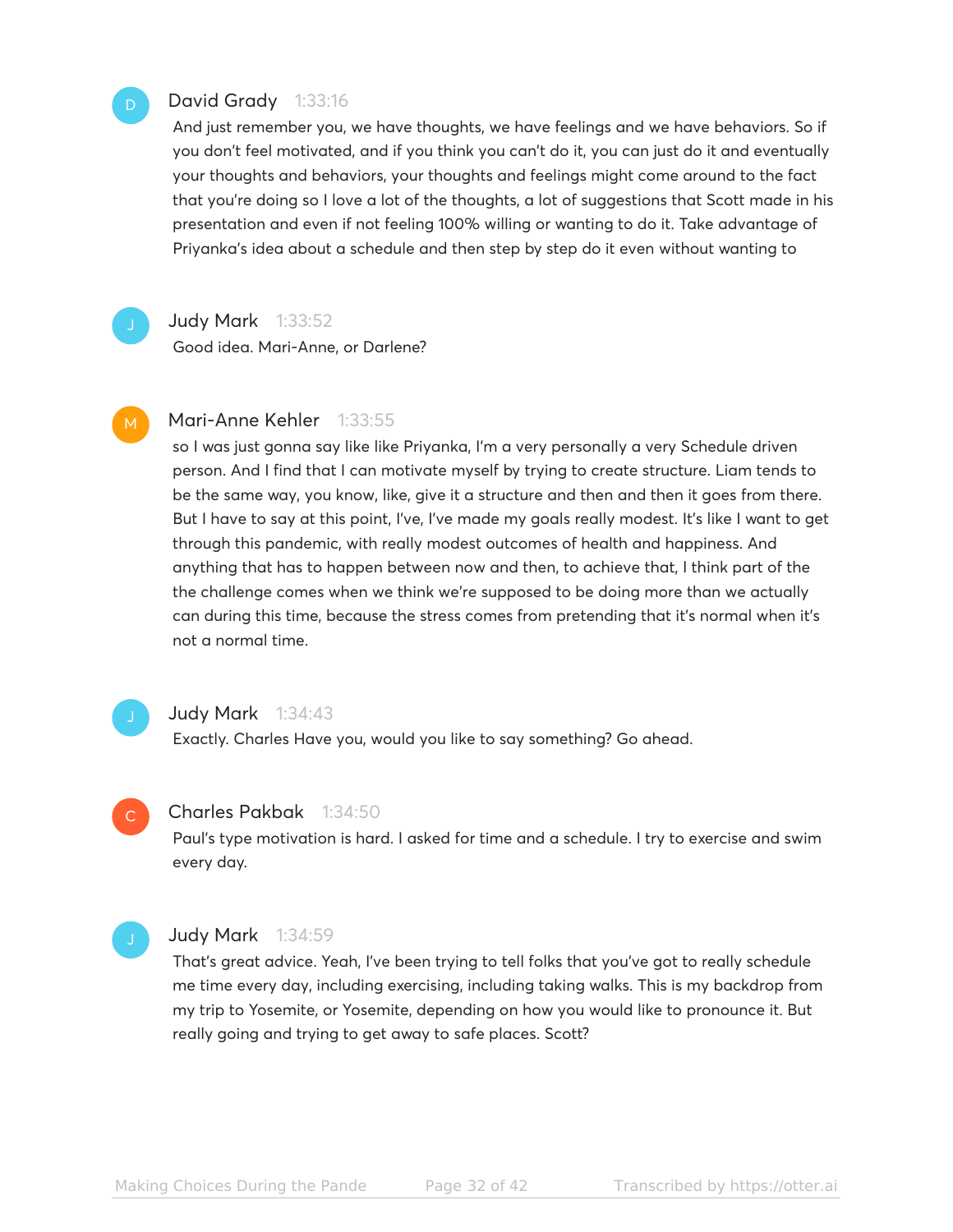#### Scott Shepard 1:35:23

Yeah, I, I think that even pre COVID It's so important, especially in my area, supporting adults, to make sure that everybody has meaningful routines every day, and that they're involved in choosing them. But one of the things we let people know you say, Hey, you know, we, we care about you enough that it's, we got to let you know, it's not okay not to do anything. Okay, we've got to do something. And if we need to nudge you a little bit, you know, to get you into a healthier routine, we'll do that. But then we want you to at least experience some things so that you can, you can express your own choice then about what you want to do. I know we have one gentleman on the spectrum that his mom set up a real good plan for him that really helps set him up. For now living in his own place. He actually is a homeowner based on his job and stuff. But one of the things she told him is that you have to try things three times before you can say no, because you always say no the first time. And sometimes you just need to try a couple you need to try it a few times. And after the third time, you still don't like it great. You can say no, but you need to experience it sometimes before you can make that really educated choice about well, maybe I did like it or maybe it wasn't so bad. Great. And you Darlene, did you want to add something?

#### Darlene Hanson 1:36:40 D

I was just gonna add that I think it's um, my observation has been it's been helpful to keep some, because it's hard to plan for the future when everyday is kind of blending into the sameness, right? So if you can mark time in some typical fashion, so like weekdays are weekdays, and weekends are weekends or don't forget your holidays or people's birthdays like I've been doing. I'm pretty sure I'm gonna forget to decorate for Christmas. So because it's, it's, it's just hard to mark time. And so that becomes not very motivating because you think I don't know, I'm just gonna wake up tomorrow and something's gonna happen. So find some way to mark time for yourself and make things a little bit different that kind of makes it a little spicier for us. I think.

#### Judy Mark 1:37:27

That's great, spicy. I like that. Alright, I'm going to add, here's a couple more questions people have. This is for Priyanka and David, where are you doing your leadership program? What are the plans to expand?

#### David Grady 1:37:44

We're, we're, we just completed our one in at the end of July and we're actually doing our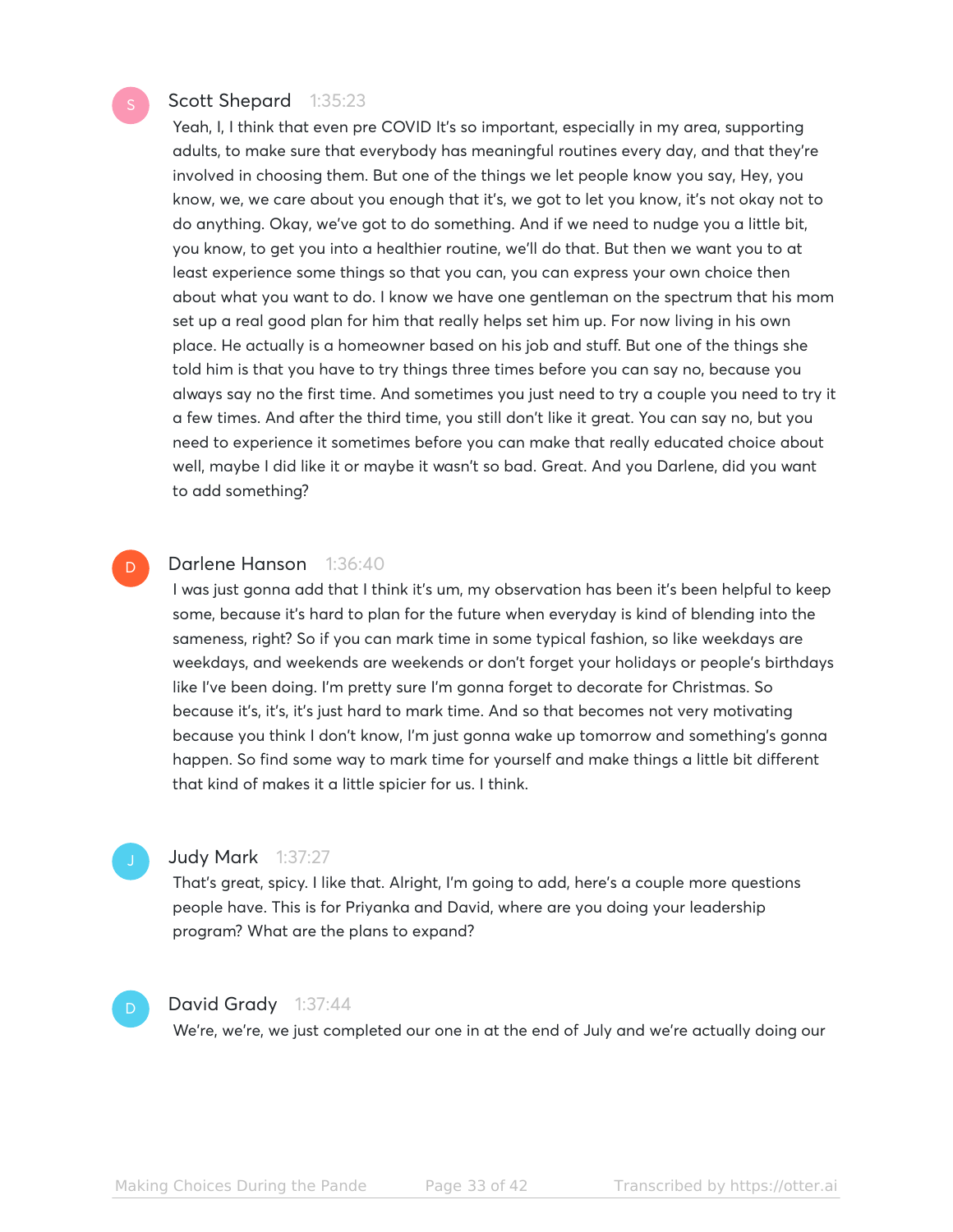face to face interviews and going to start setting up so we are beginning to have the conversation about when to do it again, and it's going to be online. Perhaps I can get the message to you, Judy. And you can send it out. And we'll try to get a whole bunch of folks involved. It's a model that's repeatable, we Priyanka and I, this is our first try at it, and we felt it was really successful. So now we want to repeat it.



**Judy Mark** 1:38:14 That's great.

#### David Grady 1:38:14

And for those so for those family and community advocates who join, you have to add to your action plans that you're going to start your own leadership training course as part of your action plan for self advocate.



Judy Mark 1:38:29 I love it Priyanka?

#### Priyanka Nookala 1:38:32

Yeah, that is one thing that I did want to add for people who had come as participants who are not self advocates, as Mr. David Grady mentioned, to make sure that as part of their action plan, they're including self advocates or even earlier than that, to be able to invite a self advocate because even if a person is not able to attend the workshops all the way from the beginning, it's structured so that each week is a topic, participants are encouraged to attend all of the sessions, because that helps with some of the connections that we had discussed and that we had developed. But even if people join later on, that is okay too.

### D

#### David Grady 1:39:29

Once you're, once we get you, we're not letting you go.

#### **Judy Mark** 1:39:32

That's great. And one of the one of the few great things about this pandemic, and there's very few, is that you would probably be doing this leadership training in person in just your area of the Bay Area. And now really, any of us around the state can join you. So so that is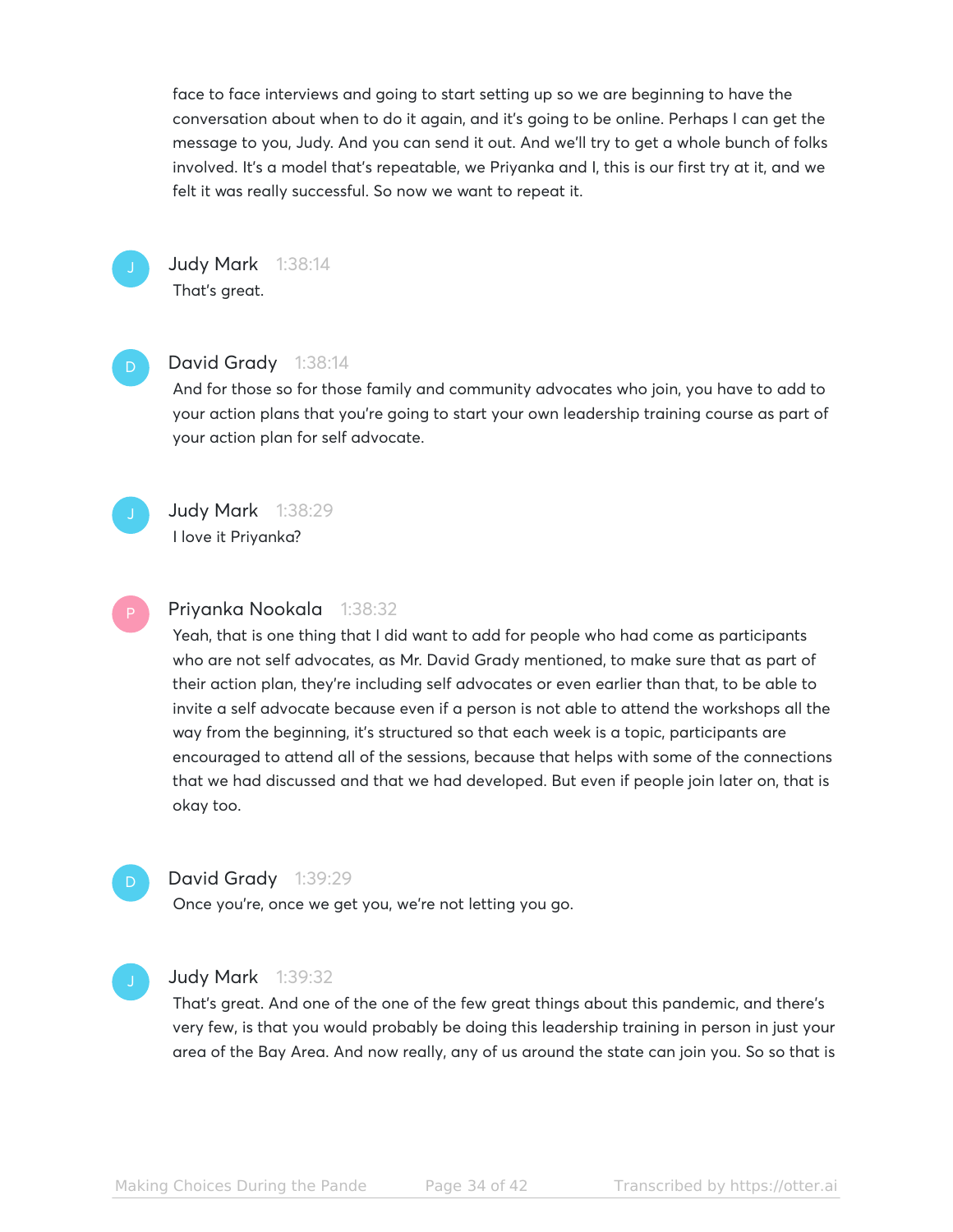a great benefit. And what I hope comes out of this pandemic, that's a good thing is that we'll be doing more of these kinds of trainings online, so that people don't necessarily have to be in your area and can take advantage of things. Um, I there's a question for you, Charles. Um, do you feel like your friends without disabilities understand your life a little better and interact with you a little better now that they have to learn how to do everyday things a little differently?

#### Charles' Mom 1:40:20

He wrote, I get to see them not very often, they can get together but I need someone with me to get together with them. I do think they try to understand my life. Not that they can.

#### Judy Mark 1:40:35

That's That's great. Yeah, that is that is a theme I've heard before. Um, here's a general question. You know maybe this is a Priyanka question and Charles question, but I think anybody can answer it. This is from Daniel Garcia. Do you think it's important to go to local and county meetings like city council meetings Commissions on disability, I don't see enough self advocats interest in using this market of ideas to express our concerns. So how should we be getting involved in local sort of government agencies that either work specifically on disability issues or just generally a local level on accessibility and other things? David, did you want to take that?

#### David Grady 1:41:17

Well, I would say the answer to the question is yes, but come with a message. My my, I think there's a tremendous need to inform every level of, of policymakers about housing for folks. But it's a very complicated message that we need to send. And so in terms of housing, put your message together so that it is that we inform our policymakers of the needs of people with intellectual and developmental disabilities. And that I think is what's missing. Oftentimes, we do legislative visits or go to Sacramento and we say Please give us more funding. And that's when we get that answer. Yes, we're very happy to help and we'll get back to you. But that's happened for a dozen years now. And there's been very little increases in funding and a steady decline. So again, we need to be have a message and make it a little bit more thorough. And that's why you probably want to align with other people to learn the issue in more detail so that when you do go to that meeting, when you do meet with that, policymaker, you, you have a good presentation to tell them what you what's needed.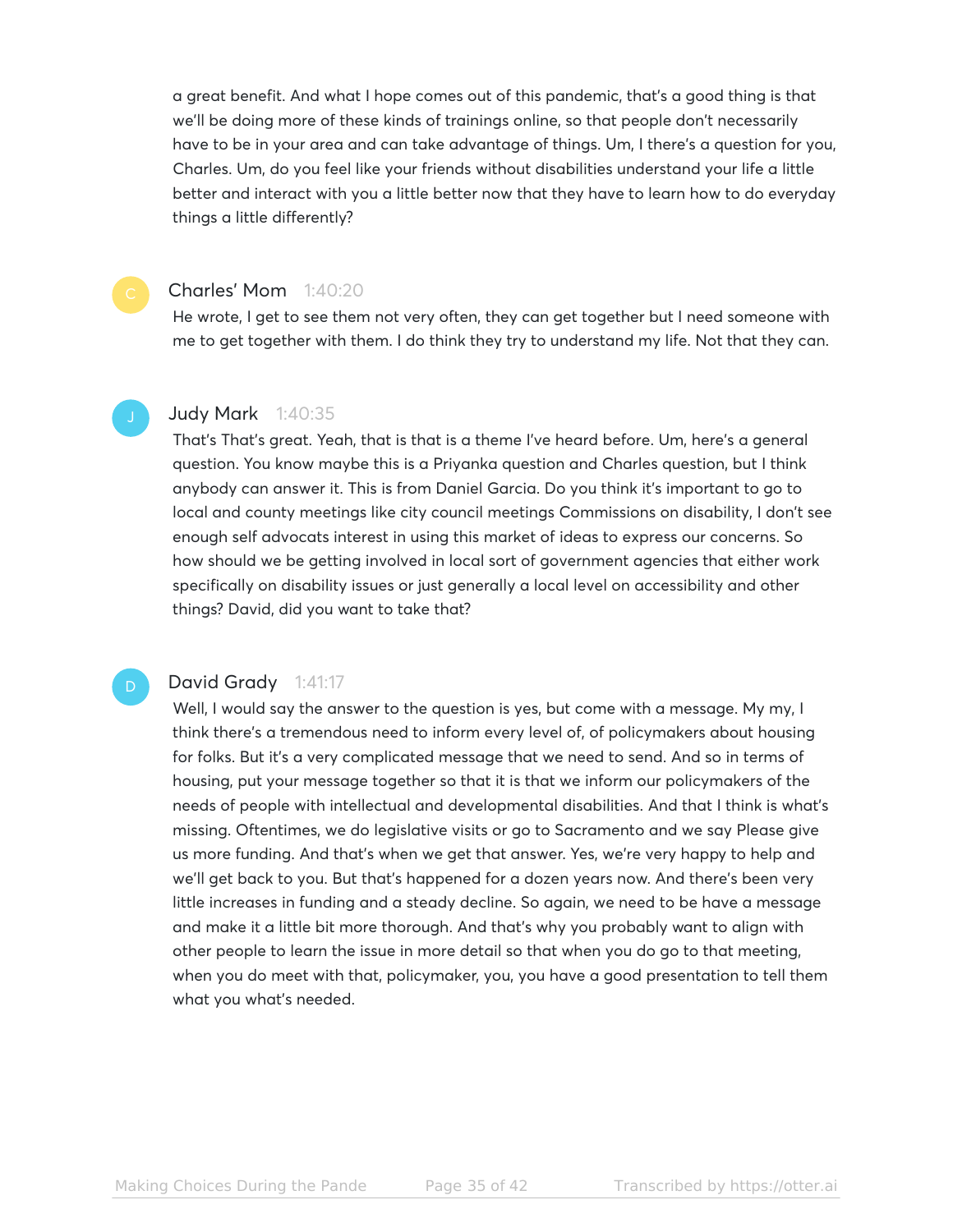#### Judy Mark 1:42:33

Great. Priyanka, did you want to add anything to that?

#### Priyanka Nookala 1:42:38

Yeah, I would just add, if someone did make a presentation, to be able to give your feedback after the presentation, that here's how I will get in touch with you because sometimes the person who you gave the information to, um, has a difficulty getting back to you either because of time or other things that are going on in life or they don't see it as overly urgent. But if you say, Okay, here's how I'm gonna get back to you, then that many help facilitate the discussion.

**Judy Mark** 1:43:25 Thanks, Priyanka,

#### Darlene Hanson 1:43:26 D

I think I think for, it's important for us to be included. I mean, we've been talking inclusion for many, many years now. But so some of us, some of the discussions are separate and they're about things that we specifically need, you know, we specifically need certain kinds of votes and fundings and bills and things like that. But the reality is that when they start talking about like David and Priyanka are talking about community situations and community events and community experiences that need to be discussed for people with differences and disabilities to step up and say, and then here's how we fit into this picture, rather than making our picture separate. It's how much we're having a conversation. And we live here too.

#### M

#### Mari-Anne Kehler 1:44:17

Yeah, that's the view that I have too Darlene which is it's not so much what are the disability issues that we need to support, as it is How do we make sure that representation for people with disabilities are being contemplated regardless, regardless of what the issue is, and I think that representation because of the difficulty for people who are disabled, to to be present and participate, there can be so many barriers, that it tends not to be representative. I mean, when you have one in five Americans or one in four American adults being disabled, you know that the numbers are not representative in terms of the ways that that were showing up at these places that you're asking about.

Making Choices During the Pande Page 36 of 42 Transcribed by https://otter.ai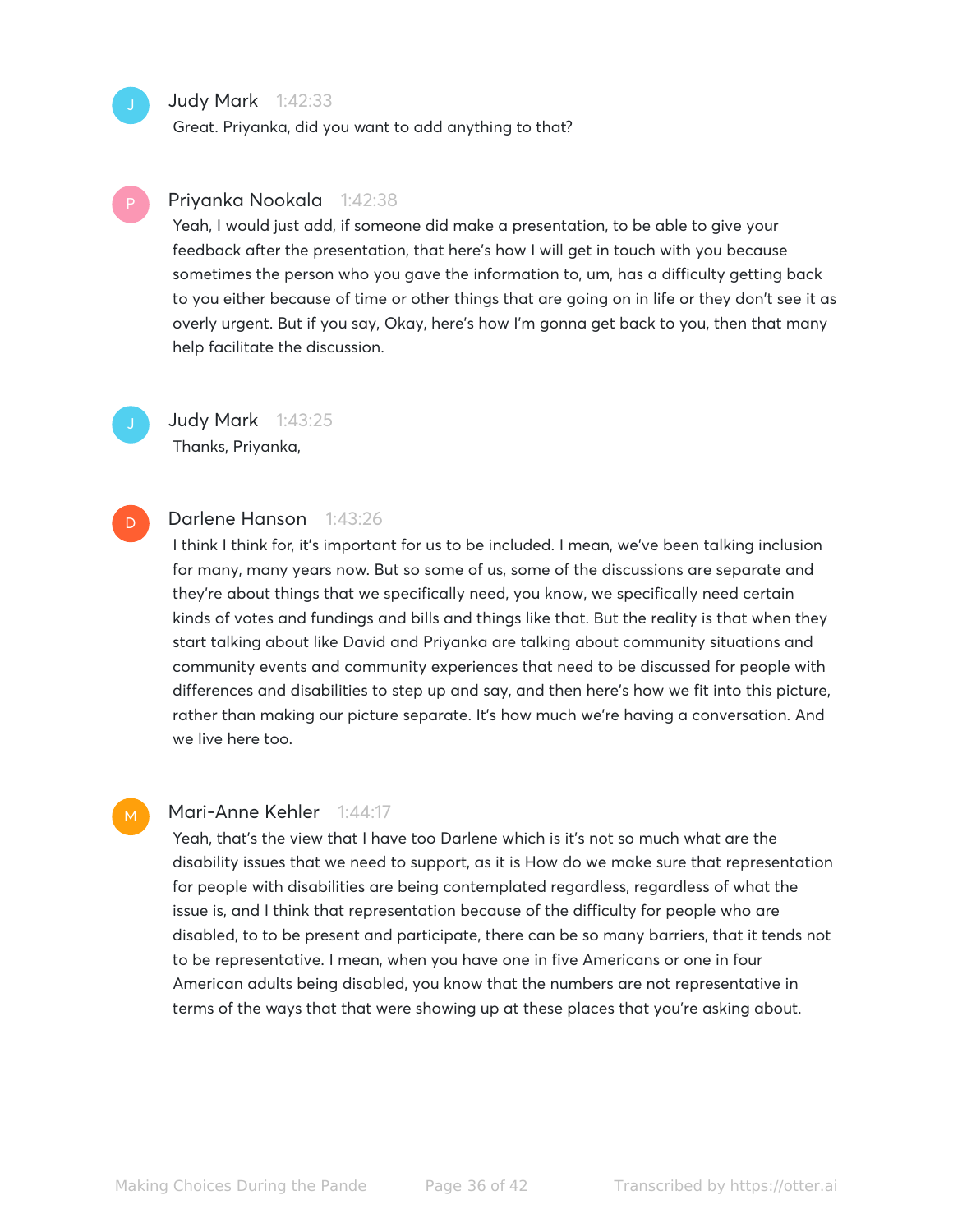#### Judy Mark 1:45:05

Thank you. Lorna. Do you mind there's a question in Spanish and the q&a from Maria Rodriguez, would you be able to look at that and translate that for us? And while she's doing that, if you could all look,



#### Lorna Silva 1:45:26

Judy, can you hear me? I am trying to find the question.



#### Judy Mark 1:45:31

Yeah. It's, um, it's the third question in QA by Maria Rodriguez. I would say it but then I'll pronounce the word wrong and then everyone will make fun of me.



#### Darlene Hanson 1:45:44 We will.



#### Lorna Silva 1:45:46

I think. I think this is the question how effective is how effective are speech services by zoom when my child is not verbal and uses an AAC?



#### Judy Mark 1:46:01

Thank you so much, Lorna. Look, Darlene, do you want to answer that? Maybe Charles can, too.

# D

#### Darlene Hanson 1:46:07

Yeah. I'm doing a lot of services via zoom with AAC users. And I think the thing that's coming out that I like the best I think I mentioned this is that the communication partner so you the mom, for example, assuming you're the mom are learning to use the equipment to set up the communication and how the people at school for example, are helping to teach your child how to use AAC. So now you're learning it and you're with them way more than a school system person is especially right now, but always, right? So don't discredit the zoom appointment. Now your appointment might not be an hour long. Let's say you have an hour worth of services written into the IEP, that might be too long for you and your child to stay online. Working with a device and a zoom meeting and that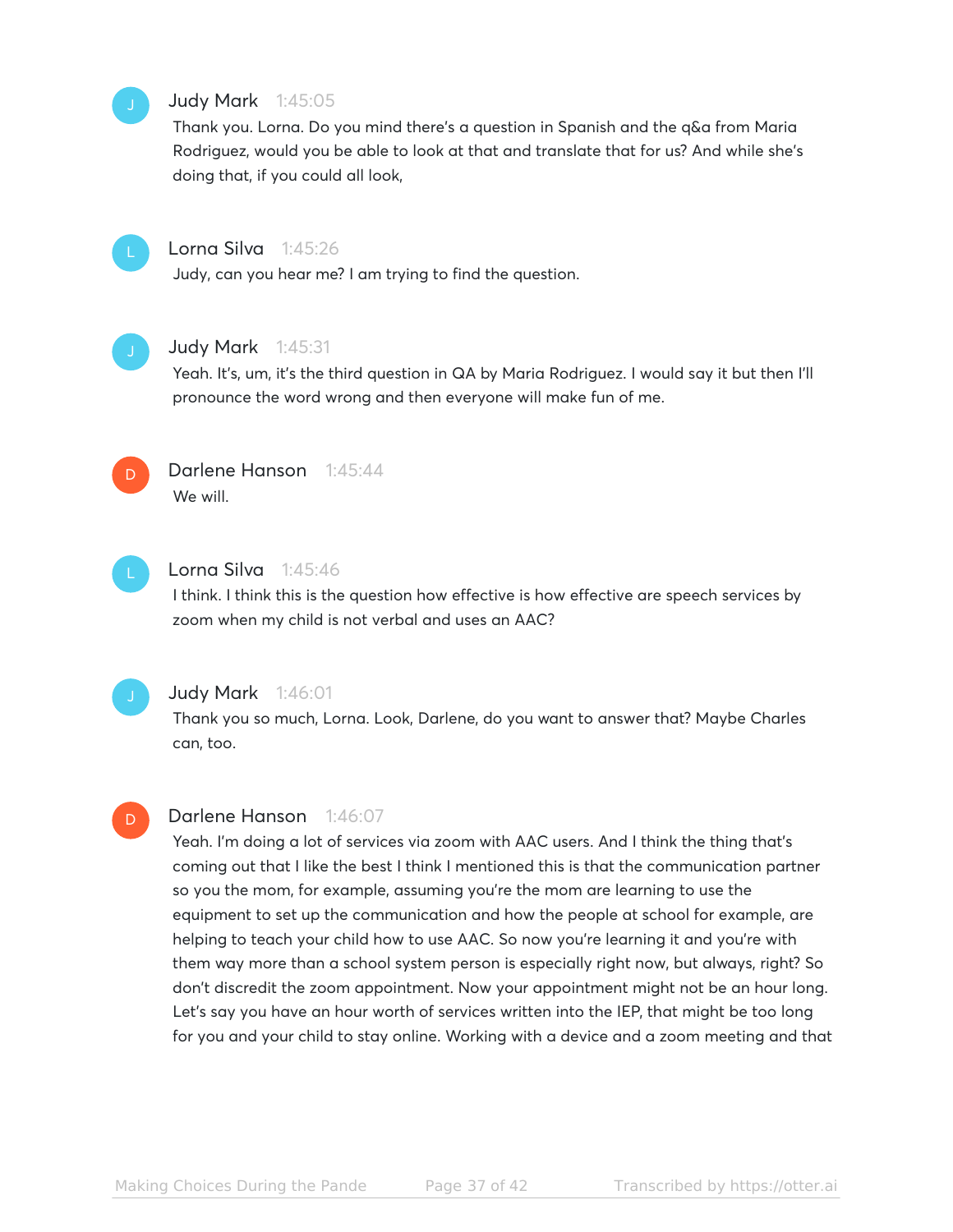kind of thing. So you might need to modify the time that you meet together. But take that opportunity to learn more about the equipment about how to communicate via communication partner, because you're gonna you guys will grow as a family that way.

### Judy Mark 1:47:19

Thank you. And I can say that, you know, a lot of people started out with the with, you know, kind of being nervous about doing some of this stuff online and have found it to work better than they could have imagined. Charles, did you want to respond to that as well?



#### Charles' Mom 1:47:37

He wrote, zoom helps because we're all typing our answers, I think he means we're all typing our answers. And as his mom, I would just like to say, if we're actually working on speech, then you can go back and make him say those words out loud again. And that might help too, because you can mute yourself while other people are typing



M

#### Judy Mark 1:48:01

Great, that's a great suggestion. I like it. Um, so here's a question for Samuel. He had to leave. So Charles, I'm going to pose this to you, is online an easier way to communicate than in person and why do you feel that? So is online an easier way to communicate than in person? And why do you feel that? So while you're answering that, Charles, I'm going to move on. Mari-Anne, you have a couple of questions here. I love your view on the empowerment. Do you have any suggestions for how to move City County state agencies to better involve self advocates in broader decision making related to policy similar to the question that we were asked earlier, but and this could go to every one as well. But go ahead, Mari-Anne?

#### Mari-Anne Kehler 1:48:49

Yeah, I think you know, that's what I thought too Judy, is that it's similar to the question before, but what I would say is, I would almost toss it back to you about self determination because what I have found is that it's actually very difficult to to align with organizations that have the kind of philosophy that we're talking about that are really, most will say they are because intellectually who thinks that they're not all for empowering people with disabilities, of course, but there's unconscious bias around what we're actually doing. So I think the question is really wise, which is, how did the self advocates themselves get involved in in Policymaking to be able to change that? And who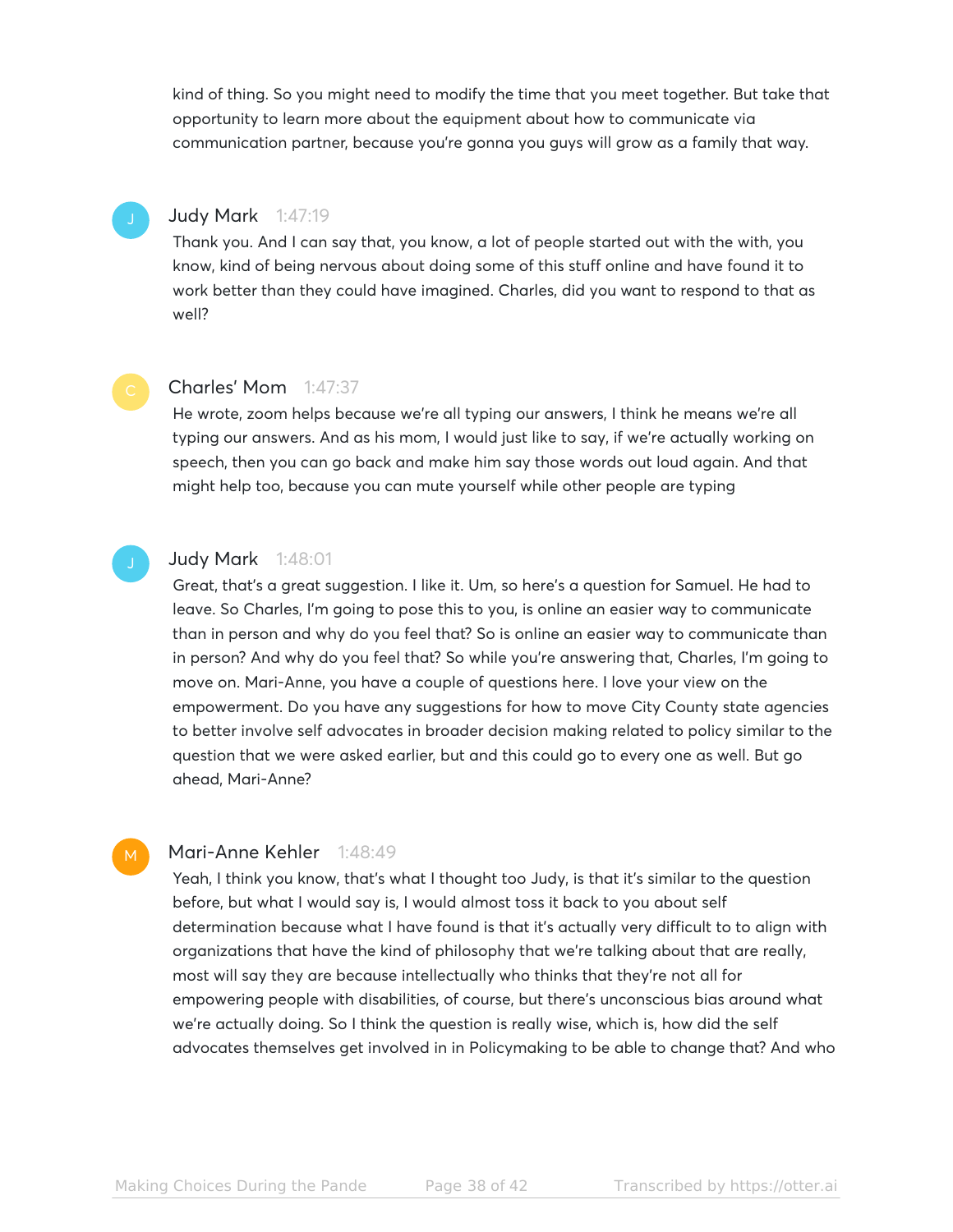else has a point of view on that, Judy, because I think it really ties to self determination.

Judy Mark 1:49:44 David?

#### David Grady 1:49:45

I would encourage people to look at advisory committees here in Santa Santa Clara San Jose. There is no person with an intellectual and developmental disability on the In Home Support Services Advisory Committee. You can imagine that those that that advice going up to the county doesn't include our point of view. advisory committees are somewhat informal. If you get someone who can maybe work with you as a help you with that committee, it can be very helpful. And most of these public agencies have an advisory committee to get involved. Same true with the medical or other types of services.

#### Judy Mark 1:50:25

Thanks, David. Anyone else want to comment on that before? You know I, oh Priyanka? Please.

#### Priyanka Nookala 1:50:32

I would just like to add that with agencies and other individuals who are involved in supporting people with disabilities and providing services, I think a lot of the things goes back to some of the ways that they open up those conversations with the assumption that the Individual that they're supporting is not actually participating in the conversation and having assumptions about what the person wants or needs. And then also saying, Wow, another individual who we worked with did this this and this and this is what our agency does, but I think recognizing that each person has, as we've talked about today a lot, needing those Person Centered supports. So there's not one answer for every person. So saying, Okay, these are the things that we do and you're asking for something that's not in that list. That kind of approach is also something that I think we need to work together to change.

#### Darlene Hanson 1:51:52

 $D$ 

Priyanka, I couldn't agree more and you made me just think of something which was, you know, I think that we have to be loud About demanding what you just suggested. And I think Unfortunately, the answer is just like David said, where this is not occurring, we need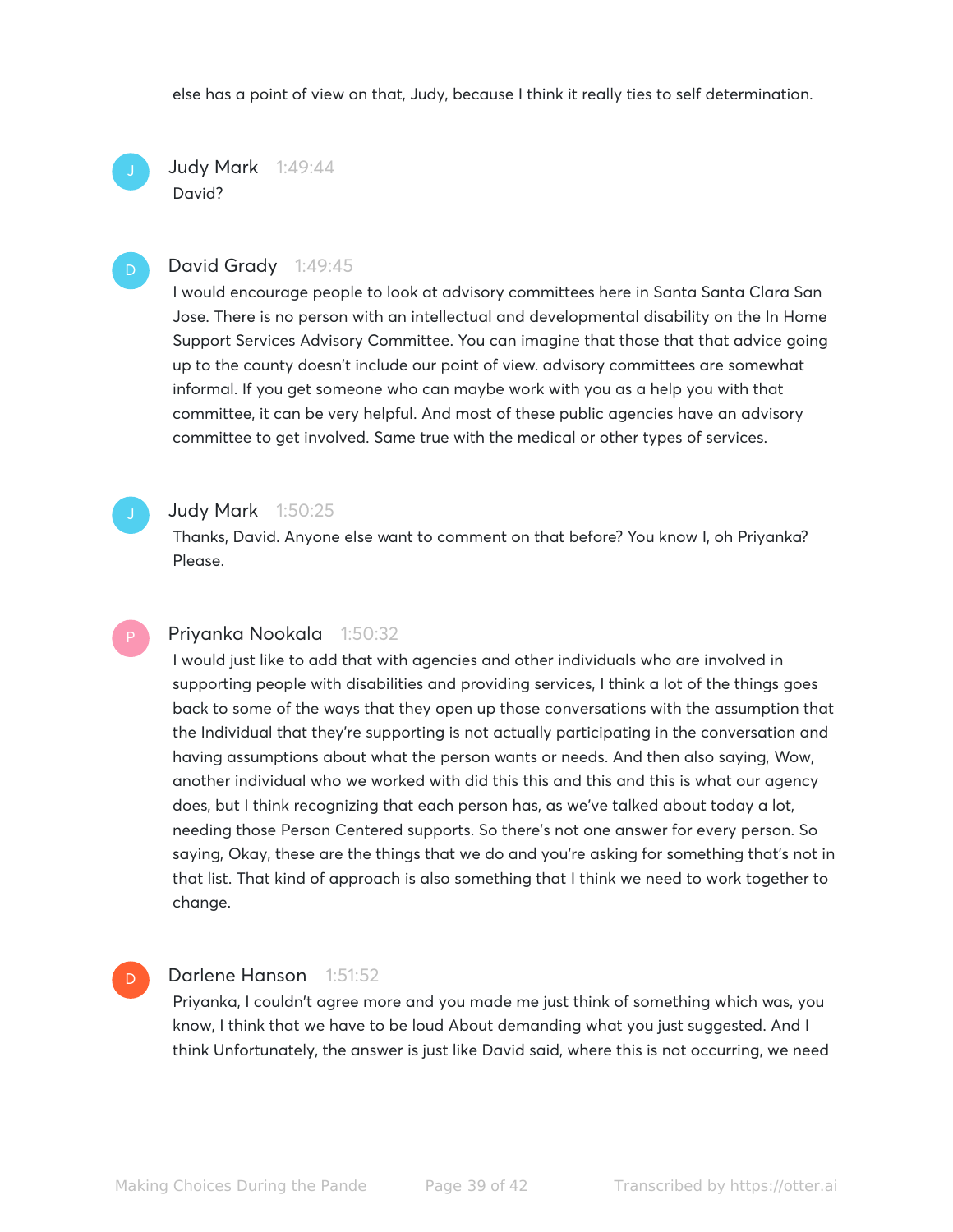to say that that's unacceptable. And whether it's self advocates demanding it, or whether it's allies demanding it, we have to be unified in that. And I'll just share a personal story, which was a CEO from a very prominent disabilities organization. who I think is fantastic, right? Absolutely fantastic. asked me to go out to lunch, to pick my brain on strategy for how to build on board development. We need more board members, can you help me figure that out? So we had a great lunch. I do strategy around for development and other kinds of things with nonprofits. And so I said, How many self advocates do you have on your board? And this individual said, Oh, probably at least a third of the board members are parents. And I said, Oh, no, no, that's not what I asked you how many of the board members are self advocates? And she said, Well, like a third or, you know, are parents and family members. And I said, you're not hearing me how many zero self advocates? So I said, well, you need self advocates like this is unacceptable. You have no self advocates. You're a premier organization, that is like renowned, and you have no self advocates on your board. And this person said, but how? How can we have self advocates on the board? these are like, so. So and this is not a bad person, right? This is not a bad person. But this is a person who is ignorant to the fact that that is not acceptable, and that is not factual. And so as allies, you know, we need to push the envelope and say we demand this this is not acceptable behavior.

#### **Judy Mark** 1:53:59

Yeah, you know, I would also add that I was on a call call and meeting a very, very large meeting yesterday. And Senator Tammy Duckworth was the speaker on the call who, for those of you who may not know her, she's a US senator from the state of Illinois who was lost both of her legs in a while she served in the Iraq war. And so she uses prosthetics and she also uses a wheelchair for her mobility. And she she was asked a question by a, was it was about disability by a by a self advocate that she had here. She is a self advocate and also a US senator. I've never thought about this. She was asked a question by a self advocate. It's like why don't people more people with disabilities run for public office? Whether it's school board or whether it's president or anywhere in between? Why don't people with disabilities run for office more? And she thought about it for a second and she thought about the fact That when she ran for Congress for the very first time, she, she got tremendous support from the women's community. And there's actually this women's organization that she talked about that helped her give early, got her early money, trained her in how to be a good candidate, advertised for her through to a whole bunch of traditional donors. And there's nothing like that in the disability world, which is, which means that we don't even have a voice like we don't even have that kind of political organization, regardless of the political party. And we know people with disabilities have been in office. President Roosevelt had polio, you didn't see him a lot standing up, but we know people with disabilities have been president. And we, you know, I think that that's a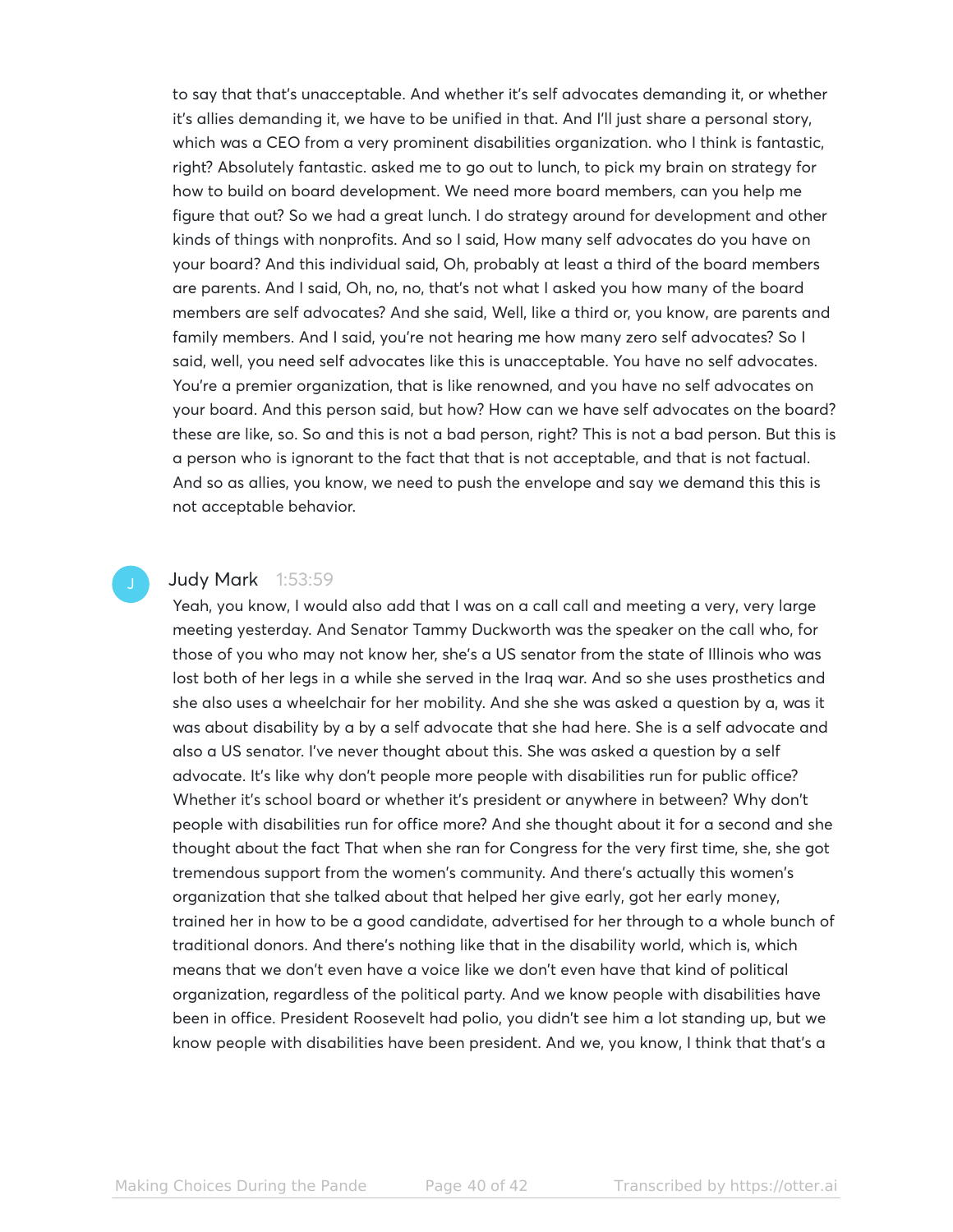really important thing that we shouldn't say, well, a person with disability just has to serve on a commission but they could also maybe run for that commission or they could run for county board, or they can run for state legislature or anything and so I think we have to start thinking in different terms that it's not just about self advocates just advocating within our own community, but also representing the broader community as much as we can

#### M

#### Mari-Anne Kehler 1:56:12

just Can I just end on a happy note with that is that while we're talking here I got a text that is part of Priyanka's Leadership Program we'd like to have her do a training for an executive director of a program just texted me and said, Could Priyanka do a training for our staff? So Priyanka we got a job number two, you and David so keep and Priyanka gets to keep David busy.

#### **Judy Mark** 1:56:40

All right. That's wonderful. Charles, did you want to answer the question is online and easier way to communicate that in person and why do you feel that?

#### Charles' Mom 1:56:52

When Mari-Anne was talking Charles typed to her, glad she gives her some time to be himself, so I just wanted to let you know that he wrote, yes, it's good to be able to type people are more forgiving and wait for answers longer than they would if they are in person.

#### Judy Mark 1:57:12

That is a really excellent point. I mean, we you know, not that we want to stay like this even for another minute, but there are some things that I think we've learned during this coronavirus pandemic that I think we should take with us when things finally open up. And we're almost out of time so I'm going to go with the last comment from Gabriel Douglas, who said I like when Mari-Anne talks about Liam voting, I am voting too. And that leads me to just say finally that this is at least for a while our last Coronavirus webinar, and we're going to send out an email to those of you on our mailing list and please be sure to get on our mailing list which you can do by going to Disability Voices United. org and we are are really shifting as I said at the beginning, in case you weren't there, we're really shifting right now to focus on the November election to empower people with disabilities and their families to fill out the census to vote to to understand what it means to vote by